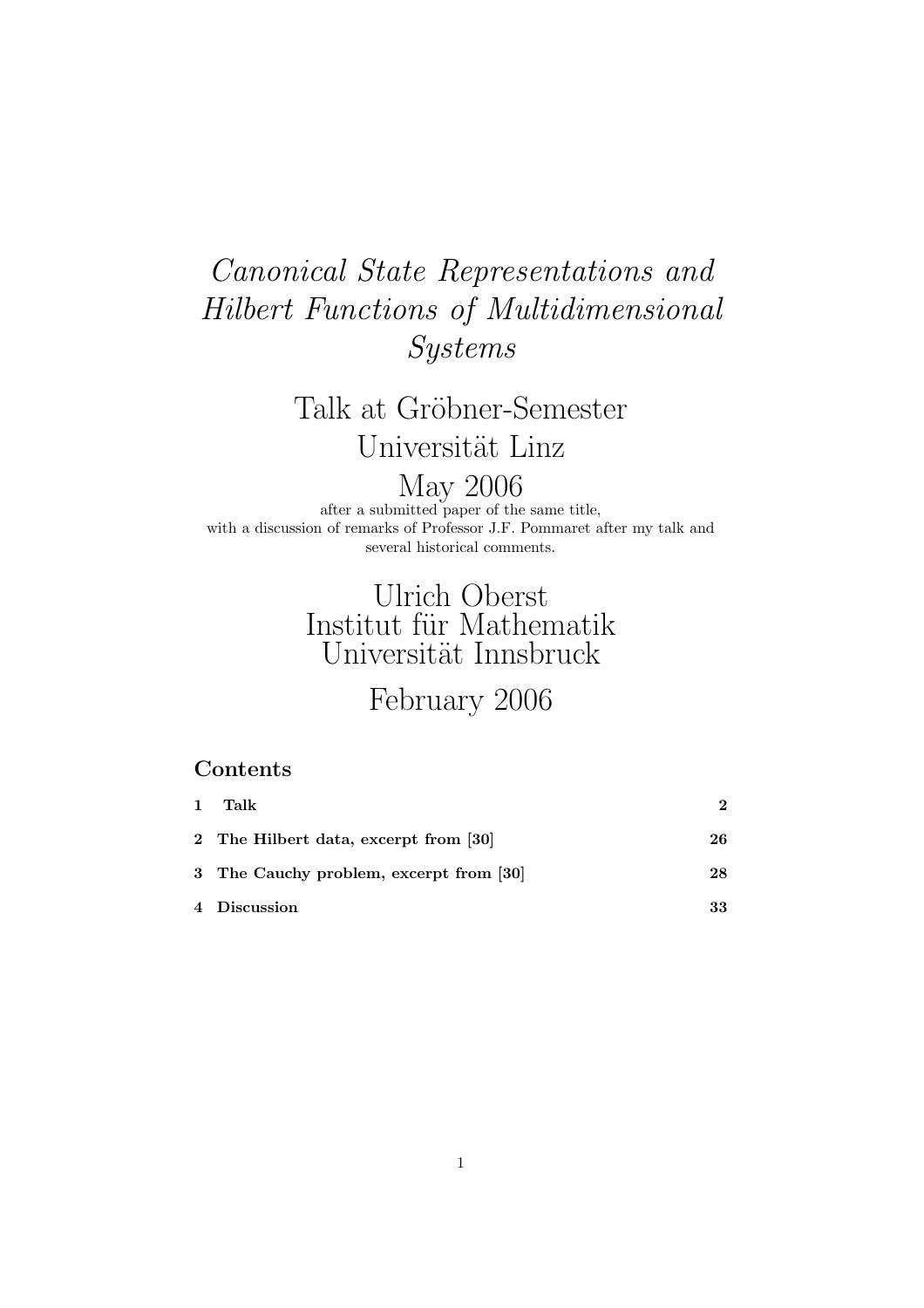### 1 Talk

# CONTENTS

- 1. Modules and behaviors
- 2. Riquier's decomposition
- 3. Hilbert functions
- 4. State behaviors
- 5. Canonical state representations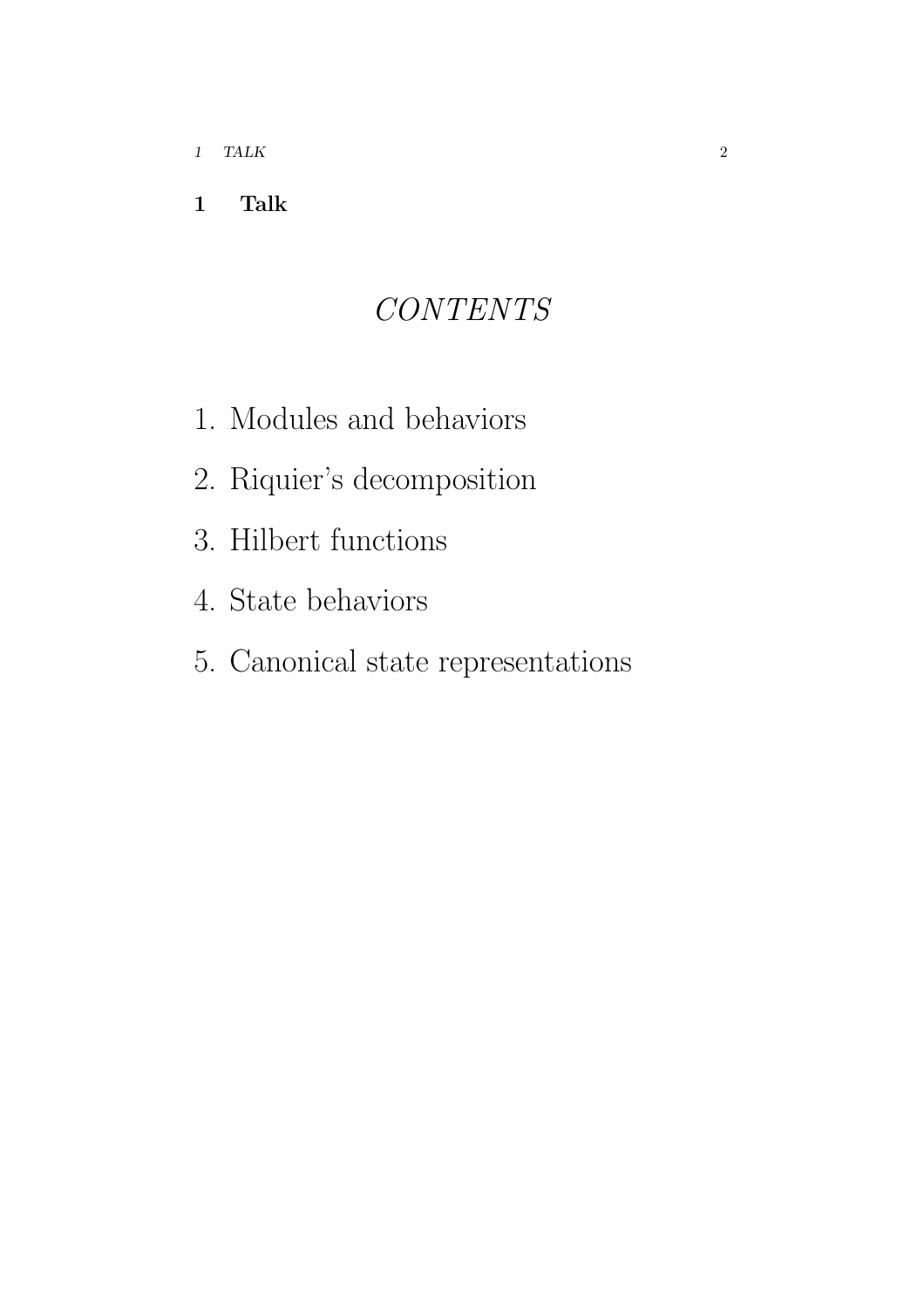### **History**

1. Minimal state representations of onedimensional proper transfer matrices: R. Kalman 1960s

2. First order representations of multidimensional systems: E. Zerz 2000 et.al.

3. The modified Spencer form for multidimensional systems: J.F. Pommaret 2004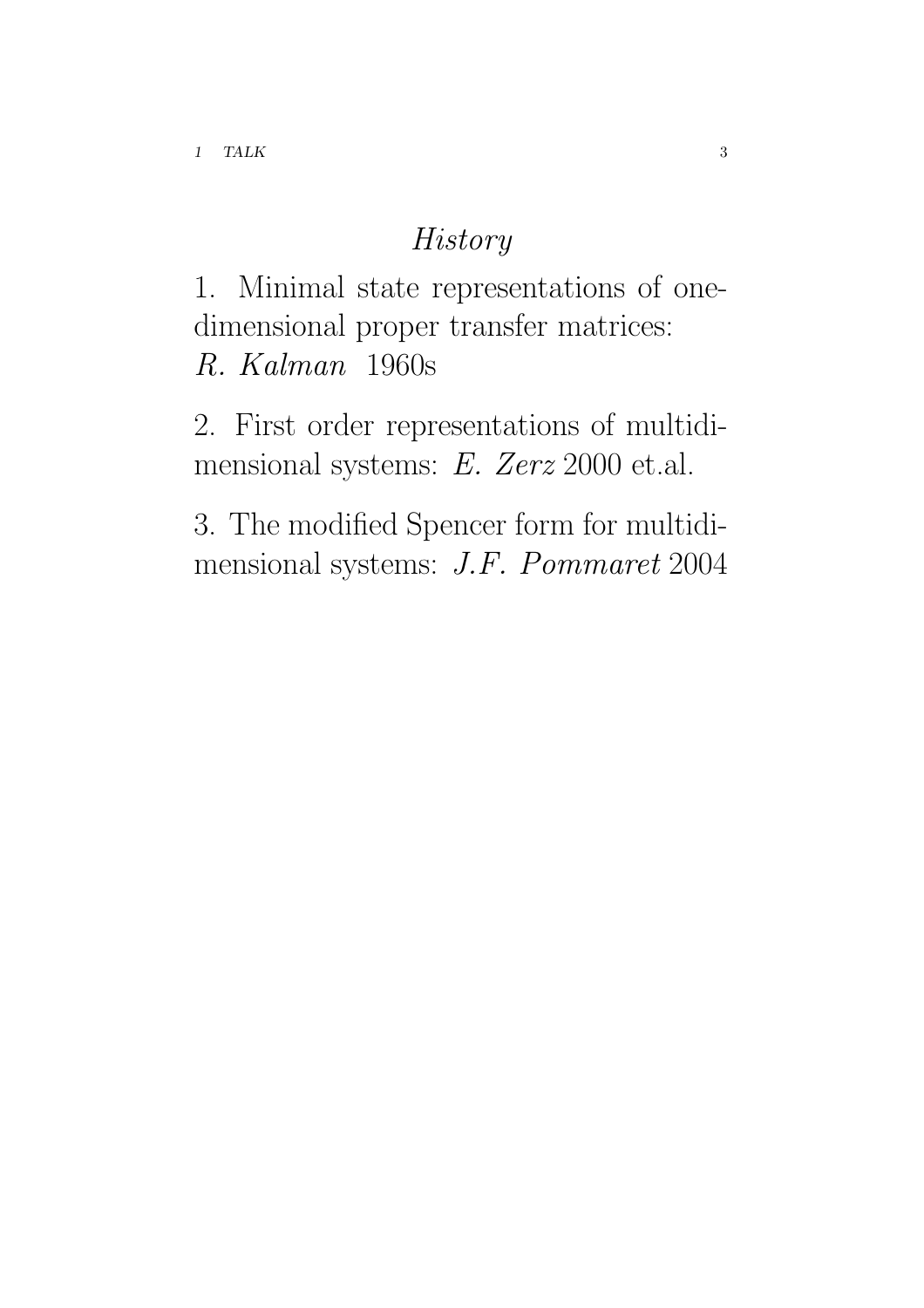$$
DATA
$$

base field C (in this talk)  
ring of operators  

$$
\mathcal{D} := \mathbb{C}[s_1, \cdots, s_r] \ni f = \sum_{\mu \in \mathbb{N}^r} f_{\mu} s^{\mu}
$$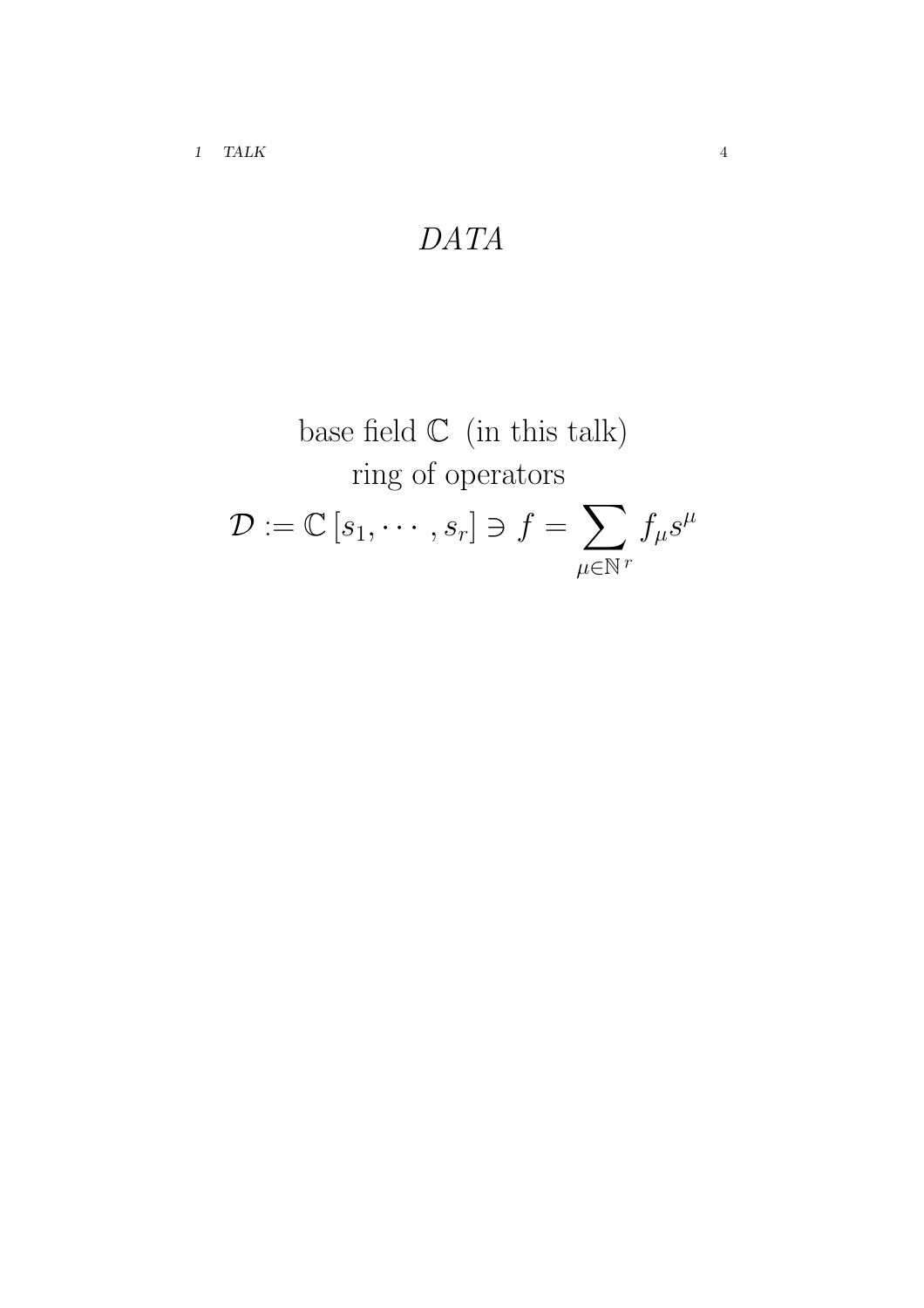# function space of formal power series

$$
\mathcal{F} := \mathbb{C}^{N^r} = \mathbb{C} [[z_1, \cdots, z_r]] \ni
$$
  

$$
y = (y(\mu))_{\mu \in \mathbb{N}^r} = \sum_{\mu \in \mathbb{N}^r} y(\mu) z^{\mu}
$$

Other function spaces: (locally) convergent power series, entire functions of exponential type,  $C^{\infty}$  – functions, distributions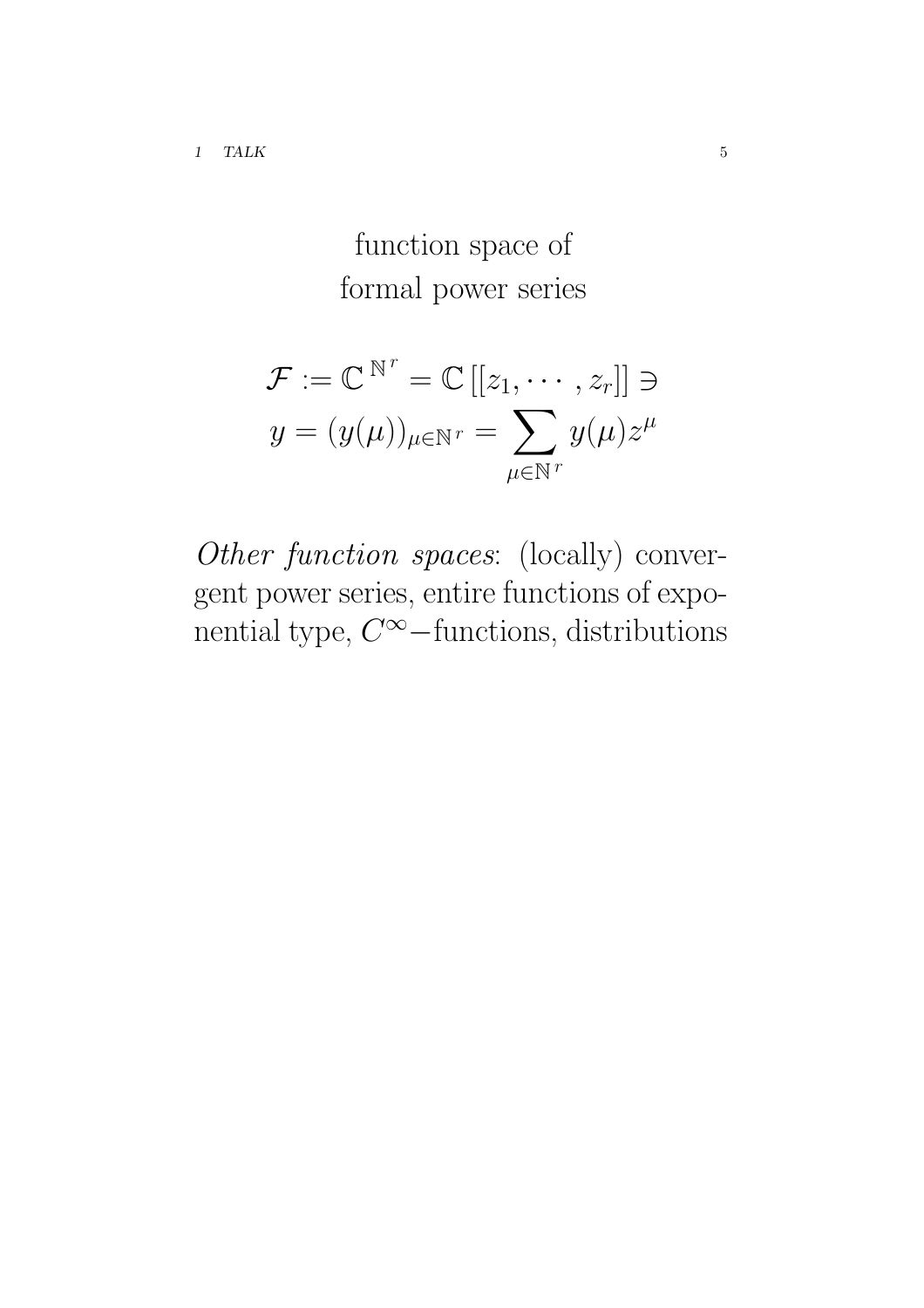1 TALK 6

Actions of  $\mathcal D$  on  $\mathcal F$  or  $\mathcal D$ -module structure  $f \circ y$  of  $\mathcal{F}$ :

1. Discrete case of partial difference equations by left shifts:

$$
(s^\mu\circ y)(\nu):=y(\nu+\mu)
$$

2. Continuous case of partial differential equations by partial differentiation:

 $s_{\rho} \circ y := \partial y / \partial z_{\rho}$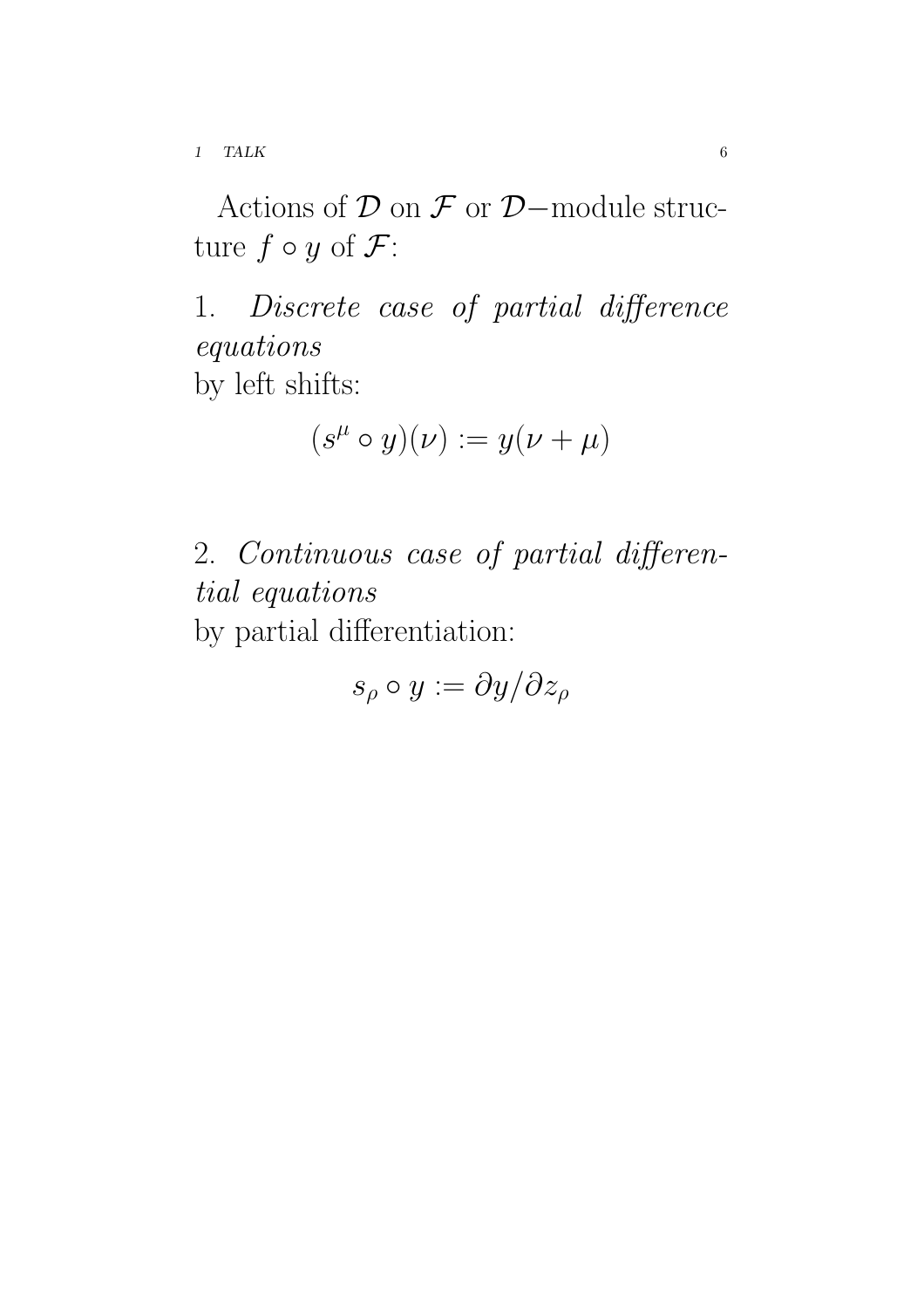## BEHAVIORS

### matrices

*I* finite index set, eg.  $I = \{1, \dots, q\}$ matrix  $R \in \mathcal{D}^{k \times I}$  or  $R \in \mathcal{D}^{k \times q}$  $\mathcal{D}^{1\times I}$  = module of rows,  $\delta_i$  standard basis  $\mathcal{F}^{I} = \text{module of columns}$ 

polynomial modules

 $U:=\mathcal{D}^{1\times k}R\subset\mathcal{D}^{1\times I}$  row module of  $R$  $M := \mathcal{D}^{1 \times I} / U$  factor module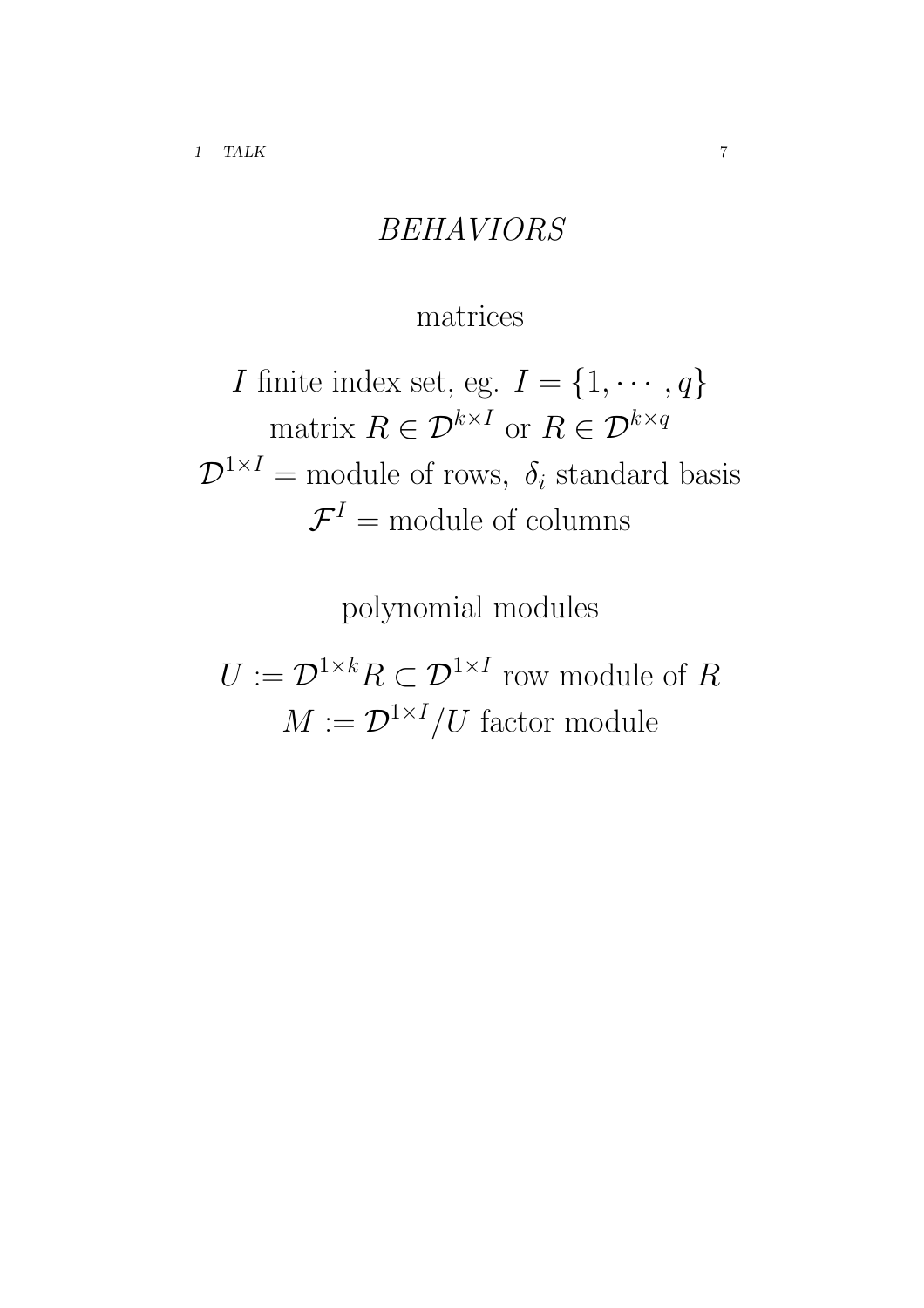behavior, system or solution space

$$
\mathcal{B} := \text{sol}(M) := \{w \in \mathcal{F}^I; \ R \circ w = 0\}
$$

$$
\mathcal{B} \cong \text{Hom}_{\mathcal{D}}(M, \mathcal{F})
$$

$$
w = (w_i)_{i \in I} \leftrightarrow (\overline{\delta_i} \mapsto w_i)
$$

$$
\text{Malgrange 1962}
$$

categorical duality

finitely generated module  ${}_{\mathcal{D}}\mathcal{M} \hookrightarrow$ behavior  $\mathcal{B} \cong \text{Hom}_{\mathcal{D}}(M, \mathcal{F})$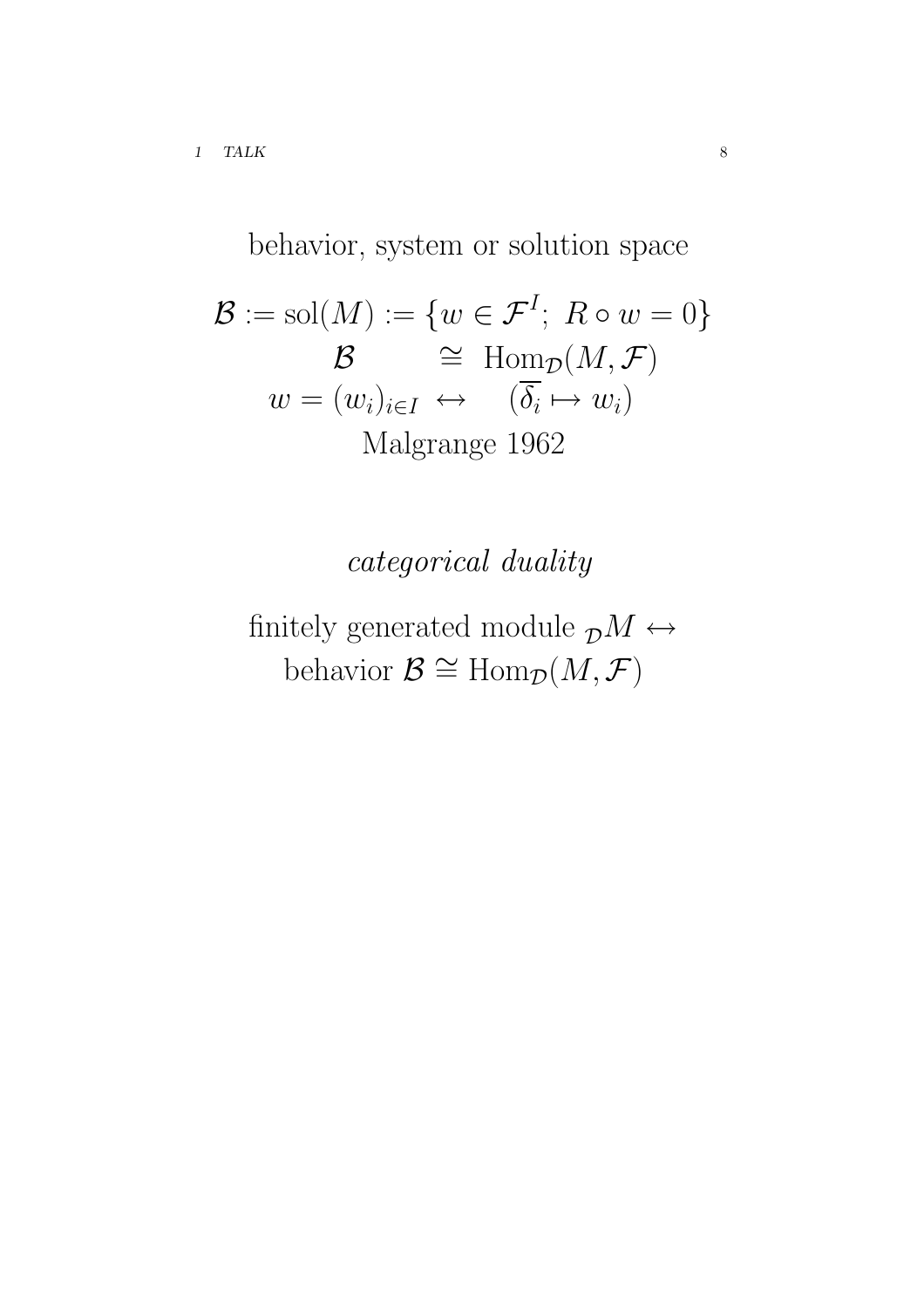Gröbner basis data  
index set  

$$
I \times \mathbb{N}^r \ni \alpha = (i, \mu) = (i(\alpha), \mu(\alpha))
$$

action  
\n
$$
\text{action}
$$
\n
$$
\mathbb{N}^r \times (I \times \mathbb{N}^r) \to I \times \mathbb{N}^r:
$$
\n
$$
(\lambda, \alpha = (i, \mu)) \mapsto \lambda + \alpha := (i, \lambda + \mu)
$$

term order  $\langle$  on  $I \times N^r$ 

order submodule of  $I \times \mathbb{N}^r$  $deg(U) = N^r + deg(U) = \biguplus_{i \in I} \{i\} \times deg(U)_i$ computation by Buchberger's algorithm

> region below the stairs  $\Gamma := (I \times \mathbb{N}^r) \setminus \deg(U)$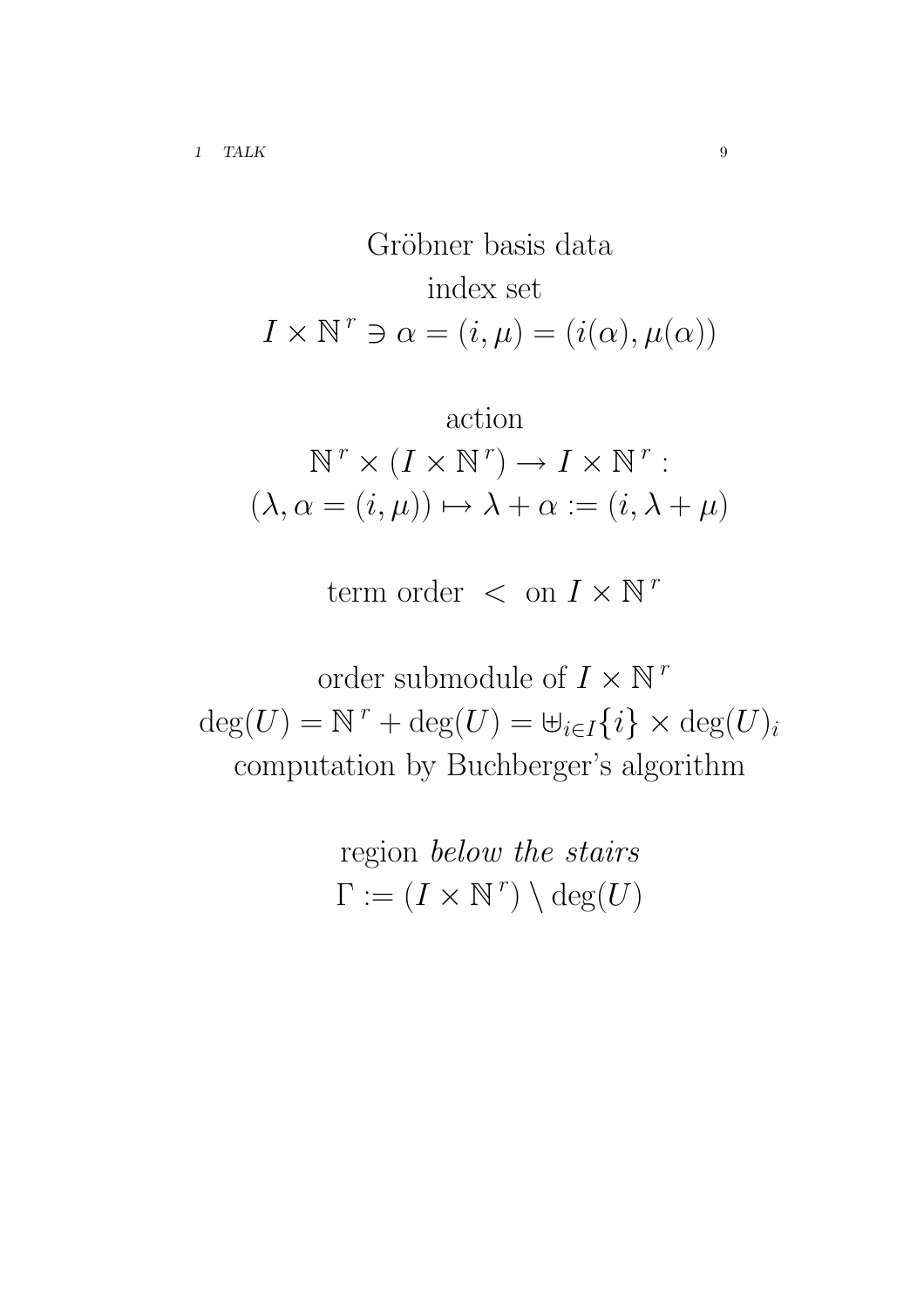1 TALK 10

Theorem 1.1. (C. Riquier 1910, Oberst/Pauer 2001)

Algorithmic canonical disjoint decomposition of  $\Gamma$  and  $M$ :

$$
\Gamma = \biguplus_{\alpha \in \Delta} (\alpha + \mathbb{N}^{S(\alpha)}) \Rightarrow
$$
  
\n
$$
M = \biguplus_{\alpha \in \Delta} \mathbb{C} \left[ (s_{\rho})_{\rho \in S(\alpha)} \right] s^{\mu(\alpha)} \overline{\delta_{i(\alpha)}}
$$
  
\nwith finite subset  
\n
$$
\Delta = \biguplus_{i \in I} \{i\} \times \Delta_i \subset \Gamma
$$
  
\n
$$
\forall \alpha \in \Delta : S(\alpha) \subset \{1, \cdots, r\}
$$
  
\n
$$
\mathbb{N}^{S(\alpha)} \subset \mathbb{N}^r \text{ (extension by zero).}
$$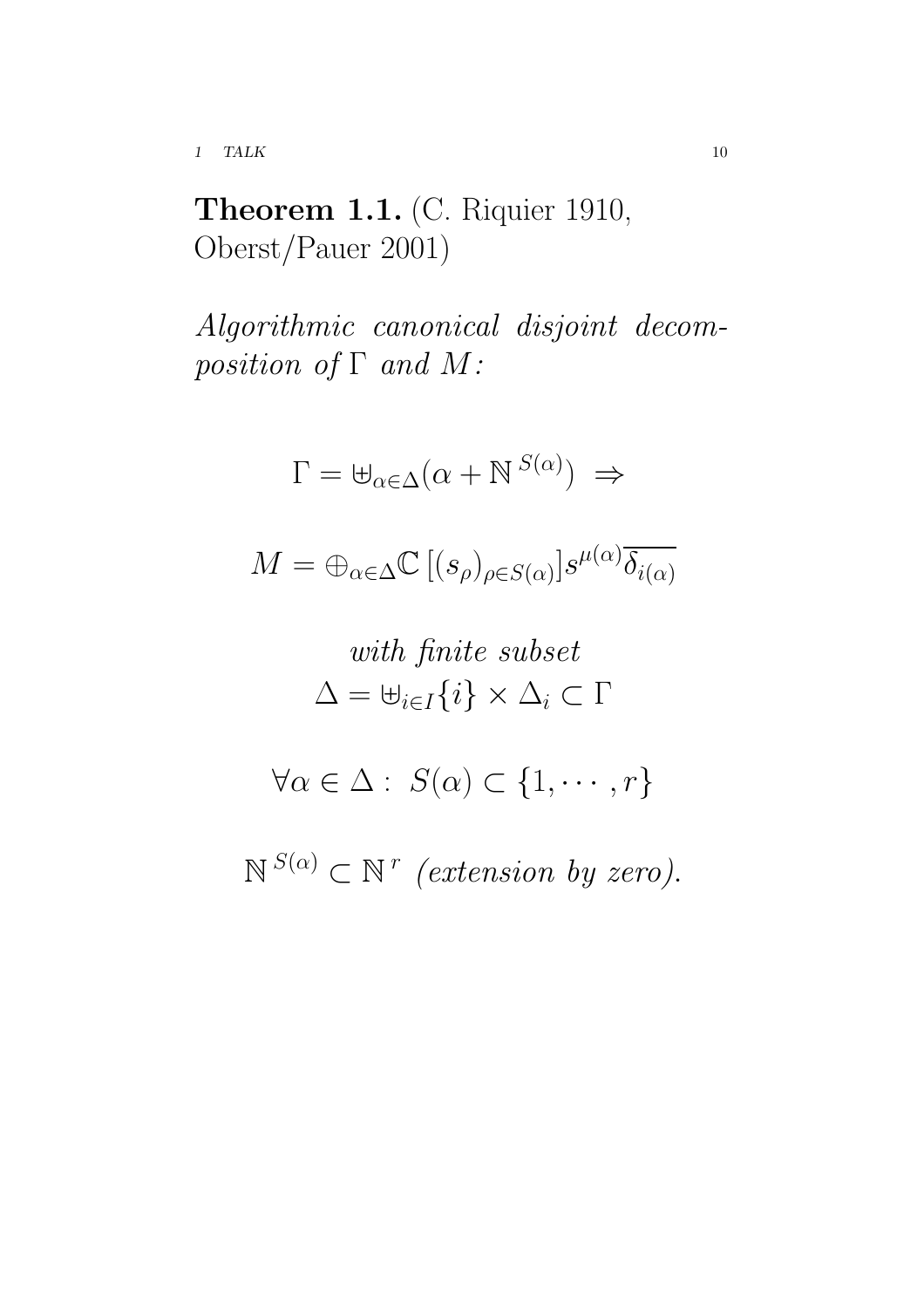# Typical picture



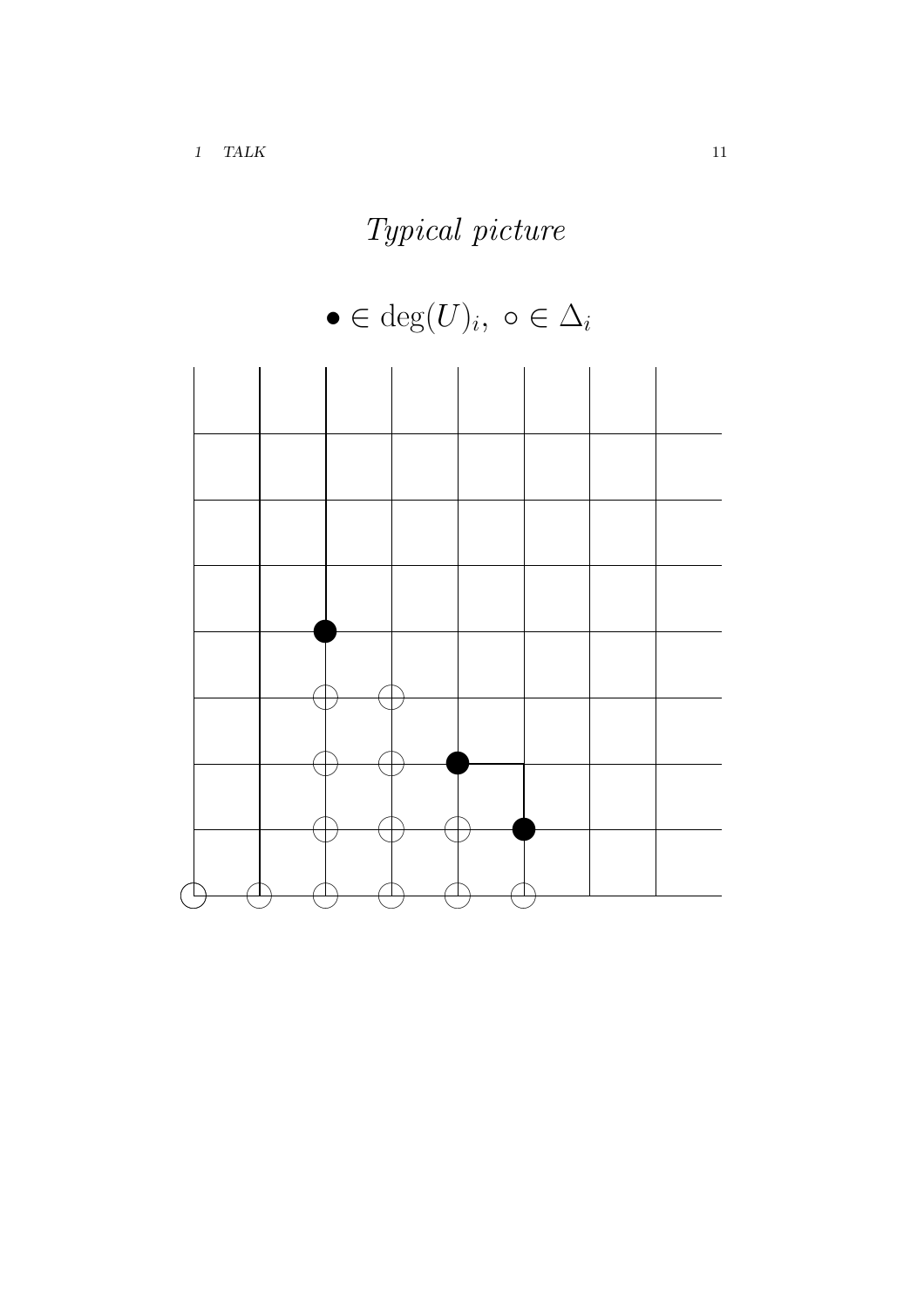## HILBERT FUNCTION

$$
m \in \mathbb{N}
$$
  

$$
\mathcal{D}_{\leq m}^{1 \times I} := \{ f \in \mathcal{D}^{1 \times I}; \text{ total degree of } f \leq m \}
$$
  

$$
U_{\leq m} := U \cap \mathcal{D}_{\leq m}^{1 \times I}
$$

Hilbert function  $HF(m) :=$  $\dim_\mathbb{C} ( \mathcal{D}^{1\times I}_{\leq m}/U_{\leq m})$ 

$$
\mu \in \mathbb{N}^r : |\mu| := \mu_1 + \dots + \mu_r
$$

$$
S \subset \{1, \dots, r\}
$$

$$
|S| := \text{number of elements of } S
$$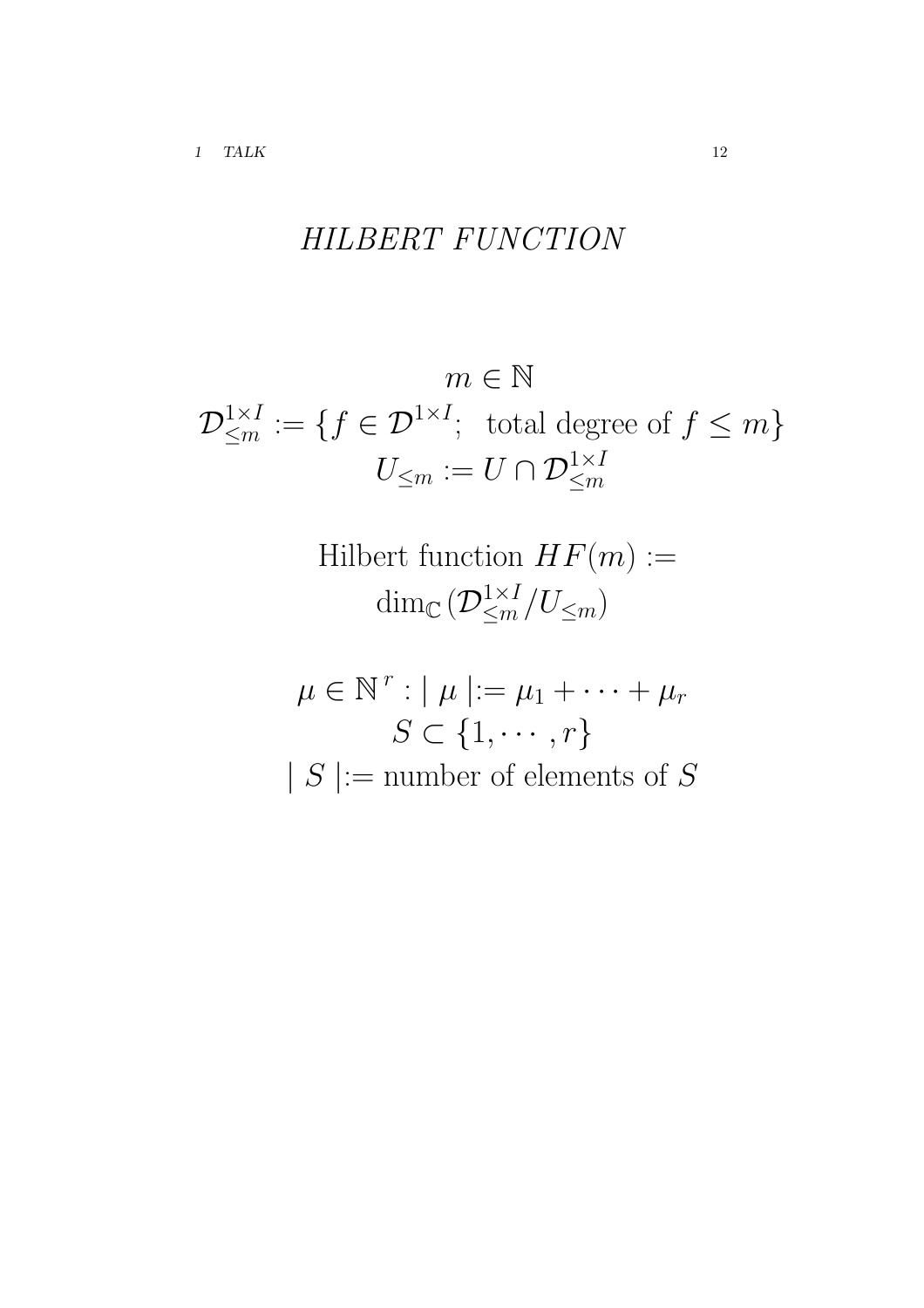Theorem 1.2. For a graded term order:

> Krull dimension dim $(M)$  = max<sub> $\alpha \in \Delta$ </sub> |  $S(\alpha)$  |

$$
Hilbert function HF(m) :=
$$
  

$$
\sum_{\alpha \in \Delta, |\mu(\alpha)| \le m} {m - |\mu(\alpha)| + |S(\alpha)|}
$$

$$
Hilbert polynomial HP(m) =
$$
  

$$
\sum_{\alpha \in \Delta} \binom{m - |\mu(\alpha)| + |S(\alpha)|}{|S(\alpha)|}
$$

Hilbert series 
$$
HS := \sum_{m=0}^{\infty} HF(m)t^m =
$$
  

$$
\sum_{\alpha \in \Delta} t^{|\mu(\alpha)|} (1-t)^{-|S(\alpha)|-1}.
$$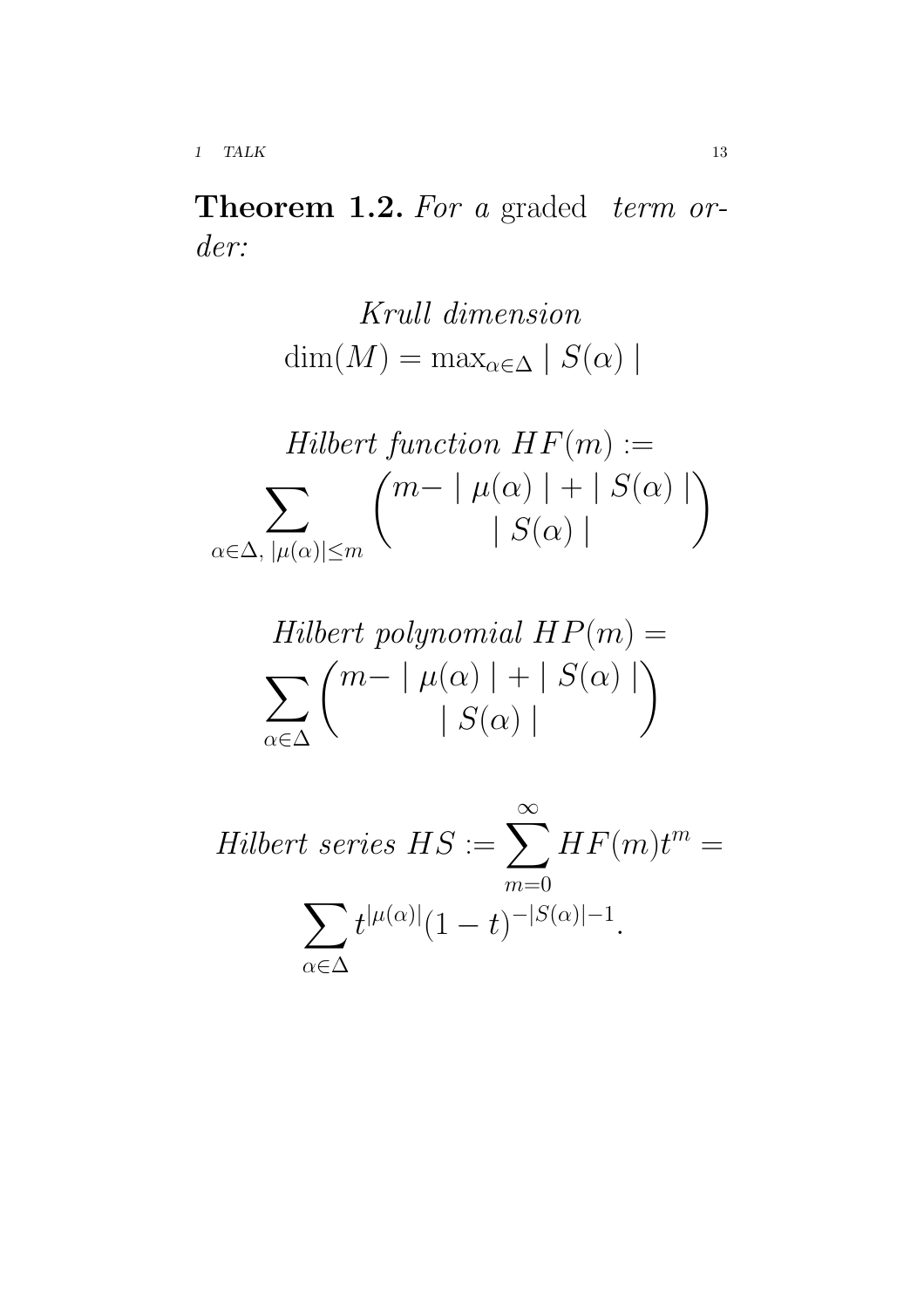# STATE BEHAVIOR

$$
G := \text{unique reduced}
$$
  
Gröbner basis of  $U \subset \mathcal{D}^{1 \times I}$   

$$
\epsilon_{\rho} := (0, \cdots, 0, \stackrel{\rho}{1}, 0, \cdots, 0) \in \mathbb{N}^r
$$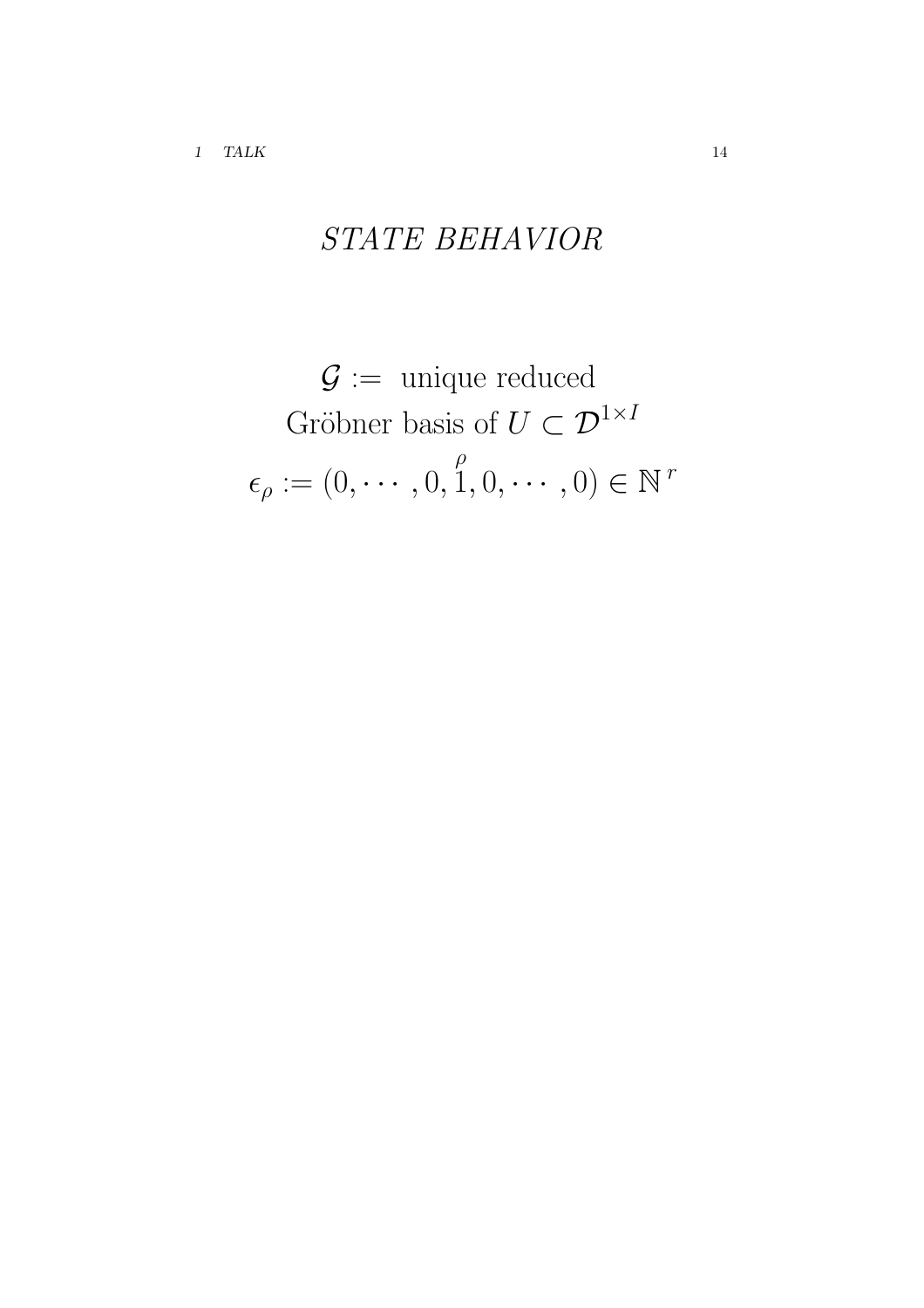## Theorem and Definition 1.3.

 $\mathcal{B}$  = state behavior or in state form with respect to the chosen term order :  $\Leftrightarrow$ 

$$
\forall g \in \mathcal{G} : \text{lt}(g) = s_{\rho} \delta_i \text{ or } \text{deg}(g) = (i, \epsilon_{\rho}) \implies
$$
  

$$
S(i) := \{ \rho; 1 \le \rho \le r, \ (i, \epsilon_{\rho}) \notin \text{deg}(U) \}. \text{ Then}
$$
  

$$
\Delta = \{ (i, 0); \ i \in I \}, \ S(i, 0) = S(i).
$$
  

$$
\Gamma = \biguplus_{i \in I} ((i, 0) + \mathbb{N}^{S(i)})
$$
  

$$
M = \biguplus_{i \in I} \mathbb{C} \left[ (s_{\rho})_{\rho \in S(i)} \right] \overline{\delta_i}
$$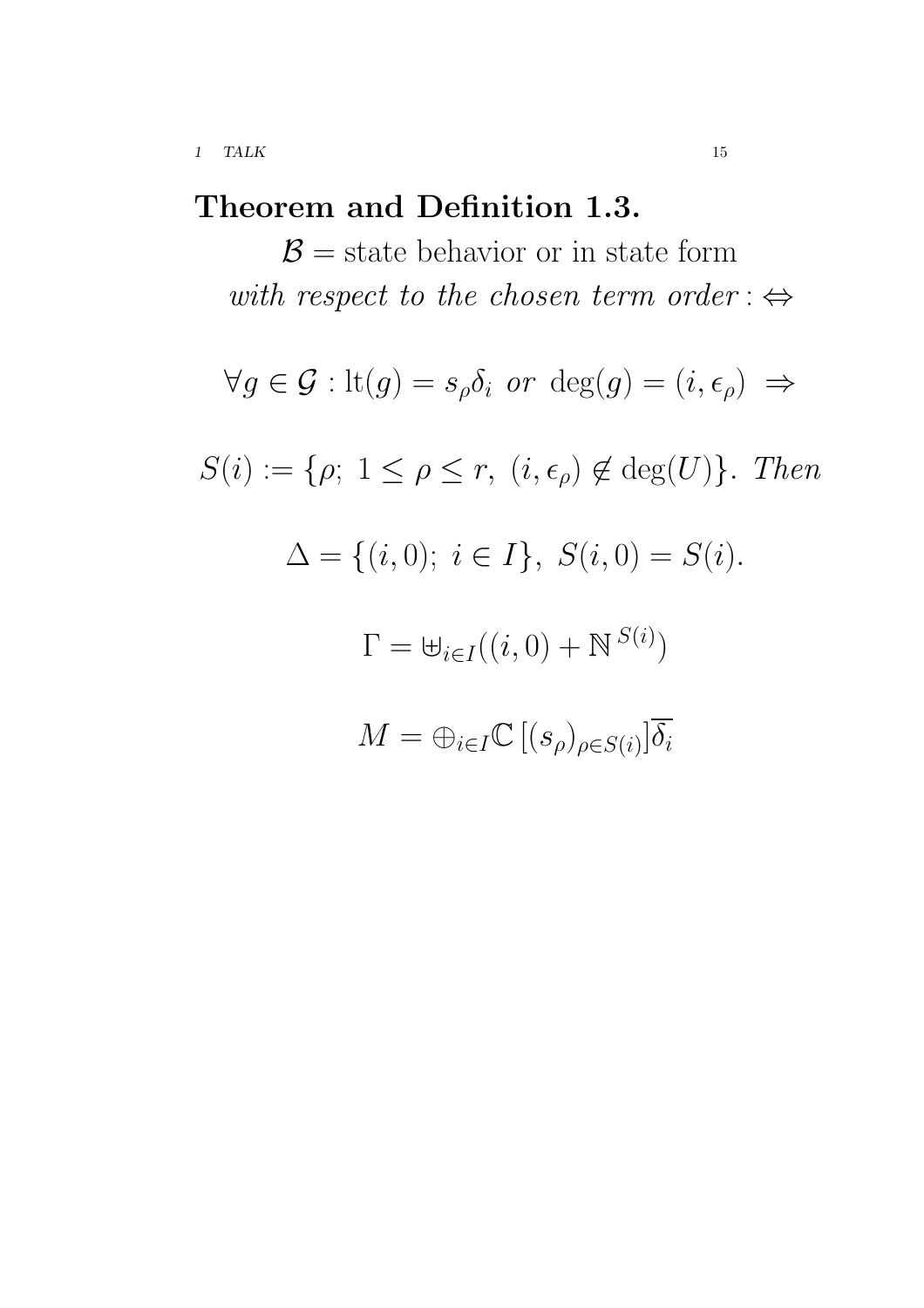$$
\mathcal{F} = \mathbb{C}[[z_1, \cdots, z_r]]
$$

$$
\mathcal{F}(S(i)) := \mathbb{C}[[(z_\rho)_{\rho \in S(i)}]]
$$
proj:  $\mathcal{F} \to \mathcal{F}(S(i)), \ a \mapsto a((z_\rho)_{\rho \in S(i)}, 0)$ 

### Assumptions for the next theorem:

(i)  $\beta$  in state form.

(ii)  $\mathcal{F}$  =space of power series (*analytic* case).

(ii) For the continuous case and locally convergent power series: The term order is graded (already [C. Riquier 1910]).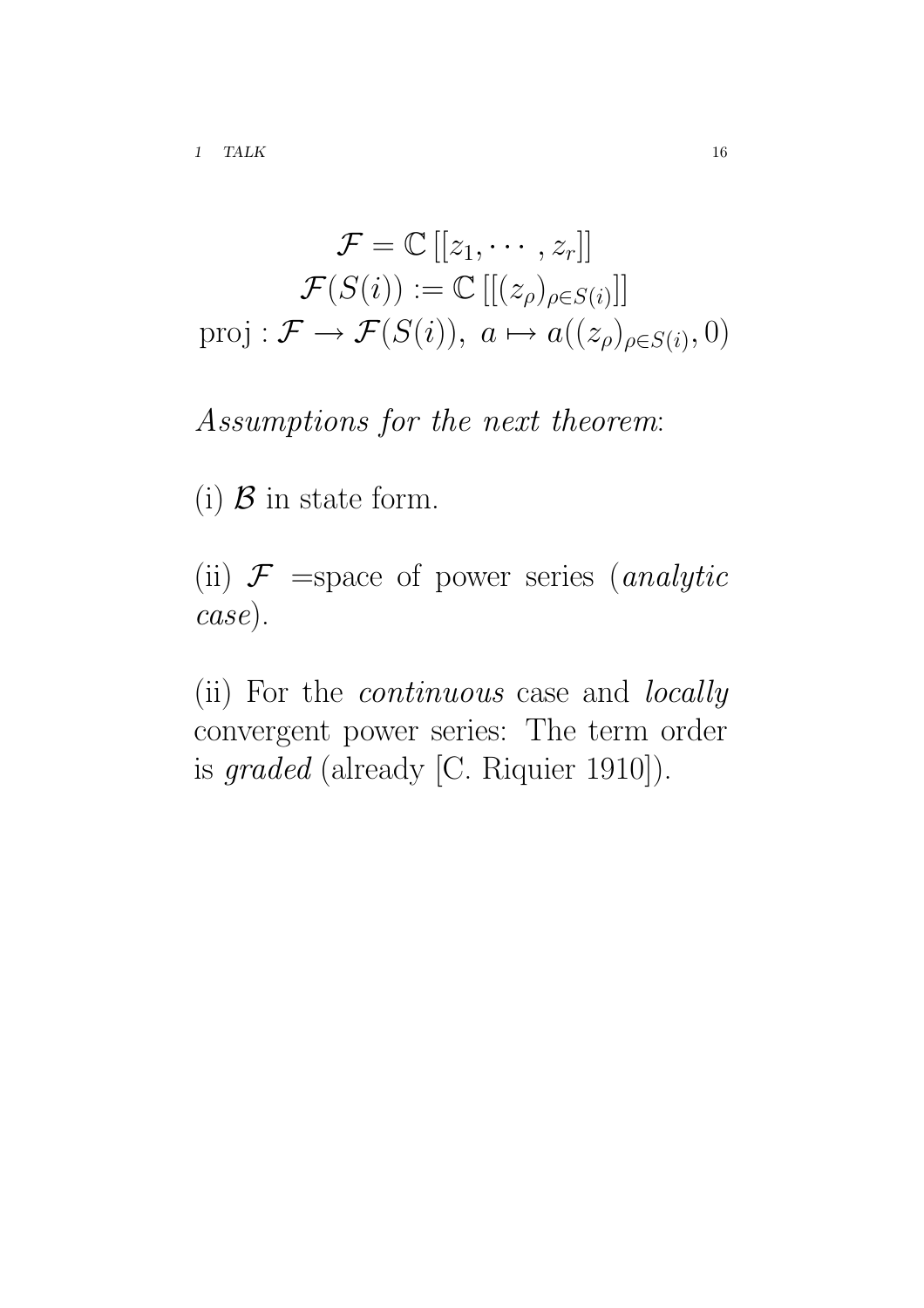Theorem 1.4.  $\mathcal{B} \cong$  $\overline{y}$ i∈I  $\mathcal{F}(S(i))$  $w \mapsto (w_i((z_\rho)_{\rho \in S(i)}, 0))_{i \in I}$ 

$$
\begin{cases}\n| S(i) | = r & \Leftrightarrow w_i((z_\rho)_{\rho \in S(i)}, 0) := \\
| S(i) | < r & \text{if } i \leq j \text{ for } i \in \mathbb{Z} \text{ and } j \text{ for } i \in \mathbb{Z} \text{ and } j \text{ for } i \in \mathbb{Z} \text{ and } j \text{ for } i \in \mathbb{Z} \text{ and } j \text{ for } i \in \mathbb{Z} \text{ and } j \text{ for } i \in \mathbb{Z} \text{ and } j \text{ for } i \in \mathbb{Z} \text{ and } j \text{ for } i \in \mathbb{Z} \text{ and } j \text{ for } i \in \mathbb{Z} \text{ and } j \text{ for } i \in \mathbb{Z} \text{ and } j \text{ for } i \in \mathbb{Z} \text{ and } j \text{ for } i \in \mathbb{Z} \text{ and } j \text{ for } i \in \mathbb{Z} \text{ and } j \text{ for } i \in \mathbb{Z} \text{ and } j \text{ for } i \in \mathbb{Z} \text{ and } j \text{ for } i \in \mathbb{Z} \text{ and } j \text{ for } i \in \mathbb{Z} \text{ and } j \text{ for } i \in \mathbb{Z} \text{ and } j \text{ for } i \in \mathbb{Z} \text{ and } j \text{ for } i \in \mathbb{Z} \text{ and } j \text{ for } i \in \mathbb{Z} \text{ and } j \text{ for } i \in \mathbb{Z} \text{ and } j \text{ for } i \in \mathbb{Z} \text{ and } j \text{ for } i \in \mathbb{Z} \text{ and } j \text{ for } i \in \mathbb{Z} \text{ and } j \text{ for } i \in \mathbb{Z} \text{ and } j \text{ for } i \in \mathbb{Z} \text{ and } j \text{ for } i \in \mathbb{Z} \text{ and } j \text{ for } i \in \mathbb{Z} \text{ and } j \text{ for } i \in \mathbb{Z} \text{ and } j \text{ for } i \in \mathbb{Z} \text{ and } j \text{ for } i \in \mathbb{Z} \text{ and } j \text{ for } i \in \mathbb{Z} \text{ and } j \text{ for } i \in \mathbb{Z} \text{ and } j \text{ for } i \in \mathbb{Z} \text{ and } j \text{
$$

 $w := unique \ solution \ of \ the$ canonical Cauchy problem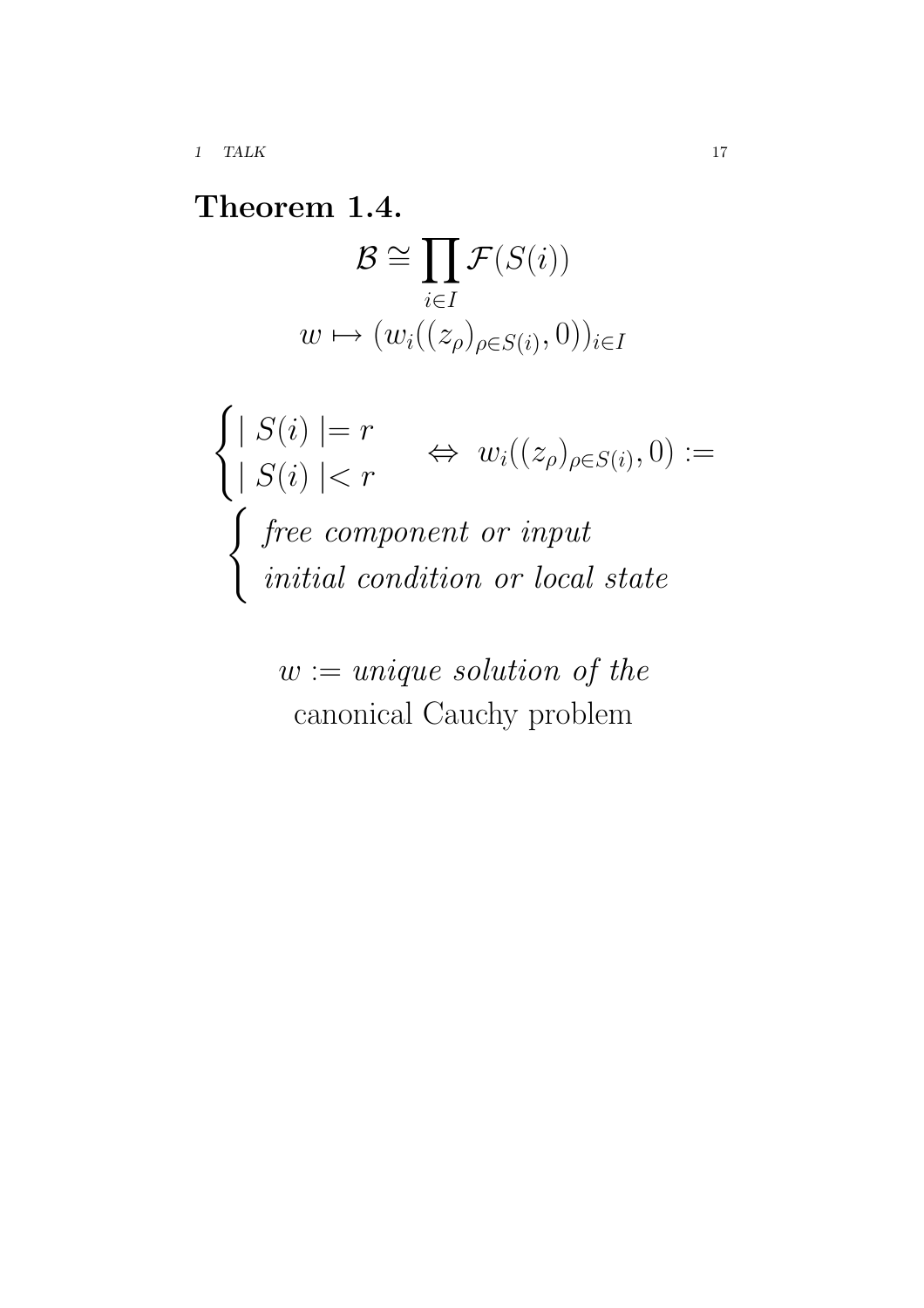constructive solution via Buchberger's algorithm Oberst 1990, Oberst/Pauer 2001

History: Cauchy/Kovalevskaya, C. Riquier 1910 (also so-called orthonormic nonlinear systems)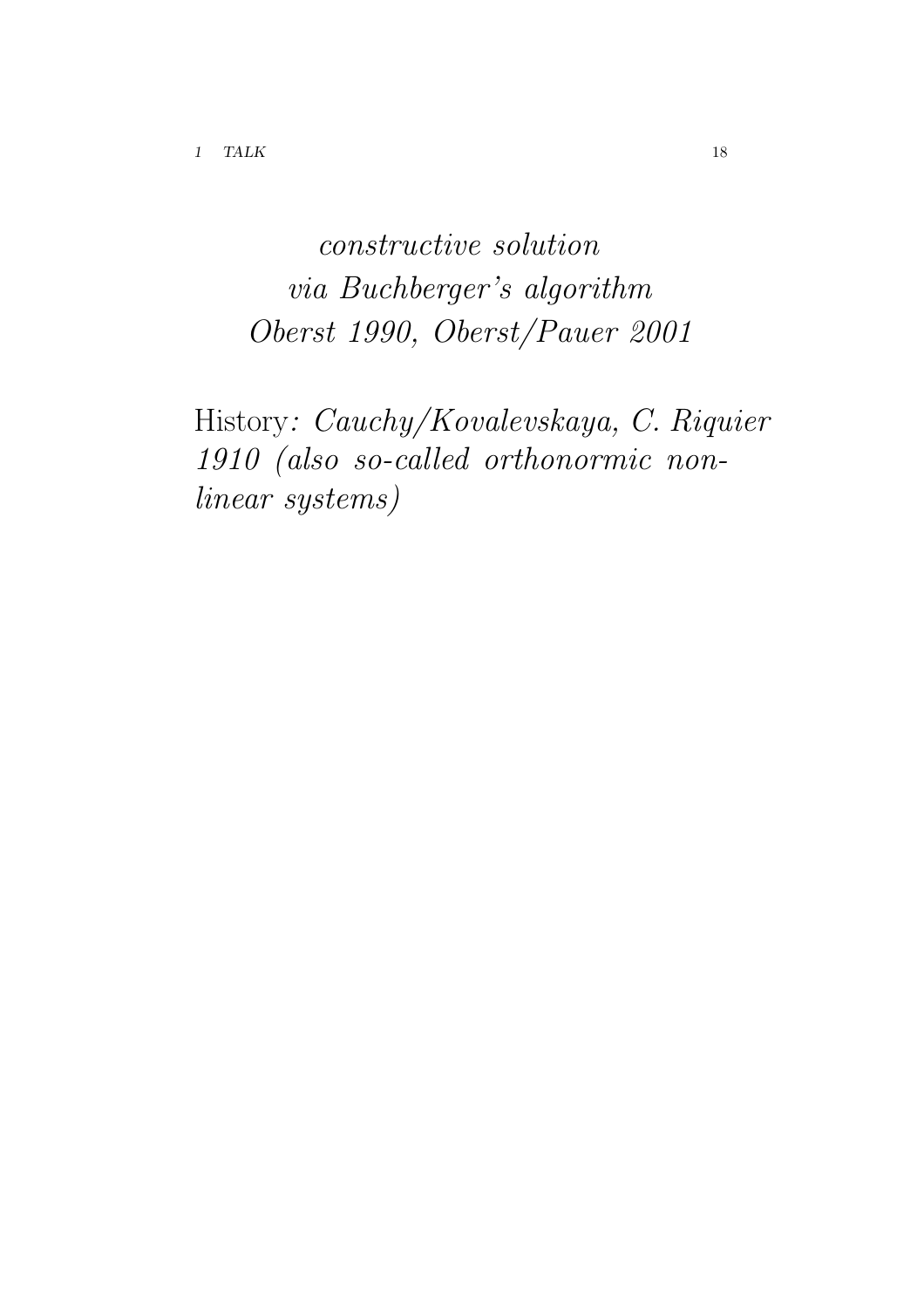Standard example Kalman system

$$
\begin{aligned} \mathbf{\hat{x}}(t) &= Ax(t) + Bu(t) \\ w &= \begin{pmatrix} x \\ u \end{pmatrix} \in \mathcal{F}^{n+m} \\ x - \text{state} \quad u = \text{input} \end{aligned}
$$

$$
x = \text{state}, u = \text{input}
$$

$$
x(0) = \text{ initial condition or local state}
$$

$$
x(t) = e^{tA}x(0) + \int_0^t e^{(t-\tau)A}u(\tau)d\tau
$$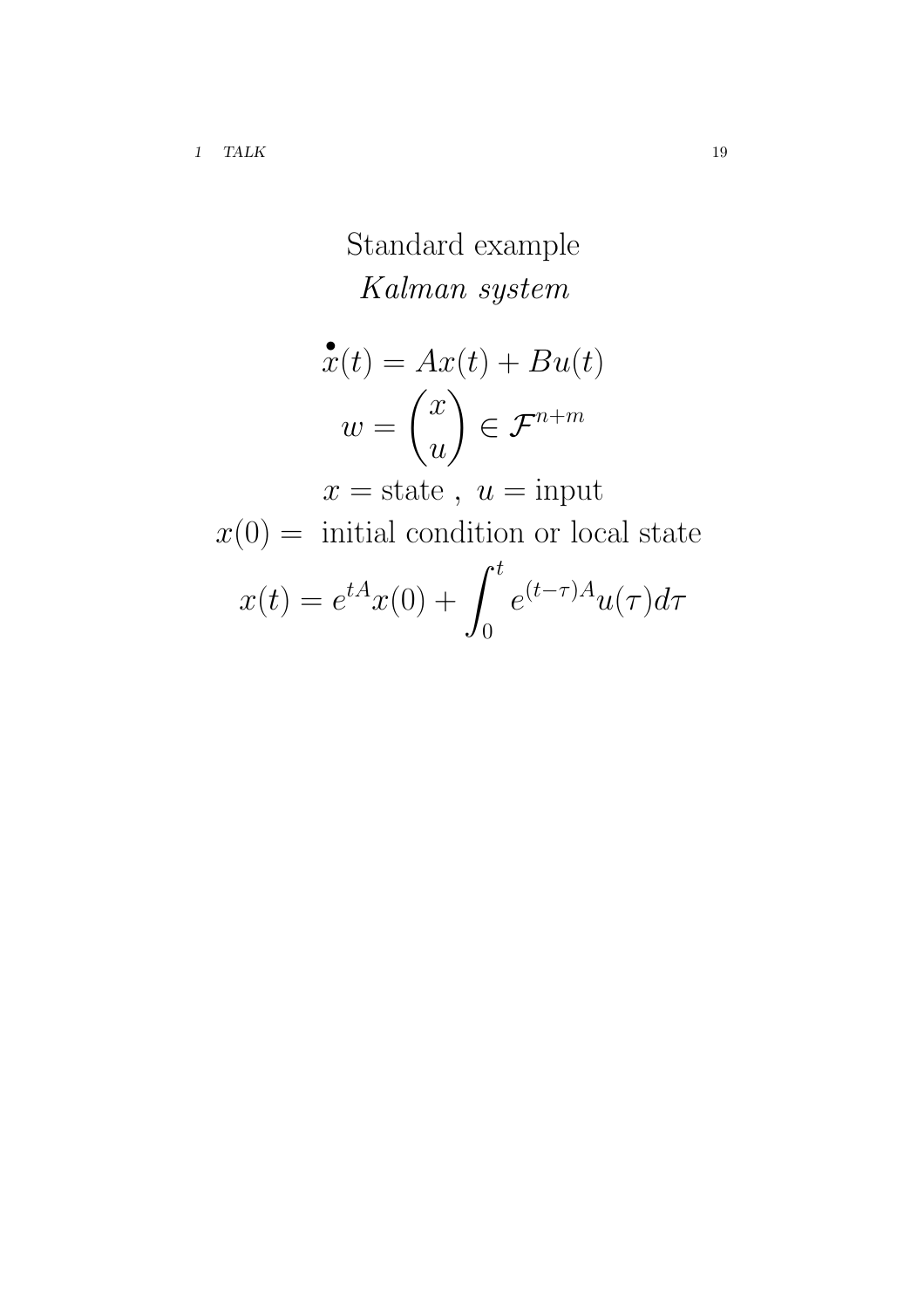Caution: In general, the preceding theorem is false in the non-analytic case of C <sup>∞</sup>−functions or distributions without additional *growth* conditions on the functions, compare [Gelfand-Shilov III 1967].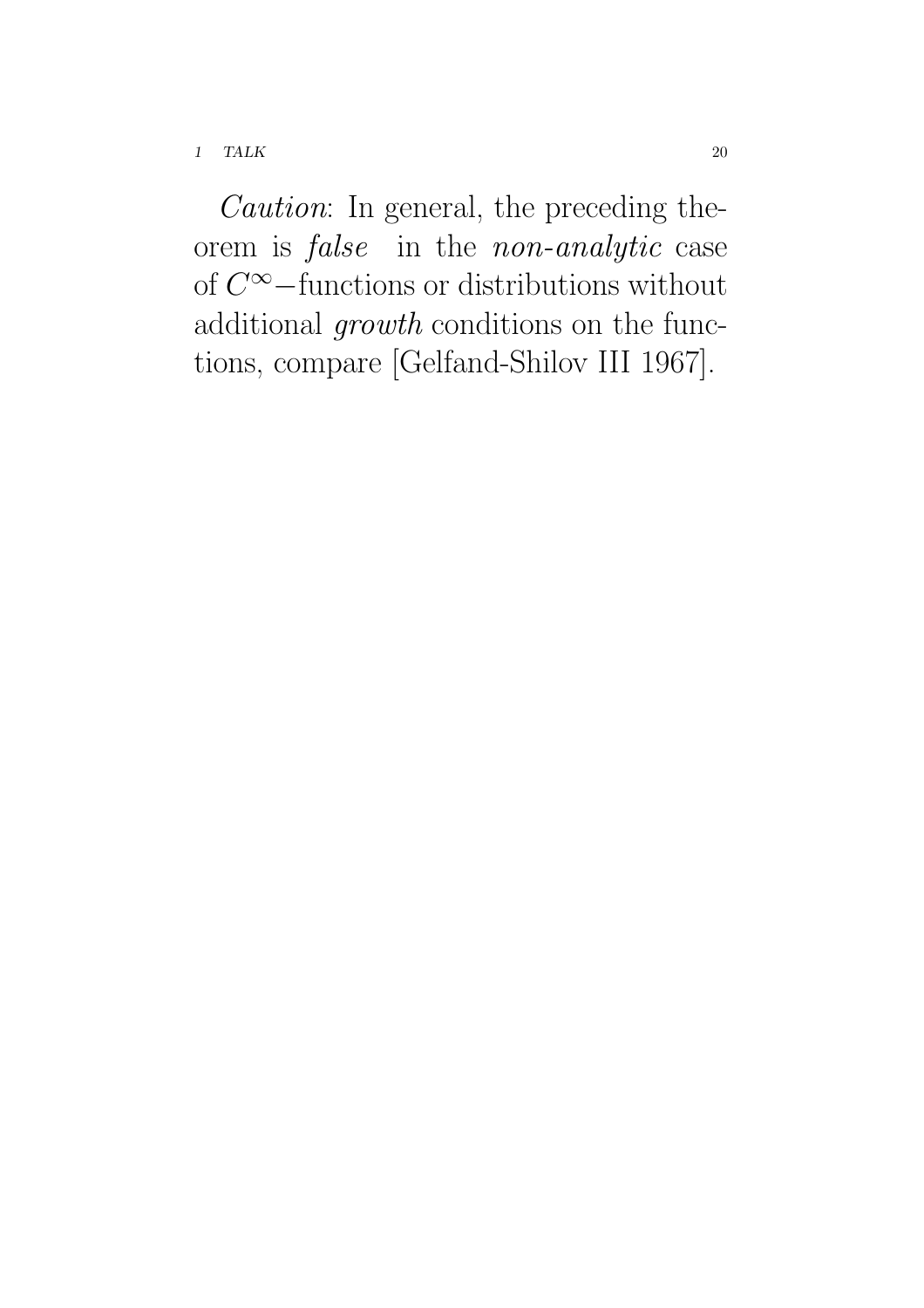characteristic heat equation  $y = y(t, x) \in C^{\infty}(\mathbb{R}^2)$  $(s_1 - s_2^2) \circ y = 0$  or

Standard counter-example

$$
(s_1 - s_2) \circ y = 0 \text{ or}
$$

$$
\frac{\partial y}{\partial t} - \frac{\partial^2 y}{\partial x^2} = 0
$$

lexicographic term order  $s_1 > s_2$  $\mathrm{lt}(s_1 - s_2^2)$  $2<sub>2</sub>$ ) =  $s<sub>1</sub>$ , hence state form. But

 $\exists$  solution  $y$  with  $support(y) = \{(t, x); t \leq 0\} \Rightarrow$  $y \neq 0, y(0, x) = 0$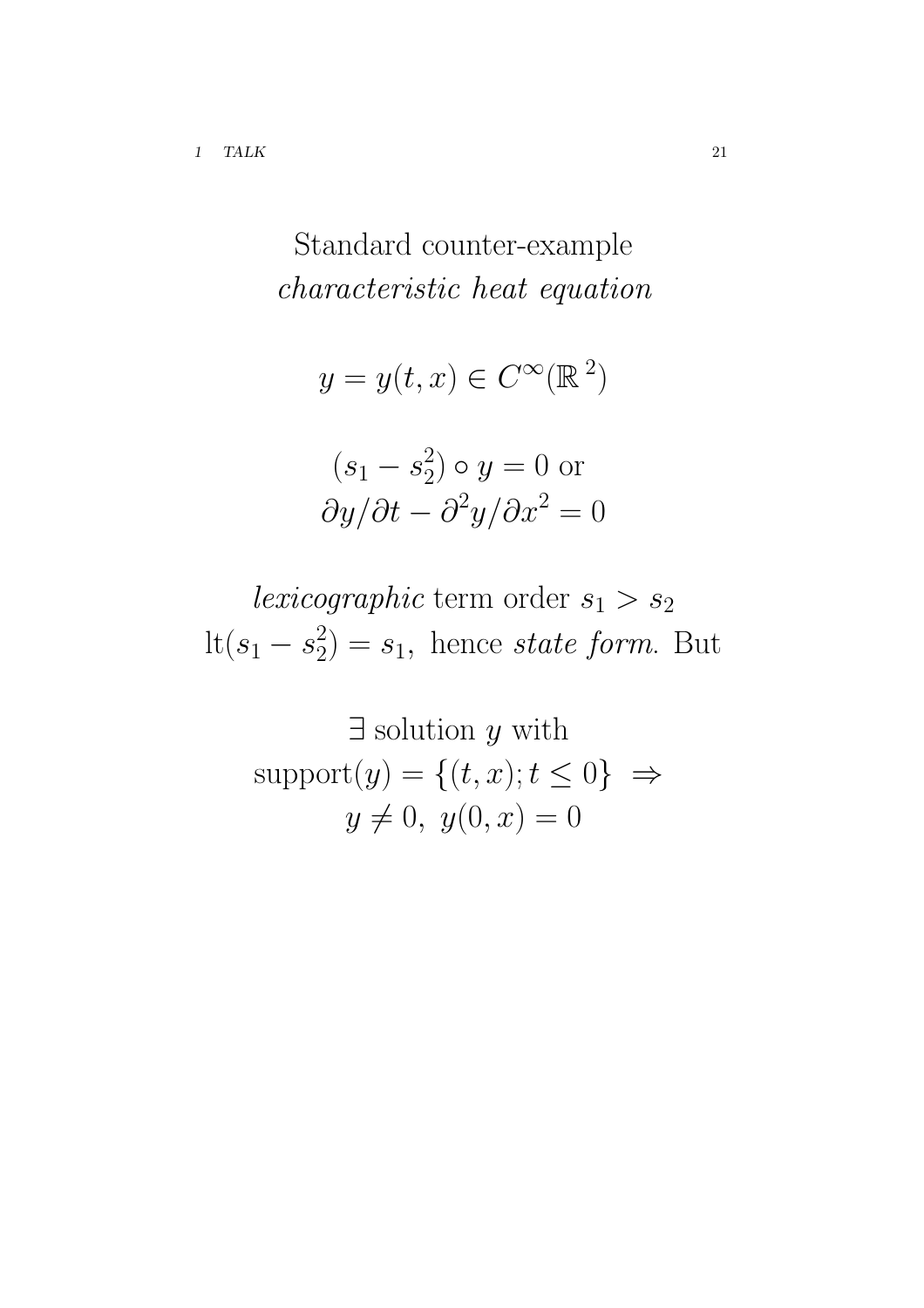## STATE REPRESENTATION

arbitrary  $\mathcal{D}$  – module  $\mathcal{F}$ , term order  $\langle$  and behavior  $\mathcal{B} = \{w \in \mathcal{F}^I; R \circ w = 0\}$ 

> Riquier's decomposition for  $M := \mathcal{D}^{1 \times I} / \mathcal{D}^{1 \times k} R$  :  $\Gamma := \biguplus_{\alpha \in \Delta} (\alpha + \mathbb{N}^{S(\alpha)})$

Without loss of generality: B has only *essential components*, ie.

 $\forall i \in I : \deg(U)_i \neq \mathbb{N}^r \text{ or } (i,0) \in \Delta$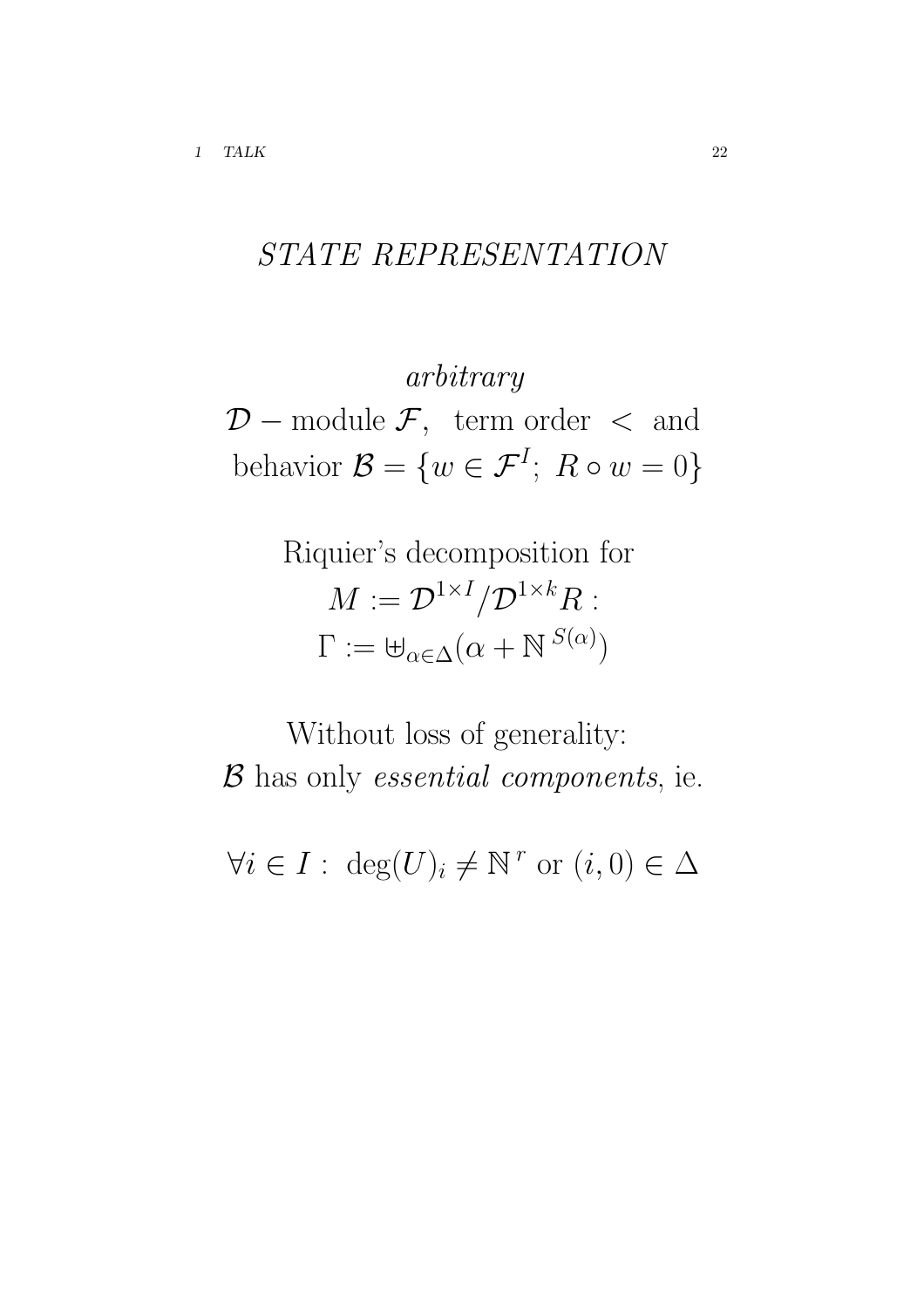$$
M = \bigoplus_{\alpha \in \Delta} \mathbb{C} [(s_{\rho})_{\rho \in S(\alpha)}] s^{\mu(\alpha)} \overline{\delta_{i(\alpha)}}
$$
  

$$
\forall \alpha \in \Delta \ \forall \rho \notin S(\alpha) :
$$
  

$$
s_{\rho} s^{\mu(\alpha)} \overline{\delta_{i(\alpha)}} = \sum_{\beta \in \Delta} f_{\alpha, \rho, \beta} s^{\mu(\beta)} \overline{\delta_{i(\beta)}}
$$
  

$$
f_{\alpha, \rho, \beta} \in \mathbb{C} [(s_{\rho})_{\rho \in S(\beta)}]
$$

Computation by Buchberger's algorithm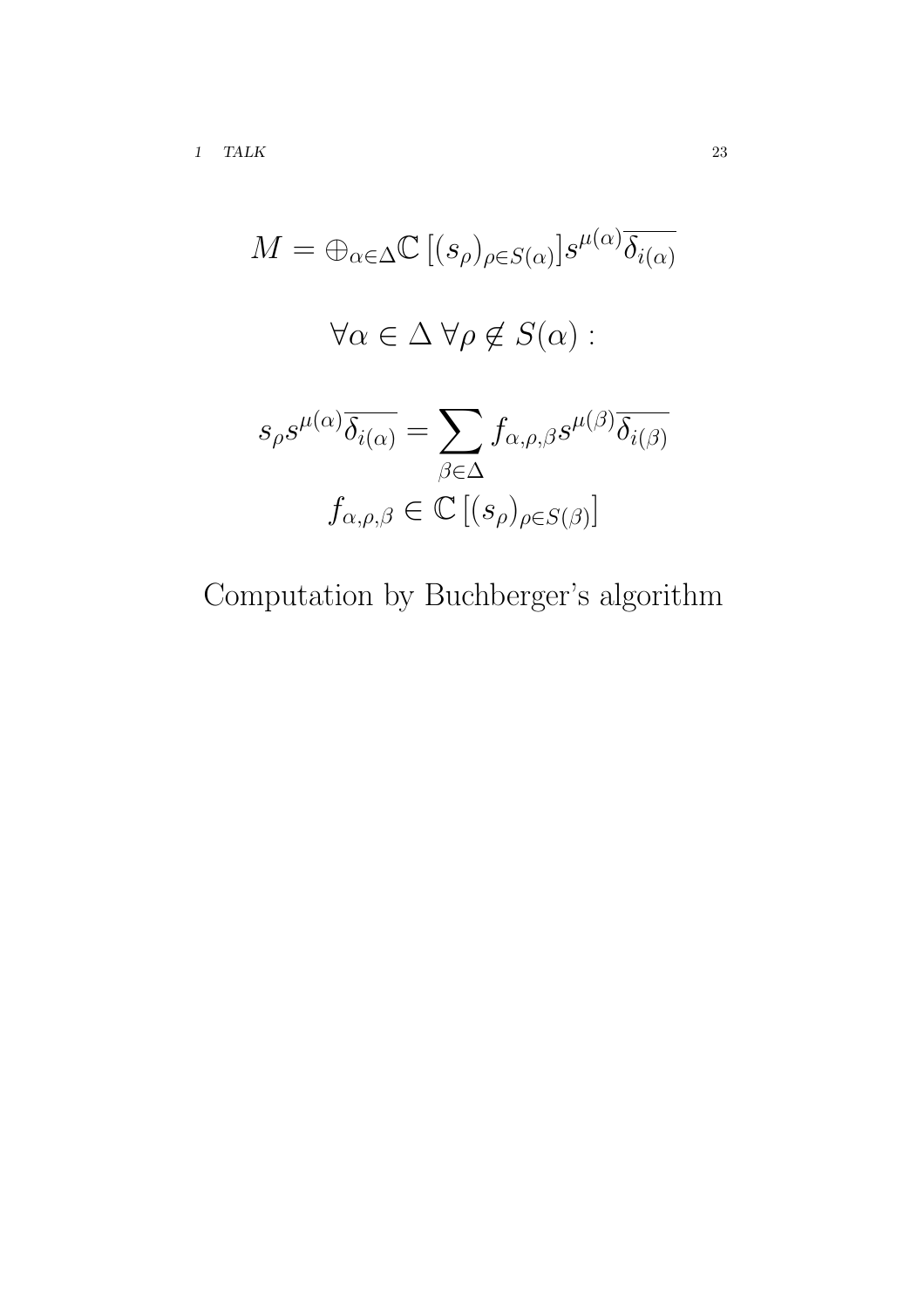new behavior in 
$$
\mathcal{F}^{\Delta}
$$
  
\n $\mathcal{B}^{s} := \{x = (x_{\alpha})_{\alpha \in \Delta} \in \mathcal{F}^{\Delta};$   
\n $\forall \alpha \in \Delta \ \forall \rho \notin S(\alpha) :$   
\n $s_{\rho} \circ x_{\alpha} = \sum_{\beta \in \Delta} f_{\alpha, \rho, \beta} \circ x_{\beta}$ 

 $\mathcal{B}^s$  not of the first order in general, ie. total degree of  $f_{\alpha,\rho,\beta} > 1$  in general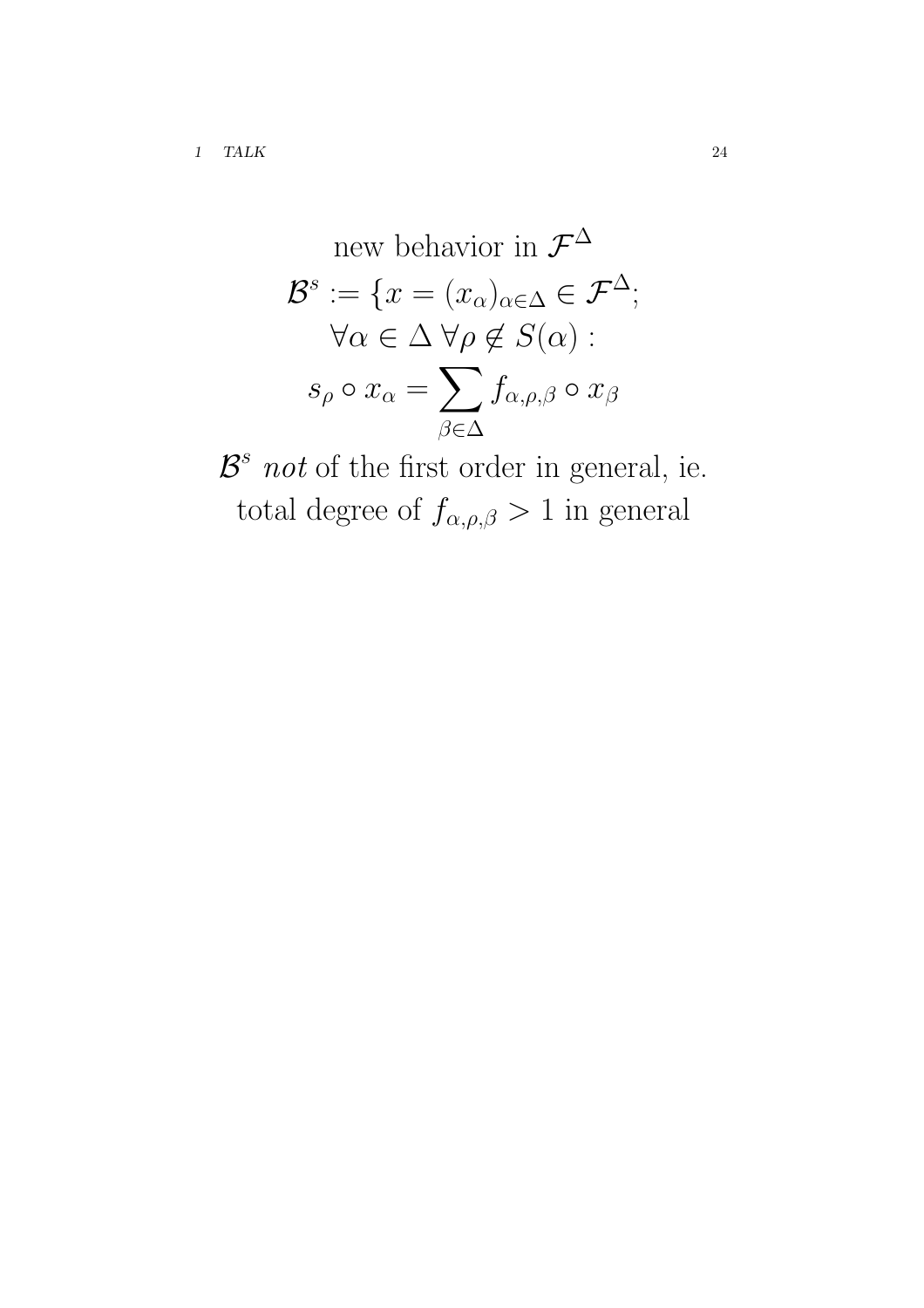Theorem 1.5. 1. New term order on  $\Delta \times \mathbb{N}^r$  (with MAPLE!):  $(\beta, \nu) < (\alpha, \mu) : \Leftrightarrow$  $\beta + \nu < \alpha + \mu$  in  $I \times \mathbb{N}^r$  or  $\beta + \nu = \alpha + \mu$  and  $\mu(\alpha) <_{\text{lex}} \mu(\beta)$  in  $\mathbb{N}^r$ .

2.  $\mathcal{B}^s$  is in state form with respect to the term order from 1.

3. Mutually inverse system isomorphisms

$$
\mathcal{B}^s \cong \mathcal{B}, \ x = (x_\alpha)_{\alpha \in \Delta} \leftrightarrow w = (w_i)_{i \in I}
$$

$$
w_i = x_{(i,0)}, \ x_\alpha = s^{\mu(\alpha)} \circ w_{i(\alpha)}
$$

 $w \mapsto x =: state map$ after [Rapisarda/Willems 1997] 4.

 $\mathcal{B}$  controllable  $\Leftrightarrow$   $\mathcal{B}^s$  controllable.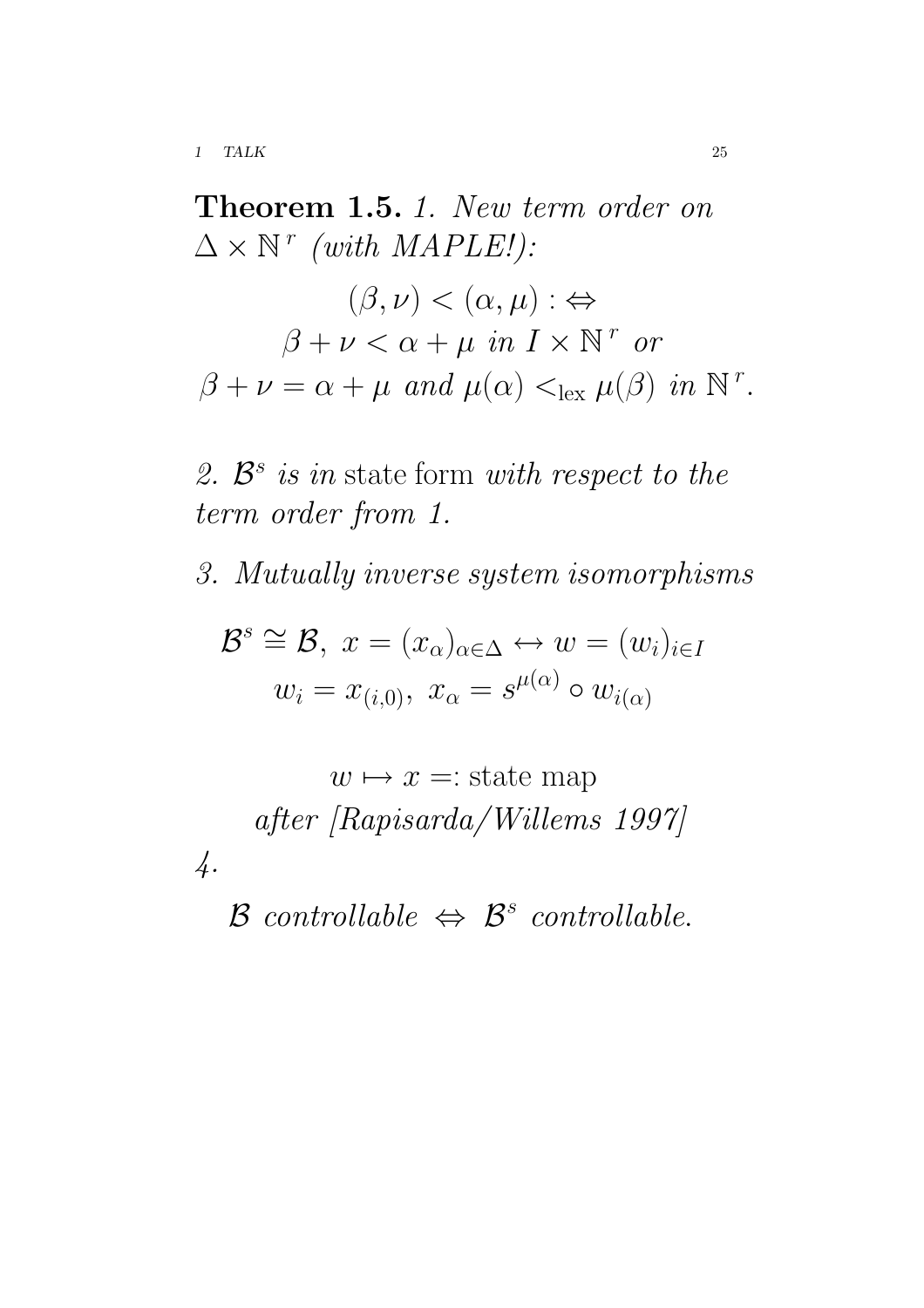### 2 The Hilbert data, excerpt from [30]

The following material is taken from my paper [30] and contains the proof of the theorem on the Hilbert data on page 13 of the present talk. It is based only on the Riquier decomposition  $\Gamma = \biguplus_{\alpha \in \Delta} (\alpha + N^{S(\alpha)})$  (see page 11) and is quoted from [31, Section 2.2] which, in turn, is a translation of [43, pp. 143-168] into modern language. In the present talk I took the base field  $F = \mathbb{C}$  for simplicity.

Corollary 2.1. The preceding considerations and data imply the direct sum decompositions

$$
\mathcal{D}^{1 \times I} = \bigoplus_{\gamma \in \Gamma} F s^{\mu(\gamma)} \delta_{i(\gamma)} \oplus U =
$$
  

$$
\bigoplus_{\alpha \in \Delta, \ \mu \in \mathbb{N}} \mathcal{S}^{(\alpha)} F s^{\mu(\alpha) + \mu} \delta_{i(\alpha)} \oplus U = \bigoplus_{\alpha \in \Delta} F[s^{(\alpha)}] s^{\mu(\alpha)} \delta_{i(\alpha)} \oplus U \text{ and}
$$
  

$$
M = \mathcal{D}^{1 \times I} / U = \bigoplus_{\alpha \in \Delta, \ \mu \in \mathbb{N}} \mathcal{S}^{(\alpha)} F s^{\mu(\alpha) + \mu} \overline{\delta_{i(\alpha)}} = \bigoplus_{\alpha \in \Delta} F[s^{(\alpha)}] s^{\mu(\alpha)} \overline{\delta_{i(\alpha)}}.
$$

In particular, each  $f \in \mathcal{D}^{1 \times I}$  admits a unique representation

$$
f = f_{\text{nf}} + f_U \text{ with the normal form}
$$

$$
f_{\text{nf}} = \sum_{\alpha \in \Delta} f_{\alpha} s^{\mu(\alpha)} \delta_{i(\alpha)} = \sum_{\alpha \in \Delta, \ \mu \in \mathbb{N}^{S(\alpha)}} f_{\alpha,\mu} s^{\mu(\alpha) + \mu} \delta_{i(\alpha)} \text{ where}
$$

$$
f_{\alpha} \in F[s^{(\alpha)}] \text{ and } f_{\alpha,\mu} \in F.
$$

The normal form of  $f \in \mathcal{D}^{1 \times I}$  depends on U and on the chosen term order on  $I \times \mathbb{N}^r$ .

The construction of a basis of M according to corollary 2.1 is due F.S. Macaulay [51, Th. 1.1.1], [22, Th. 1.5.7]. The direct sum decomposition into  $F[s^{(\alpha)}]$  –modules is called a *Stanley decomposition* [51, Def. 1.4.1]. Its construction is a generalization or variant of  $[47, Th. 5.13]$ ,  $[51, Prop. 1.4.3]$  and  $[2]$ . The decomposition of M also permits to compute a suitable *Hilbert function*, polynomial and series in the following fashion. For  $\mu \in \mathbb{N}^r$  let  $|\mu| := \mu_1 + \cdots + \mu_r$ and for each  $m\in\mathbb{N}$  define

$$
\mathcal{D}_m^{1 \times I} := \bigoplus_{(i,\mu)} \{ F s^{\mu} \delta_i; \mid \mu \mid = m \} \subseteq \mathcal{D}_{\leq m}^{1 \times I} := \bigoplus_{(i,\mu)} \{ F s^{\mathfrak{m}} \delta_i; \mid \mu \mid \leq m \} = \bigoplus_{l=0}^m \mathcal{D}_l^{1 \times I}
$$

$$
U_{\leq m} := U \cap \mathcal{D}_{\leq m}^{1 \times I}, \quad \widehat{M}_m := \mathcal{D}_{\leq m}^{1 \times I} / U_{\leq m} \ni [f]_m := f + U_{\leq m}, \quad f \in \mathcal{D}_{\leq m}^{1 \times I}
$$

$$
\widehat{M} := \bigoplus_{m=0}^{\infty} \widehat{M}_m.
$$

The space  $\mathcal{D}_{\leq m}^{1\times I}$  is that of polynomial vectors of total degree at most m. Let  $s_0$  be an additional indeterminate. The module  $\widehat{M}$  is a graded  $F[s_0, s] =$  $F[s_0, s_1, \cdots, s_r]$  – module with the scalar multiplication

$$
s_{\rho}[f]_m := \begin{cases} [s_{\rho}f]_{m+1} & \text{if } 1 \le \rho \le r \\ [f]_{m+1} & \text{if } \rho = 0 \end{cases}, \ f \in \mathcal{D}_{\leq m}^{1 \times I}.
$$

For  $| \mu | \leq m$  we obtain  $[s^{\mu} \delta_i]_m = s_0^{m-|\mu|} s^{\mu} [\delta_i]_0$ . Hence  $\widehat{M}$  is a finitely generated  $F[s_0, s]$  –module and therefore its Hilbert function

$$
HF_{\widehat{M}}: \mathbb{N} \rightarrow \mathbb{N}\,,\; m \mapsto \mathrm{dim}_F(\widehat{M}_m) = \mathrm{dim}_F(\mathcal{D}_{\leq m}^{1 \times I}/U_{\leq m}),
$$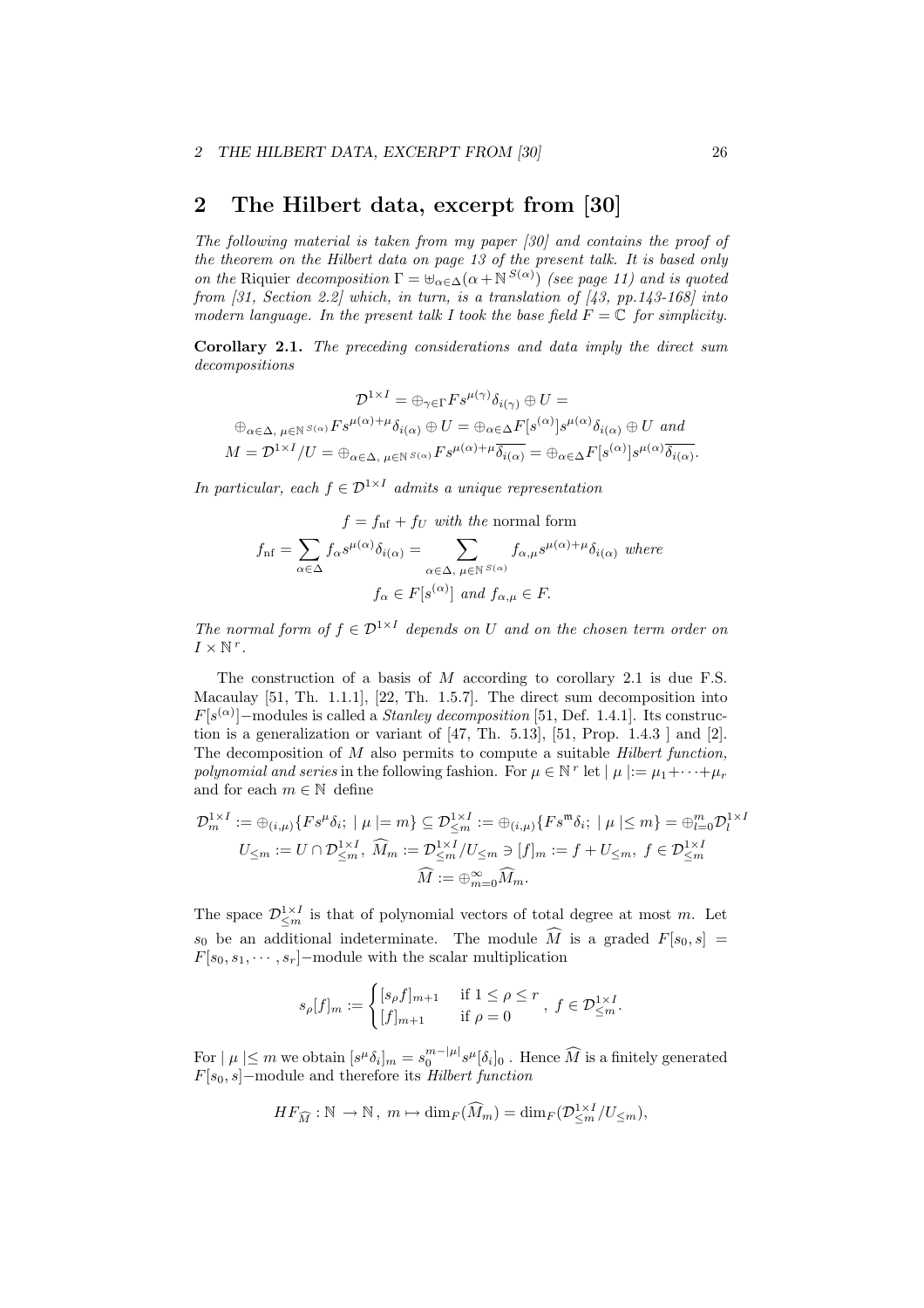is a polynomial in  $m$  for large m, ie. there is the unique  $Hilbert$  polynomial  $HP_{\widehat{M}}$  of  $\widehat{M}$  such that  $HF_{\widehat{M}}(m) = HP_{\widehat{M}}(m)$  for almost all  $m \in \mathbb{N}$ . Let  $d(M)$ denote its degree. The module  $\widehat{M}$  coincides with the s<sub>0</sub>−extension of M in the sense of [54, p.4-5, Th. 4.2], up to isomorphism, and the numbers  $HF_{\widehat{M}}(m)$  are called the *complexity indices* of the behavior  $\mathcal{B} = U^{\perp}$  in [54, Def. 4.1, Th. 4.2]. The map  $M \mapsto \widehat{M}$  corresponds to projectivization in geometry.

**Result 2.2.** The number  $d(M)$  is the Krull dimension  $dim(M)$  of M.

It is surprising that this basic result on the Krull dimension of a polynomial module is not explicitly contained in any of the standard references on Commutative Algebra. It is, however, a consequence of [54, results 7.4-7.6] and the literature quoted there. The graded  $F[s_0, s]$ –module  $\widehat{M}$  gives also rise to its <br>Hilbert power series  $HS_{\widehat{M}} := \sum_{m=0}^{\infty} H_{\widehat{M}}(m)t^m \in \mathbb{Z}[[t]] \cap \mathbb{Q}(t)$ .

Theorem 2.3. Data as before.

1. The module M is a torsion module if and only if

$$
\max_{\alpha \in \Delta} |S(\alpha)| < r = \dim(F[s_1, \cdots, s_r]).
$$

2. If the term order is graded then

$$
\dim(M) = \max_{\alpha \in \Delta} |S(\alpha)|
$$
  
\n
$$
HF_{\widehat{M}}(m) = \sum_{\alpha} \{ \begin{pmatrix} m - | \mu(\alpha) | + | S(\alpha) | \\ |S(\alpha) | \end{pmatrix}; \ \alpha = (i(\alpha), \mu(\alpha)) \in \Delta, \ |\mu(\alpha) | \le m \}
$$
  
\n
$$
HP_{\widehat{M}}(m) = \sum_{\alpha \in \Delta} \begin{pmatrix} m - | \mu(\alpha) | + | S(\alpha) | \\ |S(\alpha) | \end{pmatrix}
$$
  
\n
$$
HS_{\widehat{M}} = \sum_{\alpha \in \Delta} t^{|\mu(\alpha)|} (1 - t)^{-|S(\alpha)| - 1}.
$$

Here  $|S|$  is the number of elements of the finite set S. The term order is qraded if  $| \mu | < | \nu |$  implies  $(i, \mu) < (i, \nu)$  for all i, j.

Remark 2.4. J. Wood, P.Rocha et al. [54] observed that the Hilbert function, polynomial and series of the module  $\widehat{M}$  have *system theoretic* significance for the behavior  $\mathcal{B} = U^{\perp}$ . Such a connection was, however, already established by F.S. Macaulay [24]. Indeed, for an *ideal*  $U \subset F[s]$  and the injective cogenerator  $\mathcal{F} := F[[z]]$  the behavior  $\mathcal{B} := U^{\perp}$  is exactly the *inverse system* of U and

$$
HF_{\widehat{M}}(m) = \dim_F(\mathcal{D}_{\leq m}^{1 \times I}/U_{\leq m}) = \dim_F(\mathrm{Hom}_F(\mathcal{D}_{\leq m}^{1 \times I}/U_{\leq m}, F))
$$

is the number of *independent modular equations of*  $U$  *for degree m* according to [24, Ch.IV, pp.64-65]. The preceding computation of the Hilbert series is a variant or generalization of such calculations in the literature, see for instance [24, Th. 58, p.65], [51, prop.1.4.2], [1] and and the Groebner package of MAPLE.

Proof. 1. [54, Th. 7.6].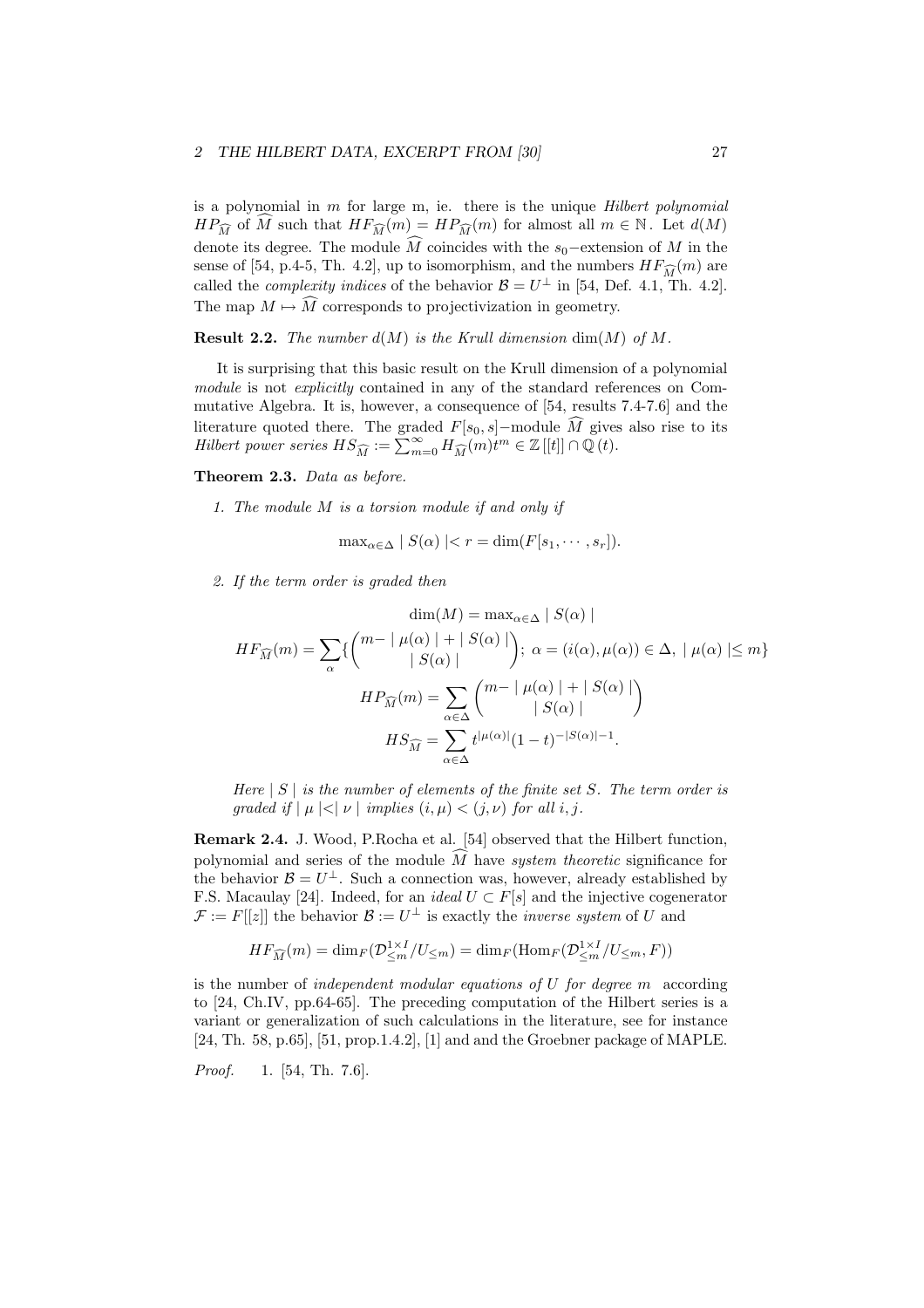#### 3 THE CAUCHY PROBLEM, EXCERPT FROM [30] 28

2. If  $f \in \mathcal{D}^{1 \times I}$  is a non-zero vector of degree  $\deg(f) = \alpha = (i, \mu)$  and  $| \mu | \leq m$ then  $f \in \mathcal{D}_{\leq m}^{1 \times I}$ . This follows from the assumed gradedness of the term order. Consider the decomposition

$$
\mathcal{D}^{1 \times I} = V \oplus U, \ V := \oplus_{\gamma = (i,\mu) \in \Gamma} F s^{\mu} \delta_i, \text{ in particular}
$$
  

$$
s^{\nu} \delta_j = f + g, \ f := \text{nf}(s^{\nu} \delta_j) \text{ where } s^{\nu} \delta_j \in \mathcal{D}^{1 \times I}_{\leq m}, \ |\nu| \leq m,
$$
 (1)

is any basis vector of  $\mathcal{D}_{\leq m}^{1 \times I}$ . Since  $\deg(f) \in \Gamma \cup \{-\infty\}$  and  $\deg(g) \in$  $deg(U) \cup \{-\infty\}$  these degrees are distinct and hence

$$
\alpha := (j, \nu) = \deg(s^{\nu}\delta_j) = \max(\deg(f), \deg(g)),
$$
  
say  $\alpha = \deg(f) > \deg(g)$  and hence  $f, g \in \mathcal{D}_{\leq m}^{1 \times I}$   

$$
\mathcal{D}_{\leq m}^{1 \times I} = V_{\leq m} \oplus U_{\leq m} \text{ with } V_{\leq m} := V \cap \mathcal{D}_{\leq m}^{1 \times I} = \oplus_{\gamma = (i, \mu) \in \Gamma, |\mu| \leq m} F s^{\mu} \delta_i
$$
  

$$
V_{\leq m} \cong \mathcal{D}_{\leq m}^{1 \times I} / U_{\leq m}, \quad HF_{\widehat{M}}(m) = \dim_F(V_{\leq m}).
$$

From

$$
V = \bigoplus_{(i,\mu)\in\Gamma} F s^{\mu} \delta_i = \bigoplus_{\alpha=(i(\alpha),\mu(\alpha))\in\Delta} F[s^{(\alpha)}] s^{\mu(\alpha)} \delta_{i(\alpha)}
$$
 we infer  

$$
V_{\leq m} = \bigoplus_{\alpha\in\Delta, |\mu(\alpha)|\leq m, \bigoplus_{\mu\in\mathbb{N}} s_{(\alpha)} \{F s^{\mu(\alpha)+\mu} \delta_{i(\alpha)}; |\mu| \leq m - |\mu(\alpha)|\}
$$
 and  

$$
HF_{\widehat{M}}(m) = \sum_{\alpha\in\Delta, |\mu(\alpha)|\leq m,} |\{\mu\in\mathbb{N}^{S(\alpha)}; |\mu| \leq m - |\mu(\alpha)|\}|.
$$

For  $s, k \in \mathbb{N}$  the standard formulas

$$
|\{\mu \in \mathbb{N}^s; |\mu| \le k\}| = {k+s \choose s}
$$
 and  $t^k (1-t)^{-s-1} = \sum_{m \ge k} {m-k+s \choose s} t^m$ 

hold. For  $|\mu(\alpha)| \leq m$  these imply

$$
|\{\mu \in \mathbb{N}^{S(\alpha)}; |\mu| \le m - |\mu(\alpha)|\}| = {m - |\mu(\alpha)| + |S(\alpha)| \choose |S(\alpha)|} \text{ and }
$$
  

$$
\sum_{|\mu(\alpha)| \le m} |\{\mu \in \mathbb{N}^{S(\alpha)}; |\mu| \le m - |\mu(\alpha)|\}| t^m = t^{|\mu(\alpha)|} (1-t)^{-|S(\alpha)|-1}
$$

and thus the expressions for the Hilbert function, polynomial and series. and thus the expressions for the Hilbert function, polynomial and series.<br>Since  $\binom{k+s}{s}$  is a polynomial of degree s in k the Hilbert polynomial has the degree dim( $M$ ) =  $d(M)$  = max<sub> $\alpha \in \Delta$ </sub> |  $S(\alpha)$  |.

 $\Box$ 

### 3 The Cauchy problem, excerpt from [30]

The following material is taken from the paper  $[30]$  where F denotes an arbitrary field. It is assumed that the system is in state form as in theorem 1.4 of this talk where the set  $\Delta$  of this section is denoted by I. The subset  $\Delta^0$  consists of those indices  $\alpha$  for which the support set  $S(\alpha)$  is not all of  $\{1, \dots, r\}$  and  $\Delta^{\text{free}}$ is its complement.

In the following theorem we use the space

$$
F^{\mathbb{N}^r} = F[[z]] = F[[z_1, \cdots, z_r]] \ni y = (y_\mu)_{\mu \in \mathbb{N}^r} = \sum_{\mu \in \mathbb{N}^r} y_\mu z^\mu.
$$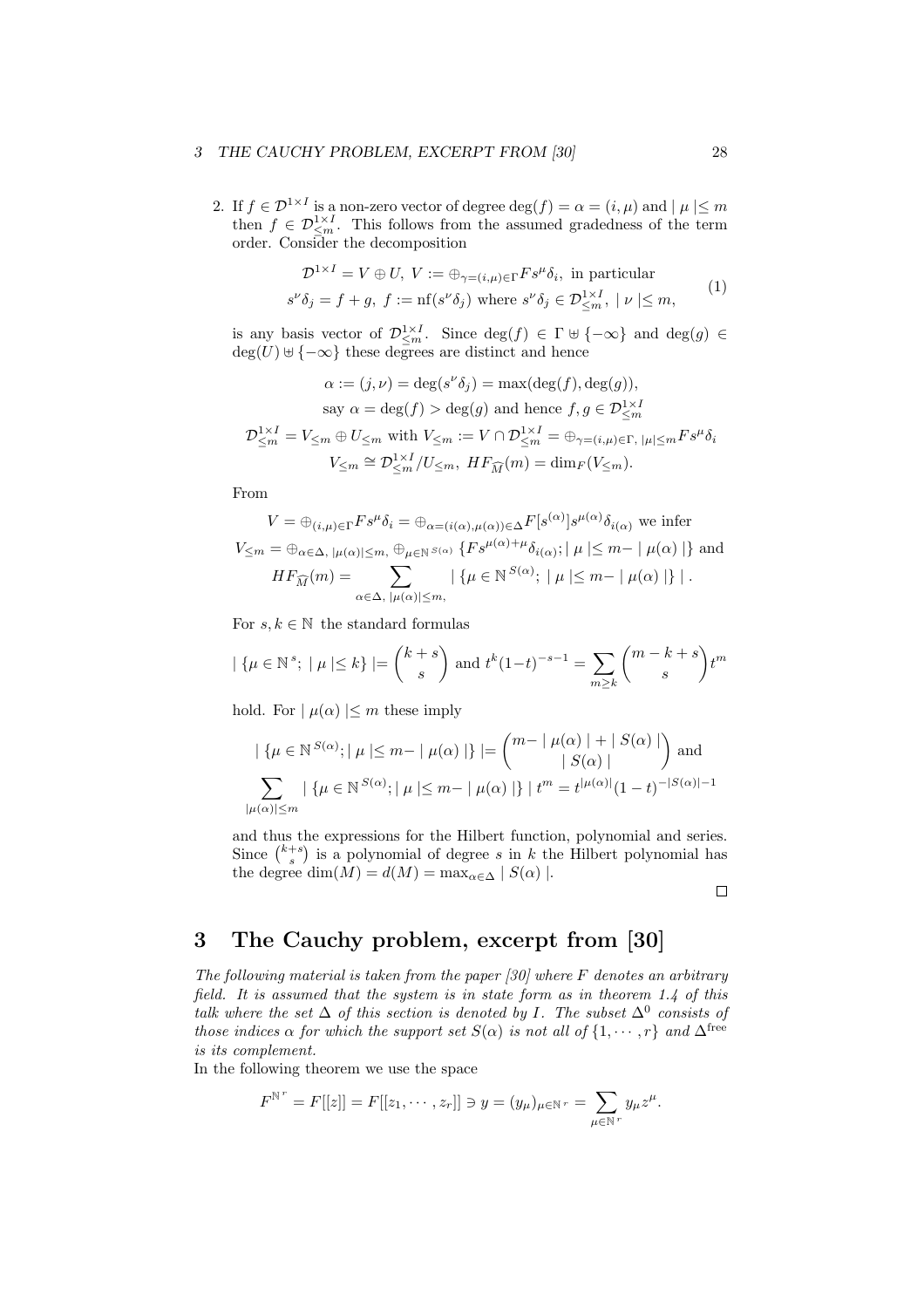of multi-sequences or formal power series. For  $\alpha \in \Delta$  we denote  $z^{(\alpha)} =$  $(z_\rho)_{\rho \in S(\alpha)}$  and identify  $F[[z^{(\alpha)}]]$  as  $F[s^{(\alpha)}]$ -submodule of  $F[[z]]$ . For  $y \in F[[z]]$ ( $\alpha$ )  $\rho \in S(\alpha)$  and definity  $F$  [[ $\alpha$ <sup>, 1</sup>] as  $F$  [ $\beta$ <sup>, 1</sup>]-submodule of  $F$  [[ $\alpha$ ]]. For  $y \in F$  [[ $\alpha$ ]]<br>and  $\alpha \in \Delta$  we define  $y(z^{(\alpha)}, 0) := \sum_{\mu \in \mathbb{N}} s(\alpha) y_{\mu} z^{\mu}$ . If  $F = \mathbb{R}$  or  $F = \mathbb{C}$  and if y is a convergent power series and therefore an analytic function on  $\mathbb{R}^r$  resp.  $\mathbb{C}^r$ in the neighborhood of zero the power series  $y(z^{(\alpha)},0)$  is exactly the function on  $\mathbb{R}^{S(\alpha)}$  resp.  $\mathbb{C}^{S(\alpha)}$  where all variables  $z_{\rho}, \rho \notin S(\alpha)$ , are set to zero.

**Assumption 3.1.** We assume that the function  $\mathcal{D}-$ module  $\mathcal{F}$  is a subspace of  $F[[z]]$  on which  $\mathcal{D} = F[s]$  acts either by left shifts, ie.  $(s_\rho \circ y)_\mu = y_{\mu + \epsilon_\rho}$ , or by partial differentiation, ie.  $s_\rho \circ y = \partial y / \partial z_\rho$ , and consider the following five cases which were treated in [31].

- 1. F is a field of arbitrary characteristic and  $\mathcal{F} := F[[z]]$  with the action by left shifts [31, th.15]
- 2. F is a field of characteristic zero and  $\mathcal{F} = F[[z]]$  with the action by partial differentiation [31, th.16]
- 3. F is the field of real or complex numbers and  $\mathcal{F} = F\langle z \rangle$  is the algebra of  $(locally)$  convergent power series with the action by left shifts  $[31, th.24]$ . A power series  $y = \sum_{\mu \in \mathbb{N}^r} y_{\mu} z^{\mu}$  is convergent if and only if its coefficients satisfy a growth condition

$$
|y_{\mu}| \leq Ca_1^{\mu_1} * \cdots * a_r^{\mu_r}
$$
 for all  $\mu \in \mathbb{N}^r$ 

where C and the  $a_{\rho}, \rho = 1, \cdots, r$ , are positive real numbers.

- 4. F is the field of real or complex numbers and  $\mathcal{F} = F\langle z \rangle$  is the algebra of convergent power series with the action by partial differentiation [31, th.29] and the term order is graded (compare theorem 2.3). The solution of the Cauchy problem in this case is the main result in C. Riquier's book [43], even for certain, so-called orthonomic non-linear systems. The Cauchy-Kovalevskaya theorem was a predecessor of Riquier's results.
- 5.  $F := \mathbb{C}$  is the field of complex numbers and  $\mathcal{F} := O(\mathbb{C}^r, \exp) \in \mathbb{C} \langle z \rangle$  is the algebra of entire holomorphic functions of exponential type with the action by partial differentiation [31, th.26]. An entire holomorphic function  $y$  is called of exponential type if it satisfies a growth condition

$$
|y(z)| \leq C \exp(a_1 | z_1 | + \cdots + a_r | z_r |)
$$
 for all  $z \in \mathbb{C}^r$ 

where C and the  $a_{\rho}, \rho = 1, \cdots, r$ , are positive real numbers.

If S is a subset of  $[r]$  and if F is any of the function spaces of the preceding assumption let  $\mathcal{F}(S) = F[[(z_\rho)_{\rho \in S}]]$  denote the corresponding function space in the indeterminates or variables  $z_{\rho}, \rho \in S$ .

**Result 3.2.** (The Cauchy problem [31]) Assume that  $\mathcal F$  is one of the function spaces from assumption 3.1. Then for arbitrary functions  $v_{\alpha} \in \mathcal{F}(S(\alpha))$ ,  $\alpha \in \Delta$ , there is a unique trajectory  $w \in \mathcal{B}$  such that  $w_{\alpha}(z^{(\alpha)}, 0) = v_{\alpha}$  for all  $\alpha \in \Delta$ . In other terms, the map

$$
\mathcal{B} \to \prod_{\alpha \in \Delta^0} \mathcal{F}(S(\alpha)) \times \mathcal{F}^{\Delta^{\text{free}}}, \ w = \binom{x}{u} \mapsto \binom{x_{\alpha}(z^{(\alpha)}, 0)_{\alpha \in \Delta^0}}{u}, \qquad (2)
$$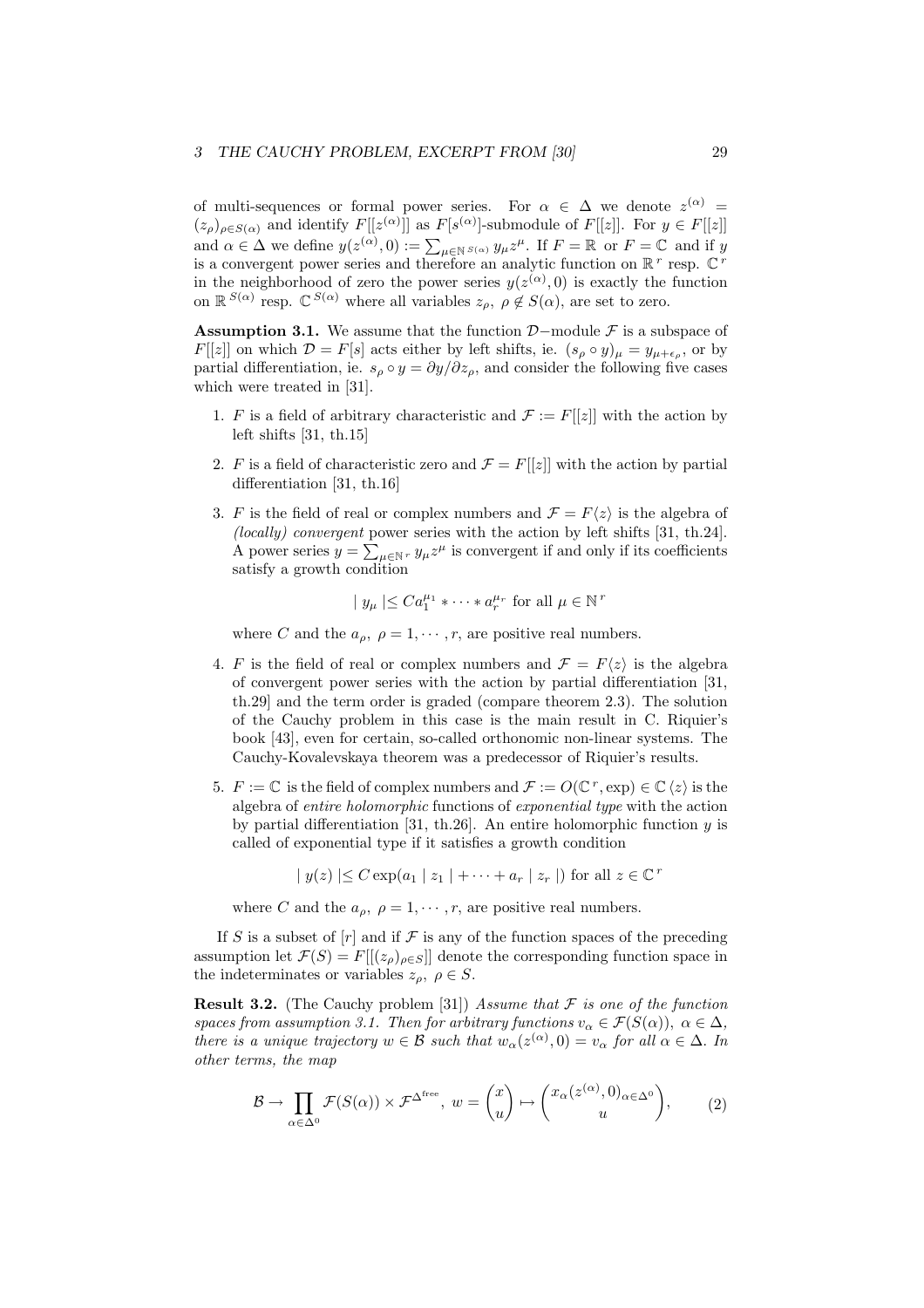is an isomorphism.

The component  $v_{\alpha}$  is called an input resp. an initial condition if  $\alpha \in \Delta$  belongs to  $\Delta^{\text{free}}$  resp. to  $\Delta^0$ . The vectors  $x = (w_\alpha)_{\alpha \in \Delta^0}$  resp.  $(x_\alpha(z^{(\alpha)}, 0))_{\alpha \in \Delta^0}$  are called the global resp. the local state of the system B. Hence the input and the initial condition or local state give rise to a unique trajectory of the system.

Proof. The proof of this theorem is a special case of the theorems in [31], the exact references being given in assumption 3.1. П

- **Remarks 3.3.** 1. The preceding state definition generalizes the state property of x in the Kalman system  $\mathbf{x} = Ax + Bu$  as explained in the introduction.
	- 2. The following remarks are taken from the literature and concern the Cauchy problem for linear systems of partial differential equations with constant coefficients for function spaces like C<sup>∞</sup>−functions or distributions which do no consist of formal or convergent power series as assumed in result 3.2. The general behaviors of the present paper have not been treated in this context. The preceding theorem does not hold in general, but requires additional conditions on the system or the initial data. However, the theorem is applicable to entire functions of exponential type and to convergent power series with a graded term order and therefore suggests the formulation of the Cauchy problem also for more general function spaces. One has to distinguish between *uniqueness* and *correctness* results [9, ch. II, ch. III]. Correctness or well-posedness of the Cauchy problem signifies that it is uniquely solvable and that the solution depends continuously on the initial data. In general, uniqueness results require initial data with bounded growth at  $\infty$  [9, Th.1, p.42], [32, ch.VI, §6.2]. If the function space is an injective cogenerator it suffices to solve the Cauchy problem for autonomous systems as for instance in [9].
	- 3. V. Palamodov has proven a quite general uniqueness result for weakly hypoelliptic autonomous systems  $R \circ w = 0$  [32, ch.VI, §6.2]. In this case the sets  $S(\alpha)$  do not depend on  $\alpha \in \Delta^0$ .
	- 4. Most systems treated in the literature  $[9, ch.II, \S3, (1)]$ ,  $[49, (15.1)]$  are of or can be easily reduced to the form

$$
(\mathrm{id}_n \,\partial/\partial z_1 + P_{II}(i\partial/\partial z_{II})x = 0, \ P_{II} \in \mathbb{C}[s_{II}]^{n \times n}, \ x \in \mathcal{F}^n,
$$
  

$$
s_{II} = (s_2, \cdots, s_r), \ z_{II} = (z_2, \cdots, z_r).
$$
 (3)

The distinguished variable  $z_1$  is usually interpreted as time. The constant i in a distinguished variable  $z_1$  is usually interpreted as time. The constant  $i := \sqrt{-1}$  in front of  $\partial/\partial z_{II}$  is just a convention in connection with the Fourier transform in the  $z_{II}$ –space. For the lexicographic order  $s_1 > s_2$  $\cdots > s_r$  the matrix  $P := s_1 \mathrm{id}_n + P_{II}(is_{II})$  is a Gröbner matrix since the S-polynomials of the rows

$$
P_{j-} = s_1 \delta_j + P_{II,j-}(i s_{II}) \in \mathbb{C}[s]^{1 \times n}
$$

are zero by definition. In particular, the autonomous system  $P \circ x = 0$ and its inhomogeneous counter-part  $P \circ x = u$  are in state space form and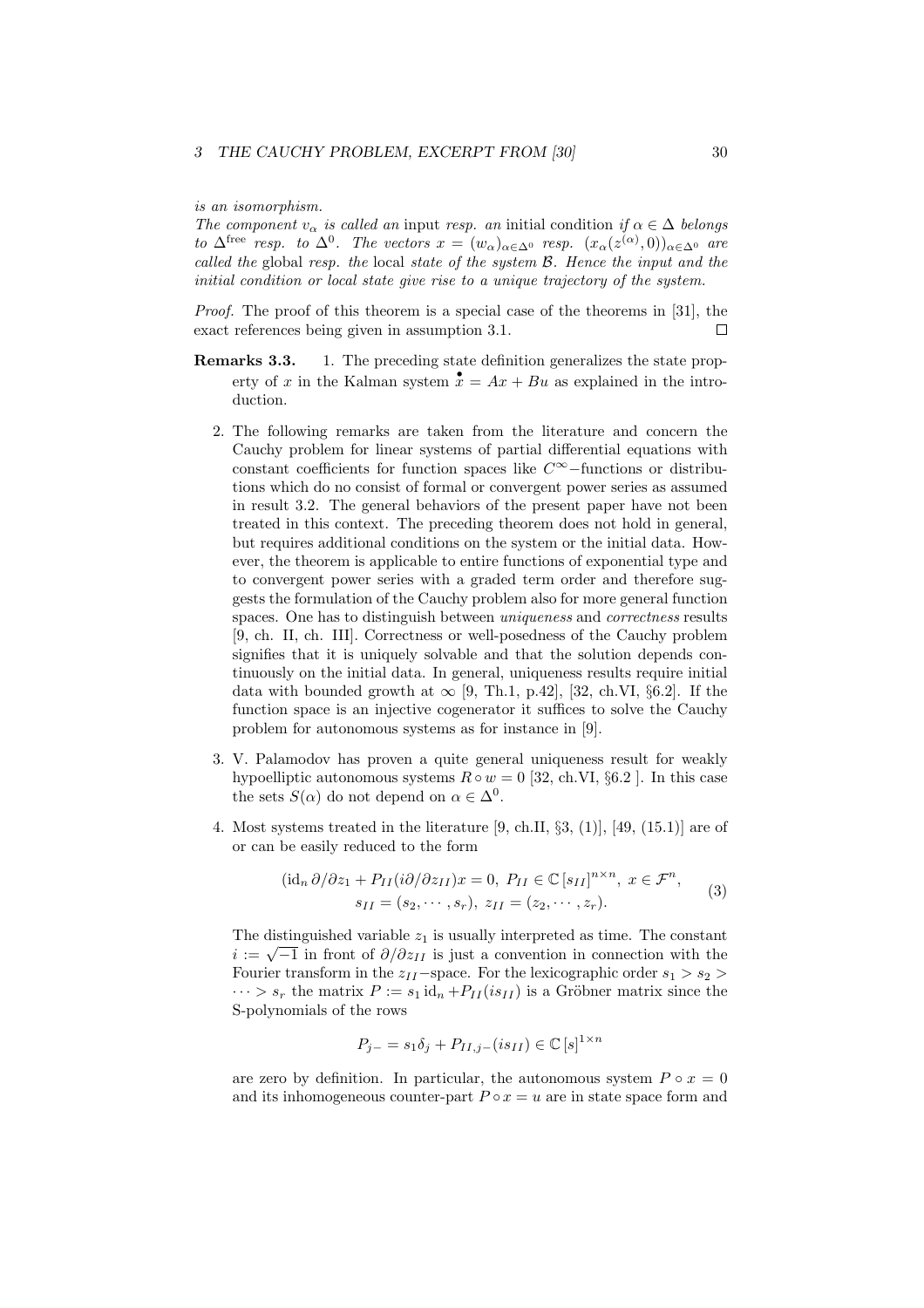#### 3 THE CAUCHY PROBLEM, EXCERPT FROM [30] 31

the isomorphism

$$
\left\{ \begin{pmatrix} x \\ u \end{pmatrix} \in \mathcal{F}^{n+n}; P \circ x = u \right\} \cong \mathcal{F}(z_{II})^n \times \mathcal{F}^n, \begin{pmatrix} x \\ u \end{pmatrix} \mapsto \begin{pmatrix} x(0, z_{II}) \\ u \end{pmatrix},
$$

holds for  $\mathcal{F} = O(\mathbb{C}^r, \exp)$ . In general, the isomorphism does not hold for locally convergent power series since the pure lexicographic term order is not graded. A counter-example [5, ch.1, §2.2] is given by the heat equation

$$
y_{z_1} - y_{z_2 z_2} = 0, \ y(0, z_2) = (1 - z_2)^{-1}
$$

whose unique formal power series solution y satisfies  $y(z_1, 0) = \sum_{k=0}^{\infty} (2k)! z_1^k$ and is not convergent.

5. For the heat equation  $(s_1 - s_2^2) \circ y = y_{z_1} - y_{z_2 z_2} = 0, \mathcal{F} := C^{\infty}(\mathbb{R}^2)$ and the lexicographic term order  $s_1 > s_2$  the map (2)  $y \mapsto y(0, z_2)$  is not injective. Indeed, there is a solution  $y$  whose support is exactly the half-space  $\{z \in \mathbb{R}^2; z_1 = z \bullet \delta_1 \leq 0\}$  [16, Th. 8.6.7]. The reason is that  ${z_1 = z \cdot \delta_1 = 0}$  is a *characteristic* hyper-plane (line).

For  $\mathcal{F} := C^{\infty}(\mathbb{R}^2)$  and indeed any  $\mathbb{C}[s]$ -module the system isomorphism

$$
\{y \in \mathcal{F}; (s_1 - s_2^2) \circ y = 0\} \cong \{x = \begin{pmatrix} x_1 \\ x_2 \end{pmatrix} \in \mathcal{F}^2; \begin{pmatrix} s_2 & -1 \\ s_1 & -s_2 \end{pmatrix} \circ x = 0\}
$$

$$
y = x_1 \leftrightarrow x = \begin{pmatrix} y \\ s_2 \circ y \end{pmatrix}
$$

holds. The preceding non-uniqueness also applies to this first order autonomous system with a square-matrix. These examples underline the necessity of growth conditions on the function spaces for uniqueness results as mentioned in item 2.

- 6. As usual, the order of a polynomial matrix and of the behavior which it defines is the maximum of the total degrees of its entries.
- 7. We specialize the systems of (3) to first order ones, ie. we consider systems [49, ch.15, (15.1)]

$$
P \circ x = u \text{ with } P := s_1 \operatorname{id}_n - \sum_{\rho=2}^r s_\rho A_\rho - A_0, \ A_\sigma \in \mathbb{C}^{n \times n}, \ x, u \in \mathcal{F}^n
$$

$$
\mathcal{B} := \left\{ \binom{x}{u} \in \mathcal{F}^{n+n}; \ P \circ x = u \right\}, \ \mathcal{B}^0 := \left\{ x \in \mathcal{F}^n; \ P \circ x = 0 \right\}.
$$

The determinant of P is the characteristic polynomial of  $\sum_{\rho=2}^{r} s_{\rho} A_{\rho} + A_0$ and of the form

$$
\chi = \chi_n + \dots + \chi_0, \ \chi_n = s_1^n + \dots
$$

where  $\chi_k$  is the homogeneous component of degree k of  $\chi$ . Any  $x \in \mathcal{B}^0$ also satisfies  $\chi \circ x = 0$ . The vector  $\delta_1 := (1, 0, \dots, 0)$  is non-characteristic for x, ie.  $\chi_n(\delta_1) = 1^n \neq 0$ . Holmgren's theorem and its consequence [16, Cor. 8.6.9] imply that any distributional solution of  $\chi \circ y = 0$  whose support lies in the right half-space  $\{z \in \mathbb{R}^r; z_1 = z \bullet \delta_1 \geq 0\}$  is indeed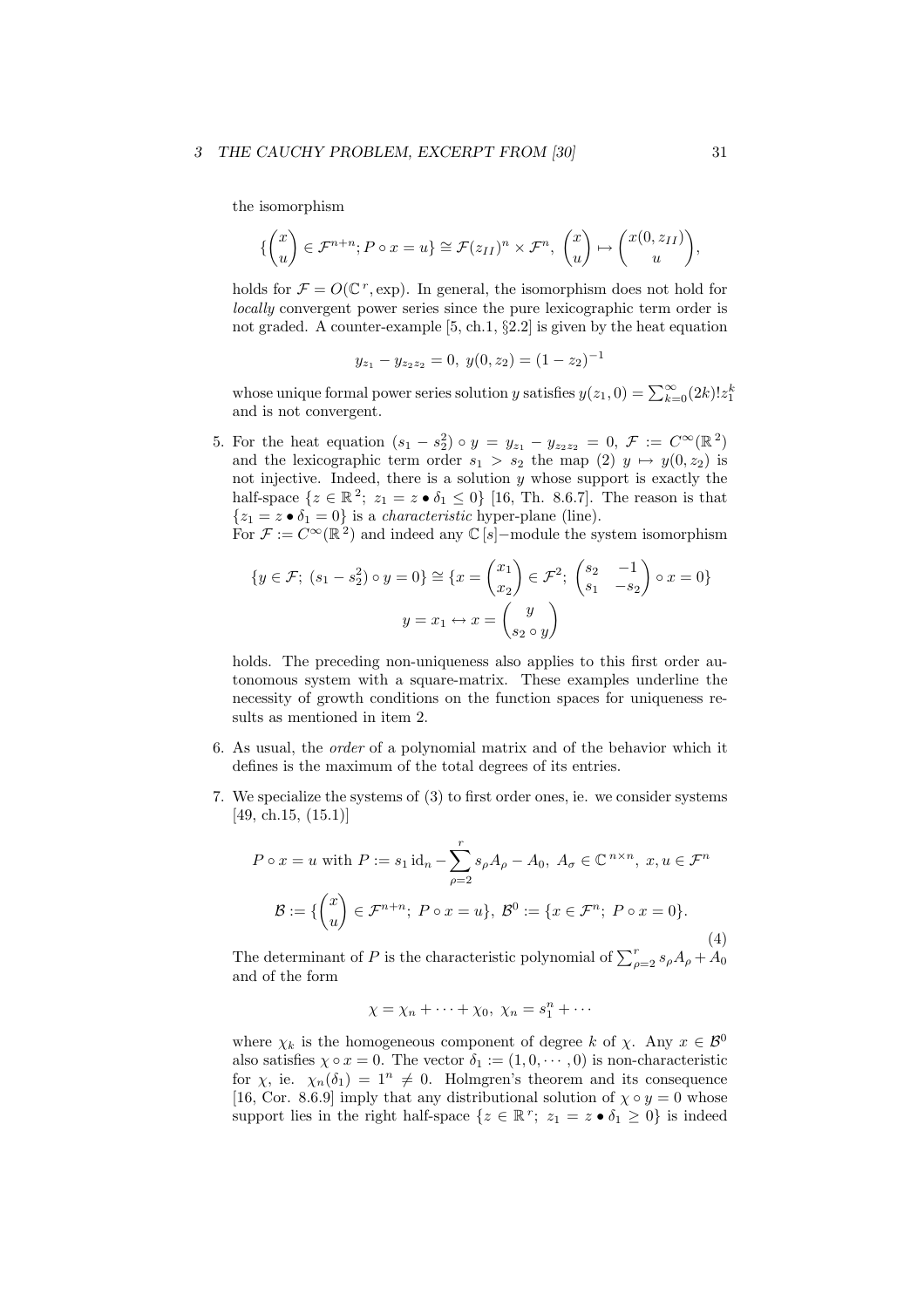#### 3 THE CAUCHY PROBLEM, EXCERPT FROM [30] 32

zero. If x is a  $C^1$ -solution of  $P \circ x = 0$  with initial condition  $x(0, z_{II}) = 0$ the continuous function  $x_+$  defined by

$$
x_{+}(z) := \begin{cases} x(z) & \text{if } z_{1} \ge 0 \\ 0 & \text{if } z_{1} \le 0 \end{cases}
$$
 satisfies  $P \circ x_{+} = 0$  in  $\mathcal{D}'(\mathbb{R}^{r})$ 

and is zero by the preceding remarks. This argument uses the first order property of P; I learned it from my colleague Peter Wagner. Hence the map

$$
\{x \in C^1(\mathbb{R}^r)^n; \ P \circ x = 0\} \to C^1(\mathbb{R}^{r-1})^n, \ x \mapsto x(0, z_{II}),
$$

is injective [5, Ch.1, pp.34-36]. This argument can be extended to distributional solutions in  $C^1(\mathbb{R}, \mathcal{D}'(\mathbb{R}^{r-1})) \subset \mathcal{D}'(\mathbb{R}^r)$ .

Correctness of the Cauchy problem in the present context characterizes hyperbolicity. Indeed, according to [49, ch.15, Def. 15.1, Th. 15.1, Th. 15.2] the following assertions are equivalent:

(a) For  $\mathcal{F} := C^{\infty}(\mathbb{R}^r)$  the map (2)

$$
\mathcal{B} \to C^{\infty}(\mathbb{R}^{r-1})^n \times \mathcal{F}^n, w = \begin{pmatrix} x \\ u \end{pmatrix} \mapsto \begin{pmatrix} x(0, z_{II}) \\ u \end{pmatrix}
$$

is an isomorphism.

(b) The system (4) is hyperbolic. This signifies that there is constant  $C > 0$  such that for every matrix  $A := A_2 \xi_2 + \cdots + A_r \xi_r - iA_0, \xi \in$  $C > 0$  such that for every matrix  $A := A_2 \xi_2 + \cdots + A_r \xi_r - i A_0$ ,  $\xi \in \mathbb{R}^r$ ,  $i := \sqrt{-1}$ , and every eigenvalue  $\lambda$  of A the inequality  $|\text{im}(\lambda)| \leq$ C holds.

Hyperbolicity for single equations is thoroughly discussed in [17, ch.XII]. Hyberbolic systems of the form (3) are defined and investigated in [9, Ch. III, §3]. To my knowledge hyperbolicity has not been defined for the general behaviors of the present paper.

Remark 3.4. (First order representations) In [55, section 6.1] E. Zerz proves that any polynomial matrix  $R \in F[s_1, \dots, s_r]^{k \times l}$  admits an LFT- representation (linear fractional transformation)

$$
R = D + C\Delta(s)(id_n - A\Delta(s))^{-1}B \text{ where}
$$
  
\n
$$
n := n_1 + \dots + n_r, \ \Delta(s) = \text{diag}(s_1 id_{n_1}, \dots, s_r id_{n_r})
$$
  
\n
$$
A \in F^{n \times n}, \ B \in F^{n \times l}, \ C \in F^{k \times n}, \ D \in F^{k \times l}
$$
  
\n
$$
\text{det}(\text{id}_n - A\Delta(s)) = 1.
$$
\n(5)

The latter condition is automatically satisfied if  $A$  is a strictly lower triangular matrix, and hence representations (5) can be randomly generated for experimental purposes. The polynomial matrix  $id_n - A\Delta(s)$  is invertible and gives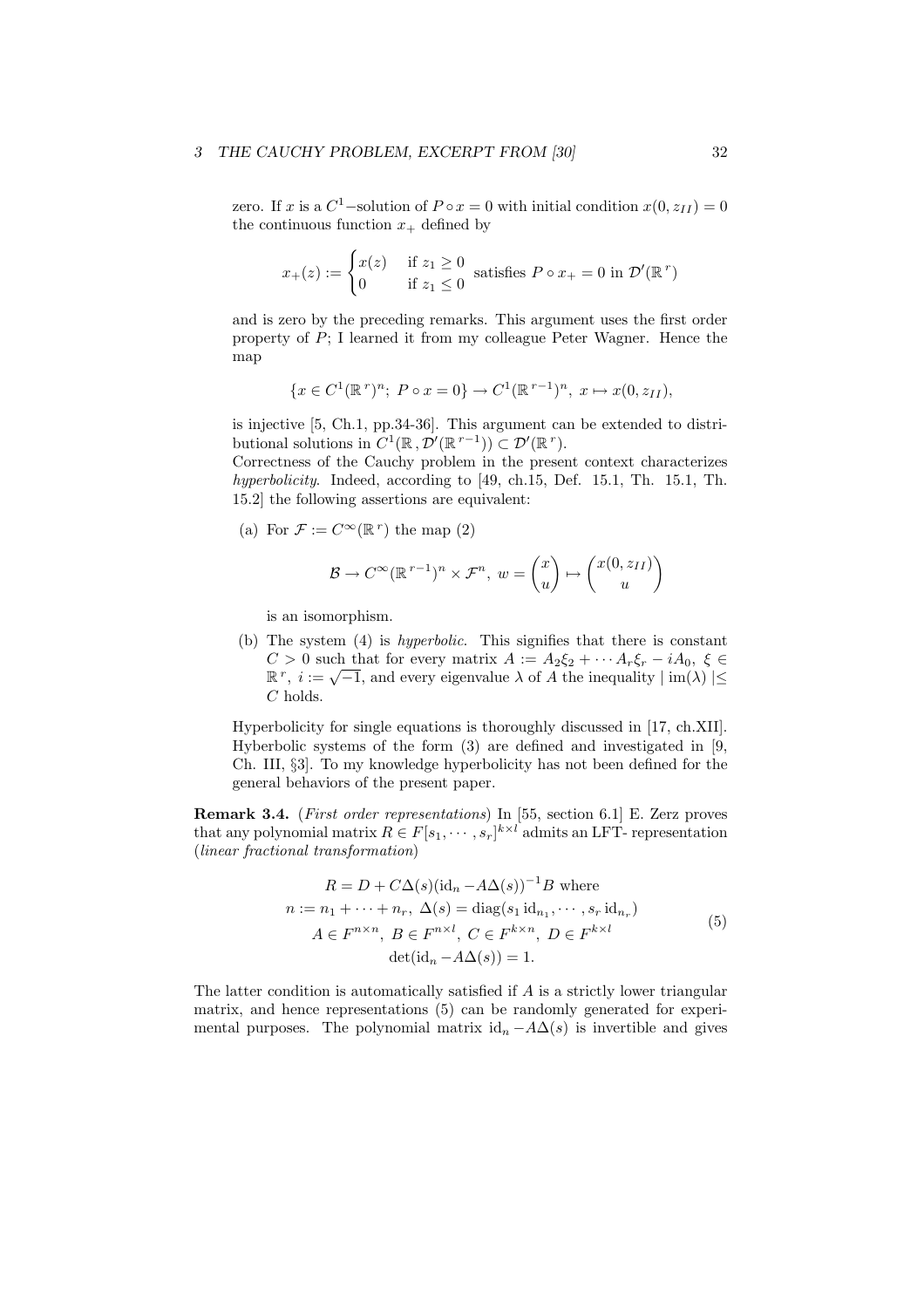rise to the mutually inverse system isomorphisms

$$
\mathcal{B}_{\text{lin}} := \left\{ \begin{pmatrix} x \\ w \end{pmatrix} \in \mathcal{F}^{n+l}; \ R_{\text{lin}} \circ \begin{pmatrix} x \\ w \end{pmatrix} = 0 \right\} \cong \left\{ w \in \mathcal{F}^l; \ R \circ w = 0 \right\}
$$
\n
$$
\begin{pmatrix} x \\ w \end{pmatrix} = \begin{pmatrix} (\text{id}_n - A\Delta(s))^{-1} \circ Bw \\ w \end{pmatrix} \leftrightarrow w
$$
\nwhere  $R_{\text{lin}} := \begin{pmatrix} \text{id}_n - A\Delta(s) & -B \\ C\Delta(s) & D \end{pmatrix} = (MR_0)$  with\n
$$
M = \begin{pmatrix} \text{id}_n - A\Delta(s) \\ C\Delta(s) \end{pmatrix}, \ R_0 := \begin{pmatrix} -B \\ D \end{pmatrix},
$$
\nhence  $\mathcal{B}_{\text{lin}} = \left\{ \begin{pmatrix} x \\ w \end{pmatrix} \in \mathcal{F}^{n+l}; \ M \circ x + R_0 w = 0 \right\}.$ 

The system  $\mathcal{B}_{lin}$  is a first order system and a state system with state x and manifest variables  $w$  in the sense of J.C. Willems [52, problem 1.12, p.56], but not in the sense of the present paper. No analogue of result 3.2 holds in this situation. For the solution of the Cauchy problem of  $R \circ w = 0$  the isomorphism  $\mathcal{B}_{\text{lin}} \cong \mathcal{B}$  is of little use only since, in general, the *canonical* state representation of  $\mathcal{B}_{lin}$  is not of the first order although the matrix  $R_{lin}$  is.

### 4 Discussion of Professor Pommaret's remarks and historical comments

1. In the very short discussion after my talk Professor J.-F. Pommaret from the École Normale des Ponts et Chaussées, Champs sur Marne, stated, first in public and then privately, that my talk and my paper [30] were prehistoric mathematics, were *superseded* by Janet, Spencer or Pommaret and altogether *very* bad. Of course, I am of a different opinion, and I object against the use of such vague arguments in a negative judgement of a mathematical paper. Defense against such general derogatory statements is difficult. Since I was not the only, but certainly the oldest participant of the conferences D2 and D3 who suffered from this type of attack I nevertheless try to refute Pommaret's assertions on the basis of some details which he was so friendly to provide me orally.

2. I never heard of prehistoric mathematics before since I believe that people had other problems in these times. But from Pommaret's utterances in this direction I conclude that non-prehistoric mathematics is that which was either produced or quoted by him. I am grateful that some of my papers belong to this group.

I object against Pommaret's repeated statements, in particular at the D2 or D3 conferences and in context with my talk and submitted paper, that everything essential has already been done by Janet, Spencer or Pommaret, and other people have only copied their good ideas. I will address specific points below.

Around ten years ago in Innsbruck Pommaret gave us the valuable hint at Riquier's fundamental book [43] from 1910 and recommended it warmly so that we invited his then PhD-student Quadrat to give us a mini-course with an introduction to it which took place in 1998. We are grateful to both for this enrichment of our knowledge. It is incomprehensible why these outstanding mathematics should suddenly be prehistoric.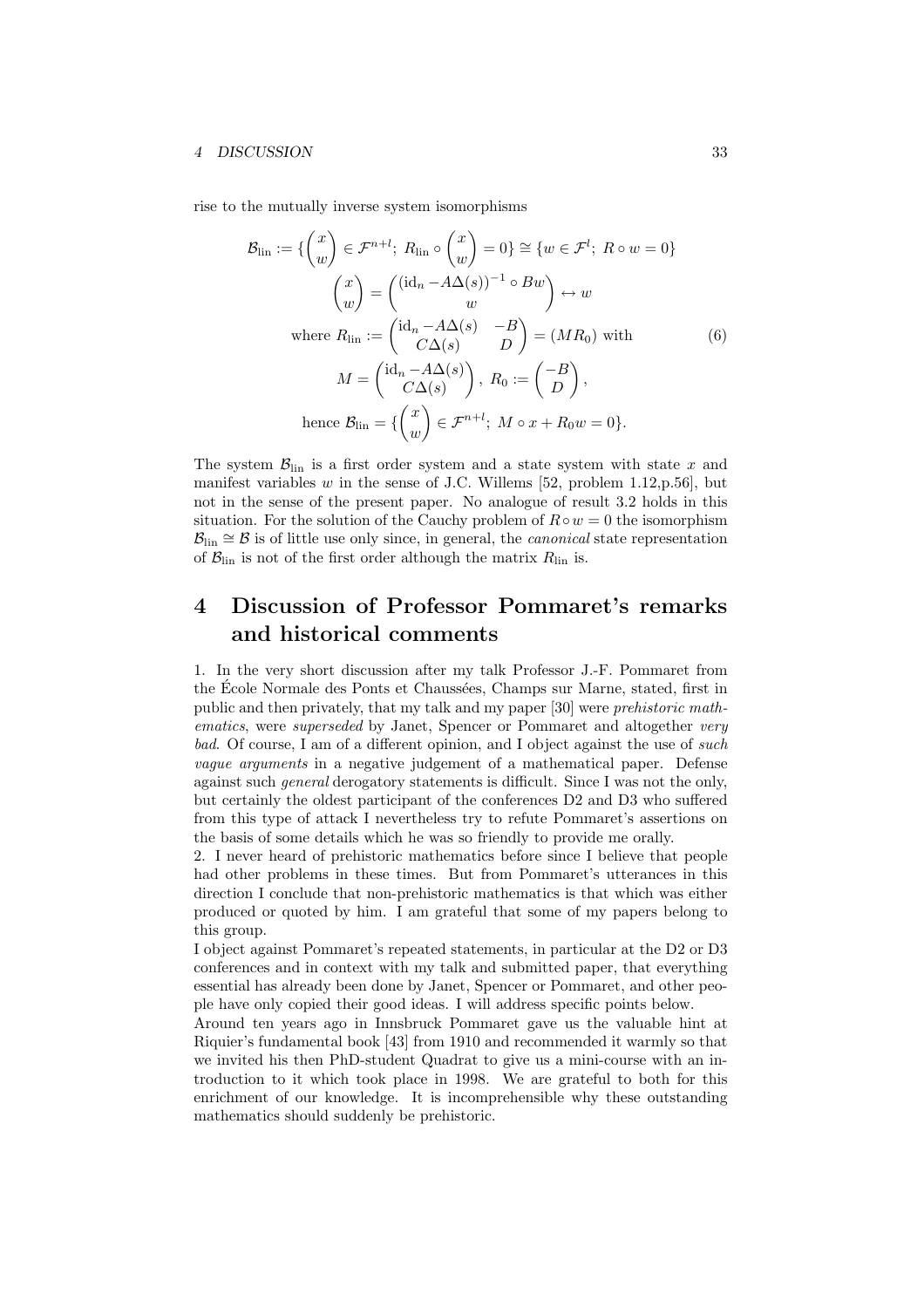Below I will expose my views of the history of the subject which often deviate from those of Pommaret, and these may, of course, also be erroneous since I am not a historian of mathematics. I apologize in advance for any mistakes. The last items concern the particular results of my paper [30].

3. The following remark is taken from the introduction of Pommaret's first book [35] from 1978 which was dedicated to Professor Janet on the occasion of his 88th birthday. We quote some lines from pages 2 and 3 with slight changes of the quotations and omissions to adapt them to the present situation.

#### **Remark 4.1.** (Begin of the quotation of  $[35, p.2,3]$ )

- 1. p.2, lines 6<sup>−</sup>ff: The methods of Riquier [43], used again by Janet [18], a student of Hilbert, in 1920 and modernized by Thomas and Ritt are quite different and give an operational process that can be accomplished in a finite number of steps in order to study any linear or nonlinear system of PDE.
- 2. p.3, lines  $2^+$  ff.: [....] by differentiating as many times as necessary a given finite number of PDE. This gives a way of computing certain derivatives called principal as functions of the variables and of the other variables called parametric. The method can be used both in the differentiable and analytic cases but we have to suppose that certain regularity conditions are fulfilled.

The problem is thus to know what are the principal and the parametric terms in the Taylor formal expansion of any solution in a neighbourhood of a given point.

- 3. p.3, lines 10<sup>−</sup>ff: Janet used a total ordering of the derivatives by means of sets of integers, called cotes. Then, to any principal derivative, he associated in a non-intrinsic way depending on the coordinate system, certain of the variables called multiplicative variables (the others being called non-multiplicative).
- 4. p.3, lines  $17^+$ ff.: If this was done with respect to the non-multiplicative variables, the elimination of the principal derivative obtained twice, was used in order to start the elimination process and look for the compatibility of the system. If two such computations done by any method gave the same expression for any given principal derivative, the system was said to be passive.
- 5. p.3, lines 20<sup>−</sup>ff.: Moreover, in the case of inhomogeneous linear systems with second members, Janet employed a very important construction [18]. He proved in fact that, if the system was passive with zero second member, then it was also passive with nonzero second member, if and only if the second member itself satisfied certain differential conditions called integrability conditions that could be considered as a new passive linear system of PDE, and so on.
- Remark 4.2. 1. Item 1. of the preceding remark shows that at the time of writing [35] Pommaret still considered Riquier as the principal source of the ideas. Pommaret's attribution to Janet of the important terms principal, parametric, total ordering, passive, integrability condition is erroneous.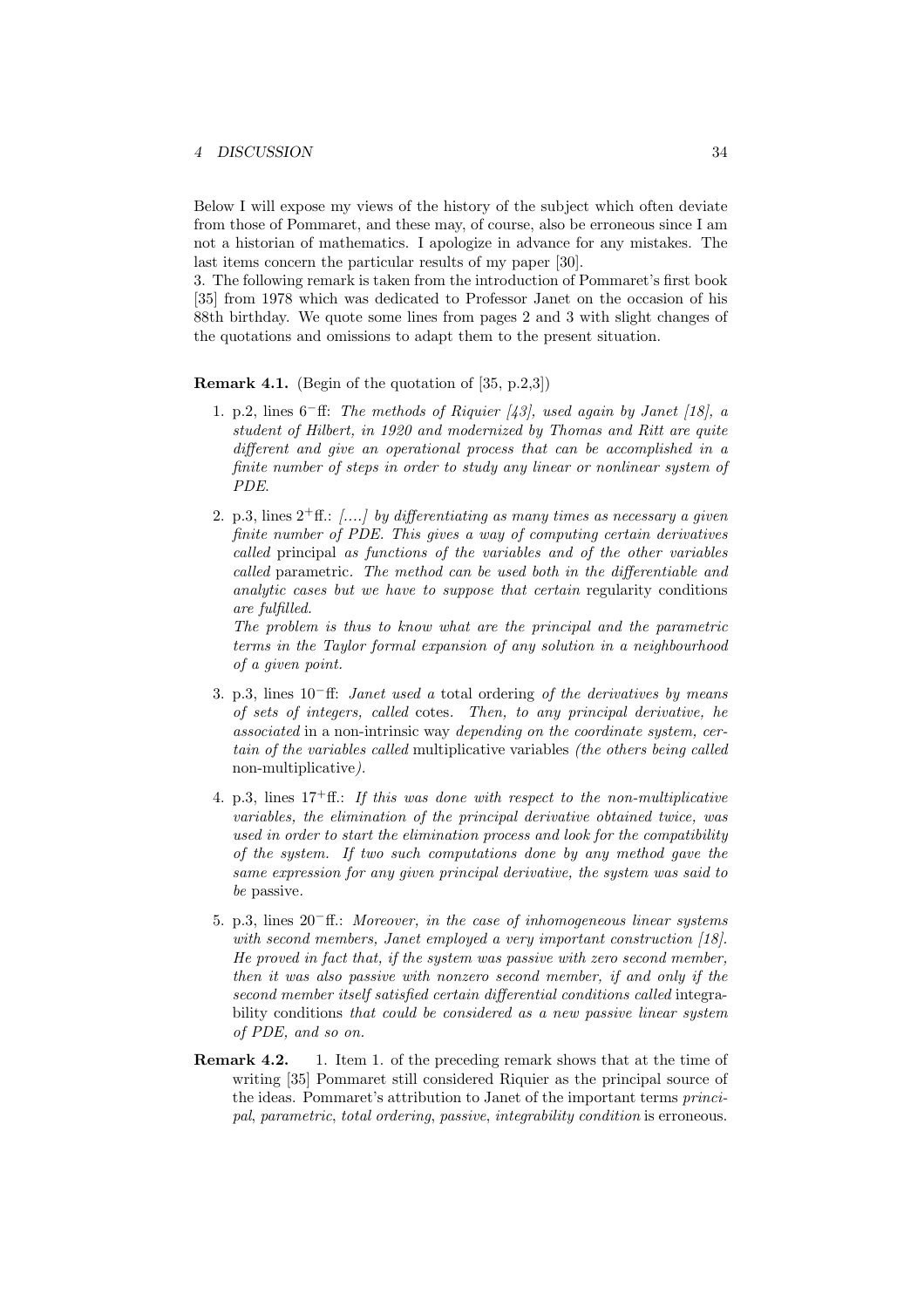All these terms were introduced and essentially used already by Riquier. In a survey talk in Amsterdam in 2000 [29] I discussed Riquier's terminology in section 9. I use the notations of the present talk to explain the connection. In this context the introduction of [43] is also enlightening. However, anybody who reads [43] will notice that a translation of this fundamental work into modern language is a substantial task.

- 2. total ordering, cotes: [43, p. XI, §102/103, p.195/196, §104, p.201], [31, Assumption 28 on p.287], [30, Remark 3.2 on p.13]. In the Gröbner terminology Riquier uses the most general graded term order.
- 3. passive:  $[43, \S101, p.193]$ . In the Gröbner basis terminology and with the notations of the present talk (pp.7-10) the system is called passive if the rows of  $R_{i-1}, i = 1, \cdots, k$  are a reduced Gröbner basis of U. I also interpret Pommaret's Remark 4.1, (4), in this fashion.
- 4. principal, parametric: [43, p.169], [29, section 9]. For a passive system and in the Gröbner basis terminology and with the notations of this talk (pp.7-10) the principal resp. parametric derivatives correspond to the lattice points in deg(U) resp. in Γ. Riquier attributes the terminology to Meray (1880). The term parametric is motivated, for instance, by theorem 1.4 or its more general form in [31] since the Taylor coefficients (=free parameters) for the unique solution  $w$  of the Cauchy problem can be freely prescribed for the lattice points in Γ.
- 5. *dérivée cardinale*: [43,  $\S92$ , p.174]. In the Gröbner basis terminology the cardinal derivatives are the S−polynomials.
- 6. compatibility, integrability condition: [43, Introduction, p.XIX, line  $11^+$ , p.195].

4. In [35] Pommaret referred to [43], [18], the thesis of Quillen (1964) and the long paper by Spencer (1965) on overdetermined linear systems of partial differential equations. Thus the revival of Riquier's and Janet's work is obviously due to Pommaret. Another important contribution to this renaissance was the paper [46] by Schwarz. In the mean-time many colleagues have written papers which translate Riquier's and Janet's work into today's language and elaborate the algorithmic aspects of their work. In particular, this was done by Pommaret and by myself.

What Pommaret does not mention at all are the *preceding fundamental papers* on linear systems of partial differential equations with constant coefficients by L. Ehrenpreis [7], B. Malgrange [25] and V. Palamodov [32] which were written in the beginning sixties, the cited books followed later. Pommaret always, especially in  $[41, p.5, \text{line } 8^+]$ , shifts Palamodov's important work into the seventies. Hörmander [15] and Björk [3] exposed essential parts of this work with partially simpler proofs. In my opinion Björk's book is still the best source in this field and much easier to understand than all of Pommaret's books (compare MR 0549189).

These papers laid the foundations of true algebraic analysis in the sense that much algebra was used for the solution of analytic problems. Of course, much earlier Riquier and Janet and also Gröbner [13] worked in this area and their work was not mentioned by the just cited authors.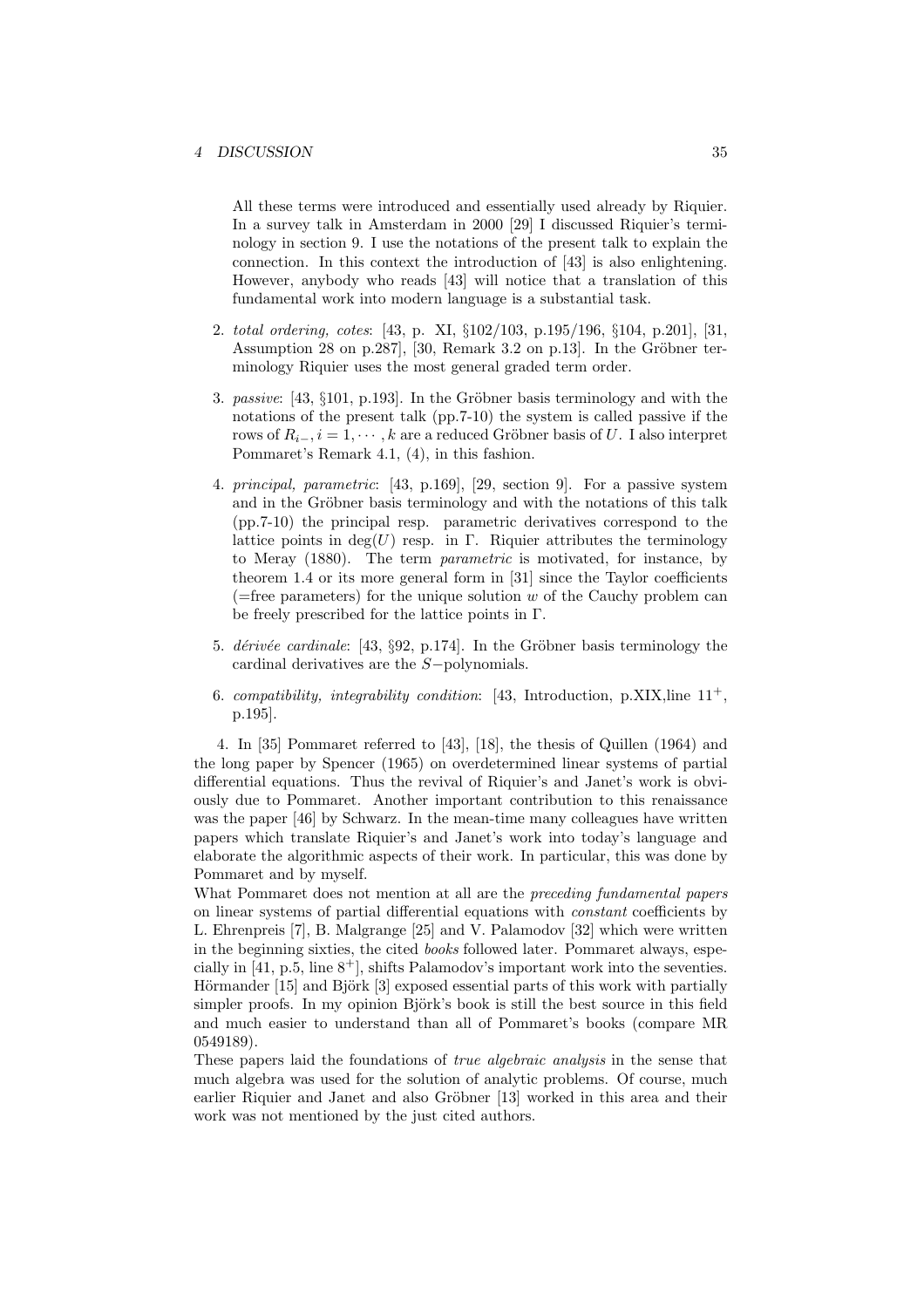The term algebraic analysis was introduced, to my knowledge, by M. Kashiwara et.al. in [21] where they exposed Sato's hyperfunctions (analysis!!) and their application to linear systems of partial differential equations with variable coefficients. That hyperfunctions cannot be avoided in this context was also shown for ordinary differential equations and one-dimensional systems theory in [8]. In contrast, algebraic analysis or the formal theory of partial differential equations in the sense of Pommaret are purely algebraic and are usually called D−module theory [10] in the linear case. His books and papers contain few, if any, results on the existence and uniqueness of solutions of systems of partial differential equations in reasonable function spaces (compare Remark 3.3, item 2.)

5. The most important results on linear systems of partial differential equations with *constant* coefficients for  $C^{\infty}$ −functions or distributions by Ehrenpreis et.al. are the so-called integral representation theorem, ie. the representation of solutions as integrals over polynomial-exponential solutions, and the so-called fundamental principle or injectivity of these function modules over the ring of differential operators with constant coefficients. The fundamental principle signifies that a non-homogeneous linear system of partial differential equations admits a solution if, in Riquier's, Janet's or Pommaret's language, the necessary *compatibility or integrability conditions* are satisfied (compare Remark 4.1, item (5)). These compatibility conditions can be computed via Janet's algorithm [18]. In 1989 I used Buchberger's algorithm for this purpose [27]. At this time I was in the good company of many mathematicians who had no idea of the work of Riquier and Janet.

The fundamental principle fails completely for variable coefficients and formal power series contrary to Pommaret's assertion, for instance in [41, p.4, lines  $4^- - 1^-$ , and therefore such a result was certainly not proven by Janet or applied to generalize theorem 1.4. To see this consider one linear partial differential equation  $P(z, \partial/\partial z)(y(z)) = u(z)$  where u, y are formal power series and P is a non-zero operator in the r−dimensional Weyl algebra. Since the latter is an integral domain there are no compatibility conditions, and therefore the fundamental principle for power series would imply that there is always a solution y for given u. The simple ordinary differential equation  $z_1y'(z_1) = 1$ with the solution  $\log(z_1) \notin \mathbb{C}[[z_1]]$  shows that this is false.

Of course, if the system is analytic and if according to Remark 4.1, item (2), certain regularity conditions are satisfied and if, in particular, the singular points are omitted then local solutions exist and have already been constructed by Riquier. For the *formal* power series of [41, p.4, lines  $4^- - 1^-$ ] such an omission makes no sense because, in general, a formal power series has no Taylor development at a point different from zero. Also universal differential fields are injective modules over the corresponding rings of differential operators, so that the fundamental principle is valid in them. But solutions in them are uninteresting according to [36, Rem. 3.27, p.228], especially for engineers.

The introduction of Malgrange's new article [26, Introduction, p.1,  $\text{line2}^+$ , p.3, lines  $20^+$  ff.] also contains an interesting historical survey. Its second line says "...sur l'involutivité *générique* des systèmes différentiels analytiques" or, in other terms, generically, such a system has a solution if the compatibility conditions are satisfied. In contrast to, for instance, theorem 1.4 generic signifies that solutions exist in most cases, but not in all, and that, in particular, the behavior of solutions in singular points is not discussed.

The fundamental principle is valid for ordinary linear differential equations and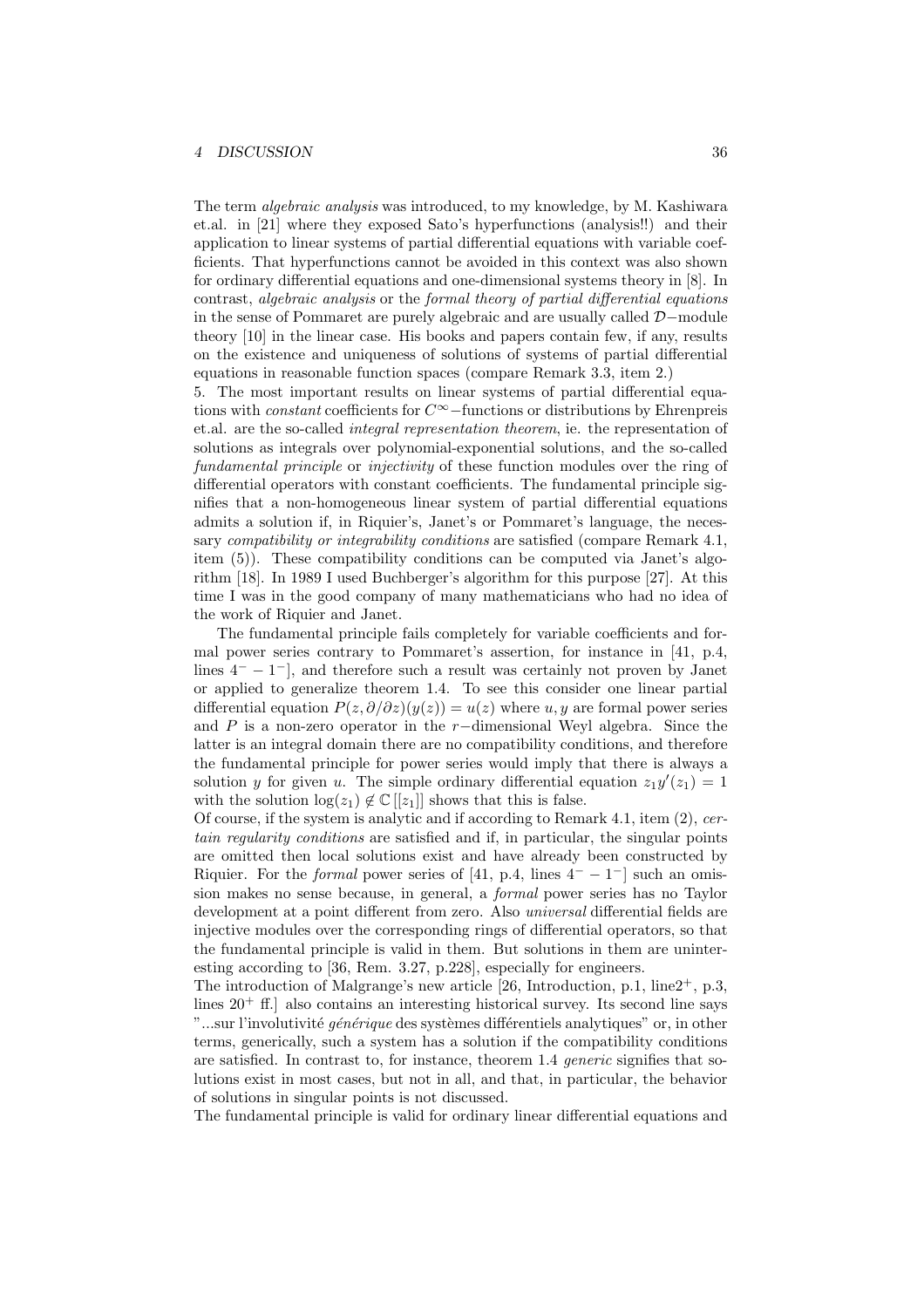hyperfunctions, but not for distributions [8].

At the conference D2 several colleagues talked on the solution of one inhomogeneous linear partial differential or difference equation with polynomial or power series coefficients in various function spaces of polynomials, formal or convergent power series, hypergeometric functions etc. or, equivalently, on the divisibility of these function spaces over various rings of differential or difference operators, among these S. Abramov, C. Christopher, F. Castro, S. Gann, H. Hauser, M. Petkovsek, G. Reid, F. Schwarz, N. Takayama, S. Tsarev, J.M. Ucha. Janet, Spencer or Pommaret did definitely not have any algorithm for the solution of their problems.

6. Pommaret insinuates that theorem 1.2 on the Hilbert function, series and polynomial (=theorem 2.3 above or  $(30, Th. 3.5)$ ) is contained in his books. This is false.

The context of the theorem and in particular its relation to other work is described in detail and with various references in section 2 where also its one page proof from [30] is reproduced. Pommaret criticizes in particular that I do not mention the characters, ie. the coefficients of his Hilbert polynomial which were actually introduced by Hilbert himself [Math. Annalen 36 (1890)]. I learned them and their history in 1972 from Gröbner's excellent description in [14, pp.159-167, in particular (1.25 a-d) ].

In the first book [35] Pommaret defines the characters  $\bar{\alpha}_q^i$  [35, p.95, line 12<sup>-</sup>, Def. 3.2.5] and refers [35, Rem. 2.3 on p.94] to [18] in this context. The further text uses  $\delta$ -regular coordinate systems [35, Def. 3.2.7 on p.96] and equations of *class i*. The pages pp.98 also describe, for  $\delta$ -regular coordinates, a method of computing the characters by means of other numbers  $\beta_q^i$ , principal and parametric derivatives, multiplicative and non-multiplicative variables etc. The Hilbert polynomial and characters are also treated in in [36, pp.251] and [38, p.277] without algorithms, in [39, Cor. 2.35 on p.330] with essentially the same derivation as the one quoted from [35] and shortly also in [41, section I.3.3 and after Th. 6.14] where again the classes, multiplicative variables etc. are used. Moreover additional *elementary combinatorics* is needed for the computation of the Hilbert polynomial [39, p.330, line 6<sup>−</sup>]. Also the exact assumptions of [39, Cor. III.2.35] are very hard to extract from [39] if at all. Pommaret's descriptions are not algorithms in today's (non-prehistoric) understanding and their derivation can moreover be understood only by reading and understanding the pages [39, pp.298-330]. There he lays the foundations for the theory of non-linear systems of partial differential equations on differentiable manifolds in a language which is absolutely unnecessary for the Hilbert function of polynomial modules and in particular for my paper. Although almost thirty years have passed since the publication of [35] and although in the mean-time various people know about this and other books of the author apparently nobody has ever used his presentation for actually computing the Hilbert polynomial. Why? This is all the more surprising since today's young computer algebraists are always keen on learning new algorithms and on implementing them as, in particular, the conferences D2 and D3 have shown.

In contrast, theorem 1.2 gives a *closed formula* for all values  $HF(m), m \in \mathbb{N}$ , of the Hilbert function and thus for the Hilbert series and not only for the Hilbert polynomial, of course based on Riquier's decomposition  $\Gamma = \biguplus_{\alpha \in \Delta} (\alpha + \mathbb{N}^{S(\alpha)})$ from theorem 1.1, (compare section 2) which is obtained by Buchberger's algorithm and elementary combinatorics [31, section 2.2] and which also represents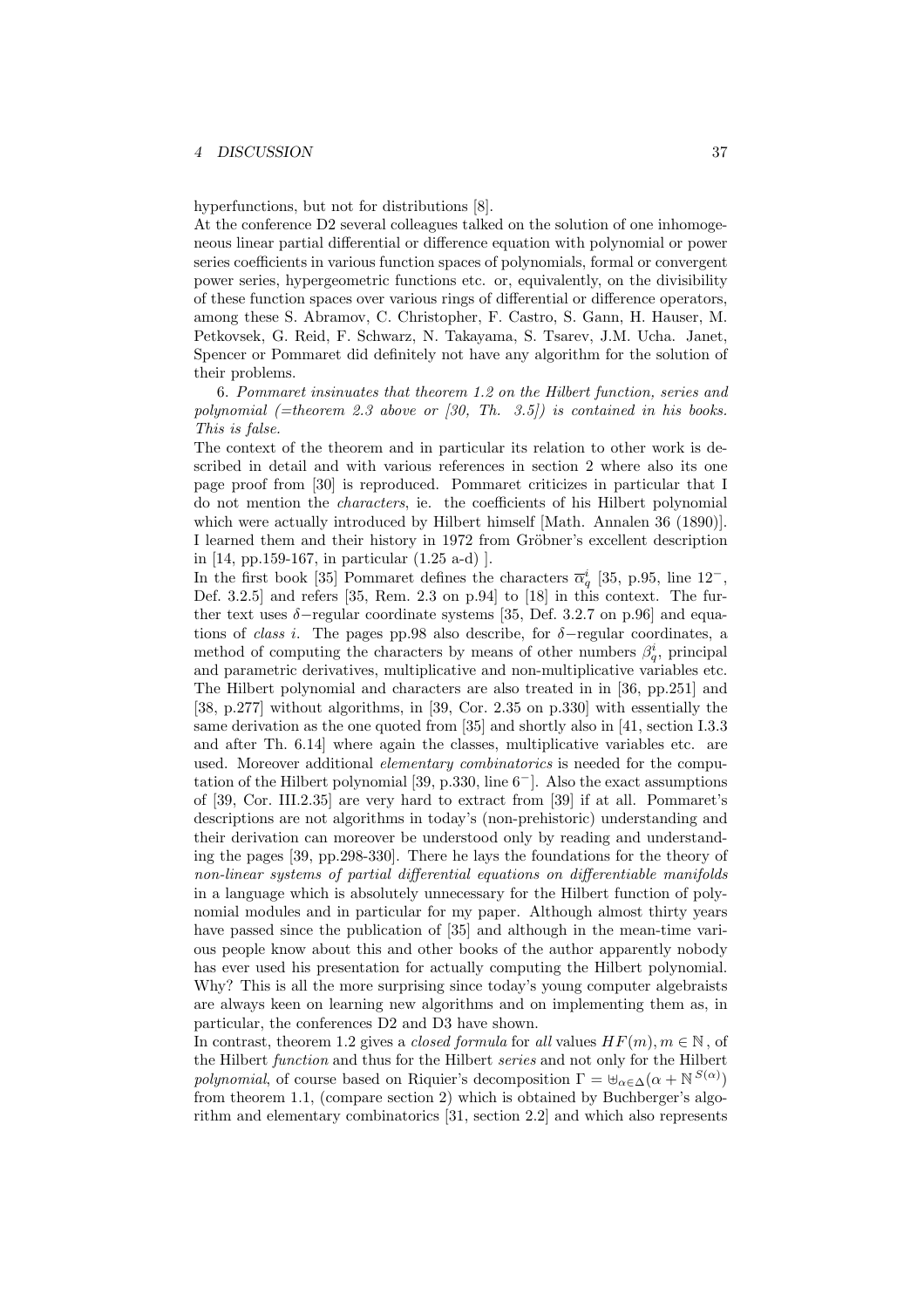a (non-trivial) translation of Riquier's work into modern language. The complete proof of theorem 1.2 including all the preparatory and historical remarks requires three pages, compare section 2 above. I agree that my closed formulas and Pommaret's derivations described above have something in common. This is not surprising at all since I rely on the Riquier decomposition of Γ and Pommaret refers to the work of Janet who used and knew Riquier's work according to Pommaret's remarks 4.1, item (1). But my proof uses only the set  $\Gamma$  of parametric derivatives, its Riquier decomposition and the corresponding basis decomposition of the module  $M$  whereas the multiplicative and non-multiplicative variables used in Pommaret's derivation refer to the set of principal derivatives according to Pommaret's remarks 4.1, item (3). So Pommaret's and my derivations do certainly not coincide. D. Robertz in his talk and software presentation during the conference D2 described an implementation of (a variant of) Riquier's decomposition and this can be used to compute the Hilbert data [33], [44]. The paper [33] appeared one year ago when I submitted [30]. The authors knew [31] and present a survey of Janet's and not of Riquier's work.

7. Pommaret insinuates that theorem 1.4 (=theorem 3.2 in section 3) on the Cauchy problem was shown by Janet, Pommaret etc. This is false.

Its context is described in section 3 and in particular in items 1-7 of Remarks 3.3 with many references to the literature on partial differential equations, in particular to the treatises of the outstanding analysts Gelfand and Shilov [9], Hörmander [16], [17], Palamodov [32] and Egorov and Shubin [5], [6]. The theorem was quoted from [31] where we improved and extended the corresponding work in [27].

The proof of the unique existence theorem  $[43,$  Théorème d'Existence, p.254] for (passive and orthonomic non-linear) systems of partial differential equations and locally convergent power series is due to Riquier and not to Janet. Ten years later [18] Janet gave a new proof of Riquier's result and in particular a simpler algorithm after he had studied more algebra with Hilbert. Compare Pommaret's remarks 4.1, item (1), above.

In [31, th.29] we also gave a new proof of Riquier's theorem, only for *linear* systems of partial differential equations with *constant* coefficients, but in modern language and with a much shorter proof, and we acknowledged our debt to Riquier in several papers and in particular in [31] and my talk. In [27, pp.98-99] we proved the unique solvability of the Cauchy problem for linear systems of partial difference equations with constant coefficients for formal power series and described a solution algorithm which used Buchberger's algorithm. The paper [31, th.24] contains a better solution algorithm which was presented by Pauer at the conference D2 and the same result for locally convergent power series. Difference equations were not treated by Riquier, Janet, Spencer or Pommaret, but are as important for multidimensional systems and signal processing as their differential counter-part. By looking at those mathematical or engineering books on difference equations which also treat partial difference equations and multivariate functions, sequences or signals everybody can convince themselves that the results of [27] and [31] have added quite a bit in this important field of engineering mathematics.

8. My paper [30] on Canonical State Representations presents the definition and construction of these. Pommaret considers these inappropriate and rejects them since they are not of the first order.

To start the discussion on this matter I again quote from Pommaret's publica-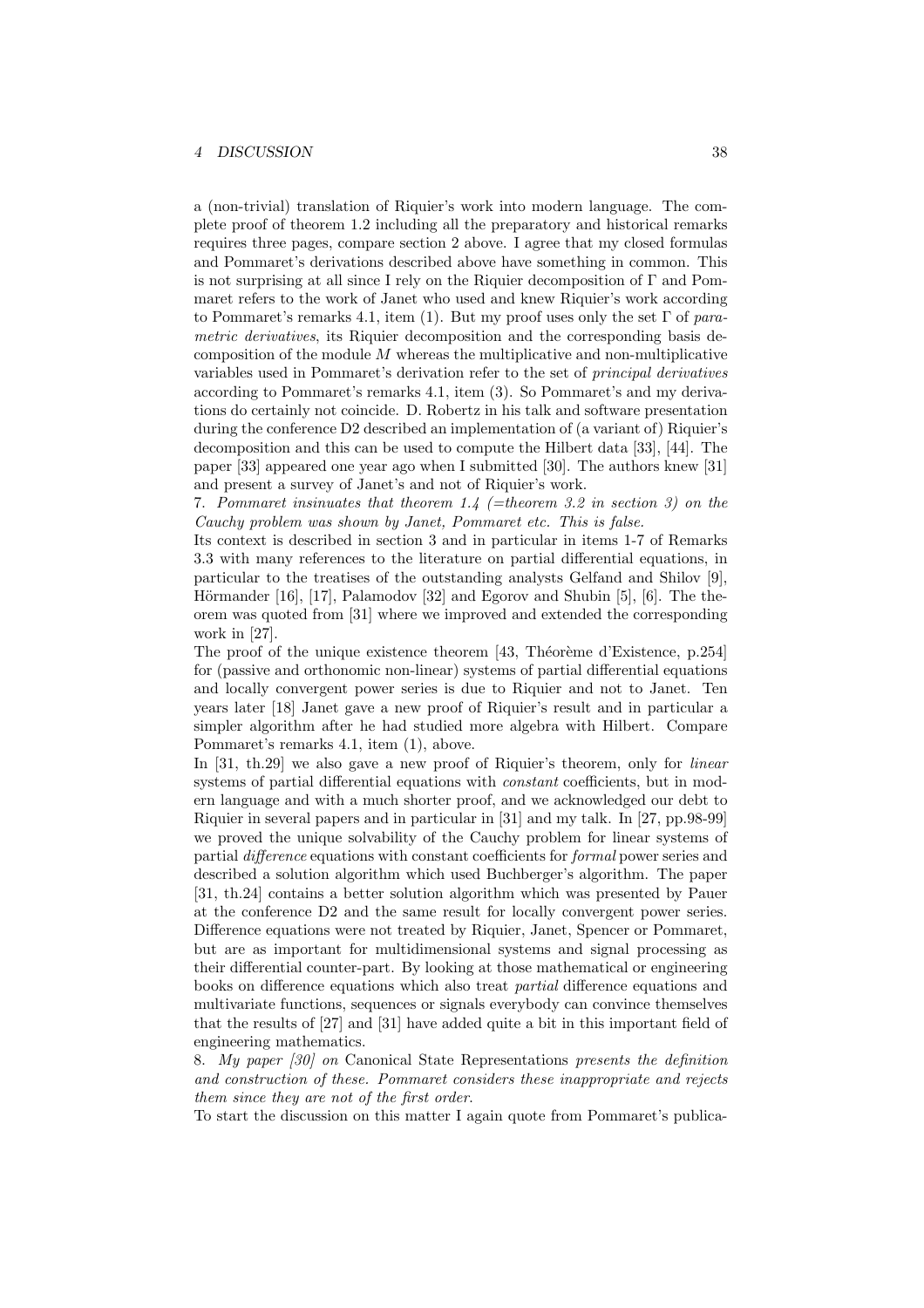tions in italics and give my comment right away.

**Remark 4.3.** 1. (i) [37, p.310, line  $1^-$ -]: We deal first with the state in order to convince the reader that the state representation must be avoided by any means. (ii) [40, text before prop.3]: Having understood that the concept of state is just a way to bring formally integrable (involutive) systems to formally integrable (involutive) first order systems with no zero order equation [....] (iii) [41, p.26, line  $9^-$ ] We shall prove that the Kalman form is nothing else but a particular case of the Spencer form [.....] No reference to control theory is needed  $[...]$  It is not so well known that such a method, which allows to bring a system  $(R_q)$  of order q to a system of order 1, is only truly useful when  $R_q$  is formally integrable. Indeed, in this case and only in this case,  $R_{q+1}$  can be considered as a first order system over  $R_q$  without equations of order zero.

Should the state be considered or should it not, that is the question.

- 2. [37, p.311, line  $1^+$ -]: Indeed state is what must be given in order to integrate the control system whenever the input is given. This is exactly what theorem 1.4 says for signals in various spaces of power series. In contrast and to my knowledge Pommaret's books do not contain any results in this direction since integration of a system or, in other terms, construction of solutions in reasonable signal spaces is not addressed at all.
- 3. Pommaret's modified Spencer form as a generalization of the Kalman form [40, Def.4] is a first order system and therefore obviously different from my canonical state representation which, in general, is not of the first order. As quoted in [30] and in section 3 (compare equations (5) and (6)) Zerz [55] and Willems [52], [45] also consider and construct first order representations of linear systems with constant coefficients. But neither Pommaret nor these authors show an analogue of theorem 1.4 for their first order systems.
- 4. In Theorem 1.5 and its original [30, Th. 5.12, Th. 5.14] I show that every multidimensional system is isomorphic to a system in state form to which Theorem 1.4 is applicable. In my opinion, but also according to Pommaret's remark (2), this property is a decisive property for a state representation, and I prefer it to the first-order property of the system. Example [30, 5.16] shows that first-order systems may hide non-apparent complications.
- 5. My state systems apply to partial differential, partial difference and also to delay-partial differential linear systems with constant coefficients. They are generalizations of those non-first-order systems considered in [9] as explained in remark 3.3, item 4. Also the books [16], [17], [5], [6] show that leading analysts do not solve partial differential equations by first reducing them to first order. The constant coefficient linear systems which I consider and the even variable coefficient linear systems which Pommaret investigates have not yet been studied in so much detail, and the future will show which reductions to state form are preferable. Everybody is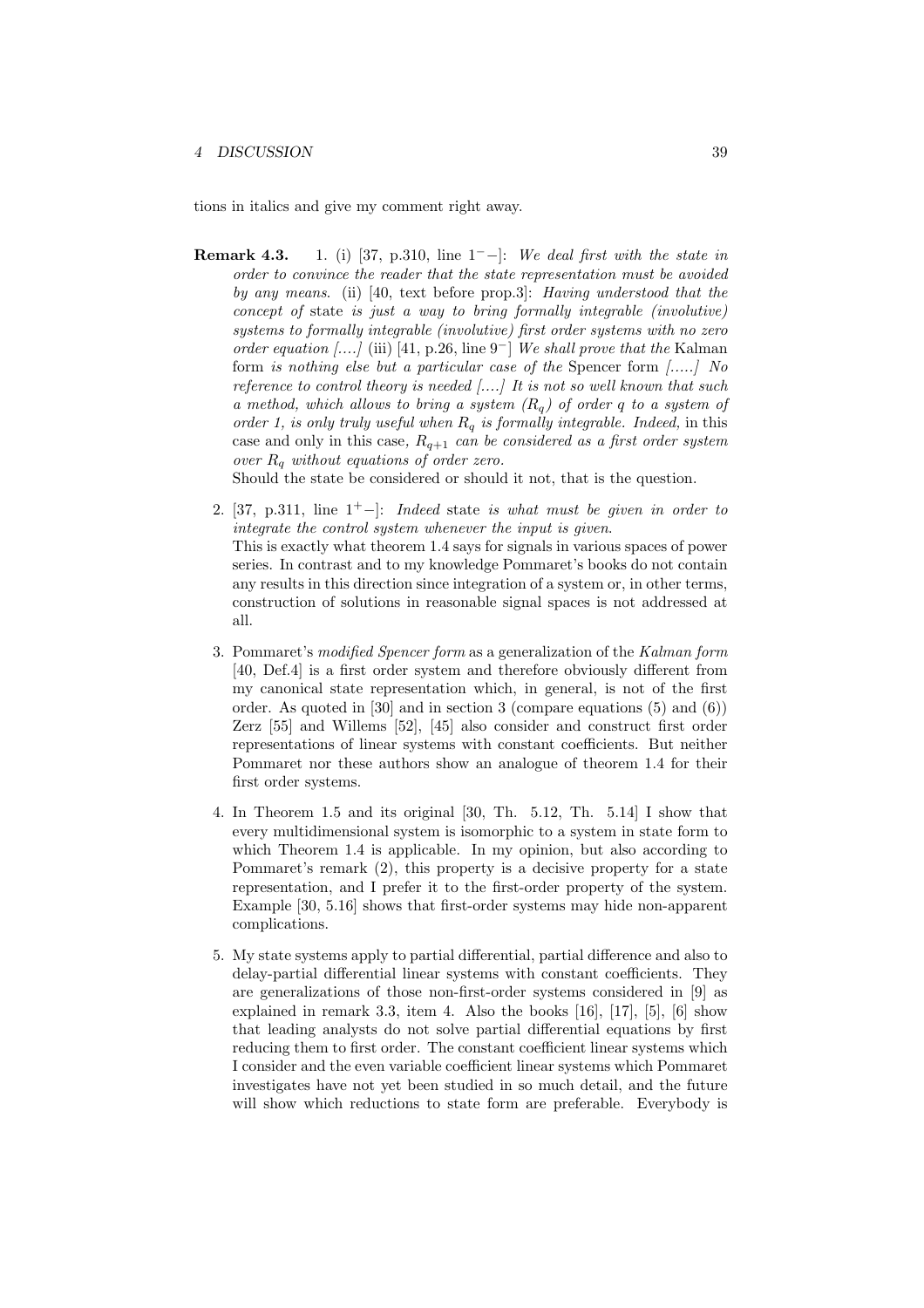invited to study and understand these different approaches and to make their choice.

9. Janet's paper [18]: In a very recent message to me F. Castro, Sevilla, points out that Riquier's decomposition is also explicitly contained in Janet's paper. Therefore I add some remarks on it although I have never used Janet's results in my papers and therefore did not read [18] in detail. As the foundation of my algorithms I primarily used Buchberger's Gröbner basis theory [27] and later also Riquier's work [31]. Colleagues like Apel, Blinkov, Castro, Gerdt, Plesken, Pommaret et.al. could discuss Janet's contributions in more detail.

In the introduction of [18] Janet quotes early papers of Riquier and the book [43] and writes:

(i) p.66, line  $11^+$ f f.: Cette forme canonique générale est due à M. Riquier, qui a le premier, en 1892, démontré l'existence des solutions d'un système différentiel quelconque.

(ii) p.66, lines  $11^-, 12^-$ : Le présent travail a pour objet principal l'exposition simple des résultats de M. Riquier. Cette exposition nous conduira naturellement à certains résultats de nature algébrique qui complètent la théorie des formes donnée par M. Hilbert.

Surprisingly and as far as I can see, Janet does not distinguish between Riquier's and his own original contributions in his paper, in particular he does not refer to the precise sections of [43] from which he extracted the ideas for his simplification of Riquier's work. An exception is the reference to the cotes [18, p.102, footnote].

Below I compare some of Janet's results from [18] with those of the present talk with the notations from pages  $9 \text{ ff.}$  Of course, I use the Gröbner basis theory whereas Janet had to develop its analogue on the basis of Riquier's work. The colleagues just mentioned have, in particular, translated Janet's work into modern language, but may have missed at various instances that Riquier is the original source of many of Janet's results.

(a) In Chapter I of [18] and also in Chapter II Janet discusses the combinatorial theory of the monoid  $\mathbb{N}^r$ , of its ideals  $N = N + \mathbb{N}^r$ , called modules in [18, Section 3, p.70], and, more generally, of order submodules

$$
N := N + \mathbb{N}^r \subset I \times \mathbb{N}^r
$$
 and their complement  $\Gamma := (I \times \mathbb{N}^r) \setminus N,$  (7)

the principal application being that to  $N := \deg(U)$ . In our generalization and translation [31, Section 2.2, pp.269-274] of Riquier's results from [43, pp.143-168] the main result is the canonical disjoint decomposition

$$
I \times \mathbb{N}^r = \Gamma \oplus N, \ \Gamma := \oplus_{\alpha \in \Delta_{\Gamma}} (\alpha + \mathbb{N}^{S(\alpha)}), \ N := \oplus_{\alpha \in \Delta_N} (\alpha + \mathbb{N}^{S(\alpha)}),
$$
  

$$
\Delta_N \oplus \Delta_{\Gamma} = \text{finite subset of } I \times \mathbb{N}^r.
$$
 (8)

In the quoted pages Riquier treats only the decomposition of  $\Gamma$  which is sufficient for the purposes of the present paper, but not for the derivation of the Janet algorithm for the ring of linear differential operators. Our proof proceeds by induction as does Janet's derivation discussed in the following lines.

In [18, §6,§7,§8 on pp.74-79, §13 on pp.88-91] Janet uses a finite subset  $\mathcal{M} \subset \mathbb{N}^r$ and the order ideal  $N := \mathcal{M} + \mathbb{N}^r$  generated by  $\mathcal{M}$ , essentially proves the disjoint decomposition (8) if M is *complete* [18, p.79, line  $7^-$ ], and describes a completion algorithm [18, Section 9, pp.80-83]. With the notations from (8) the sets

$$
C(\alpha) := \{ s^{\alpha + \mu}; \ \mu \in \mathbb{N}^{S(\alpha)} \}, \ \alpha \in \Delta_N \oplus \Delta_\Gamma \subset \mathbb{N}^r \tag{9}
$$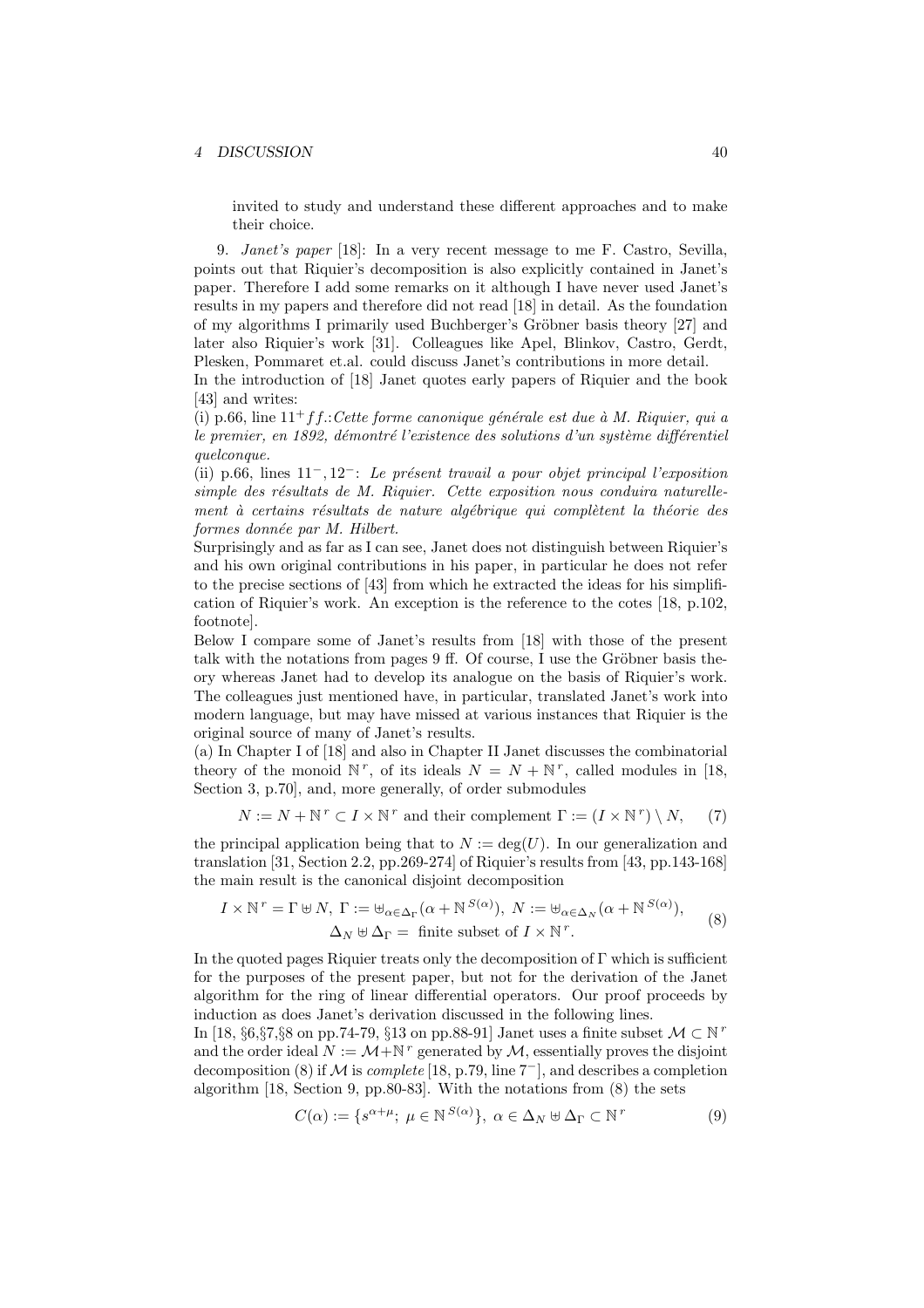are called *classes* of size m if  $S(\alpha)$  has m elements. The indeterminates

$$
s_i, \begin{cases} i \in S(\alpha) \\ i \notin S(\alpha) \end{cases} \text{ are called } \begin{cases} \text{multiplicative} \\ \text{non-multiplicative} \end{cases} \text{ with respect to } C(\alpha). \tag{10}
$$

However, Janet introduces this terminology also for a finite set  $s^{\mu}$ ,  $\mu \in \mathcal{M}$ , of monomials which is *not complete.* Compare [18, p.75, line  $1^-$ , p.89, line  $8^+$ ] for *multiplicative* and [18, p.76, line  $8^-$ , p.89, line  $11^+$ ] for *class*. This is the reason that the details of Janet's derivation of (8) differ quite a bit from our presentation in [31, Section 2.2]. I emphasize again that both Janet's derivations and also [31] are only translations of Riquier's work into the language of the time. I believe that our presentation in  $[31]$  based on the Gröbner basis theory is easier to understand for today's readership than the important, but also difficult paper [18].

Contrary to Pommaret's remark 4.1, item (3), the preceding discussion shows that Janet used the *multiplicative variables* not only for  $N = \deg(U)$  or the *principal derivatives*, but also for  $\Gamma$  or the *parametric derivatives*.

(b) The following quotations are taken from [18, Chapter II]:

(i) p.98, line  $8^+$ ; Afin de simplifier le language, nous les supposerons linéaires; mais tout ce que nous dirons pourra s'étendre à des équations quelconques, sous réserve des conditions de régularité habituelles..

(ii) p.98, line  $11^+$  ff.: Les combinaisons d'équations que nous considérons seront toujours de combinaisons linéaires homogènes (résultats obtenues en additionnant ces équations membre à membre après les avoir éventuellement multipliées par des fonctions des variables indépendantes.

(iii) p.98, line  $13^-$  ff.: Il ne s'agira dans cette étude, comme l'exige la généralité  $du$  problème, que de fonctions développables en série de Taylor.

In my interpretation and today's language this signifies that the solutions and the coefficients of the linear differential operators belong to the space  $\mathbb{C}\left\{z_1,\dots,z_r\right\}$ of (locally) convergent power series or of analytic functions in a neighborhood of some point in  $\mathbb{C}^r$ .

p.107, line  $3^+$  ff.: Si, par dérivations et combinaisons, on ne peut tirer de  $(C)$ aucune relation entre les seules dérivées paramétriques (et variables indépendantes), on dira que le système est complètement intégrable.

This notion is also due to Riquier. For linear systems with constant coefficients complete integrability signifies that the rows of  $R$  are a Gröbner basis of  $U = \mathbb{C}[s]^{1 \times k}R$  and that the necessary compatibility conditions are satified [29, Cor.16].

p.116, footnote: Dans ce genre de raisonnements, il est sous-entendu que l'on se place au voisinage d'un système de valeurs (des variables indépendantes et des dérivées des premières classes) pour lequel toutes les résolutions successives supposées dans le texte sont possibles conformément à la théorie générale des fonctions implicites.

In my interpretation this sentence signifies that Janet's reduction of a system to completely integrable form is only generically true. This agrees with the results of Malgrange [26], but contradicts Pommaret's repeated statements that the linear systems of partial differential equations with variable coefficients are always solvable in formal power series if the algebraic compatibility conditions are satisfied. Compare the simple counter-example in paragraph 5 above. The reason is that the used resolutions of linear equations with variable coefficients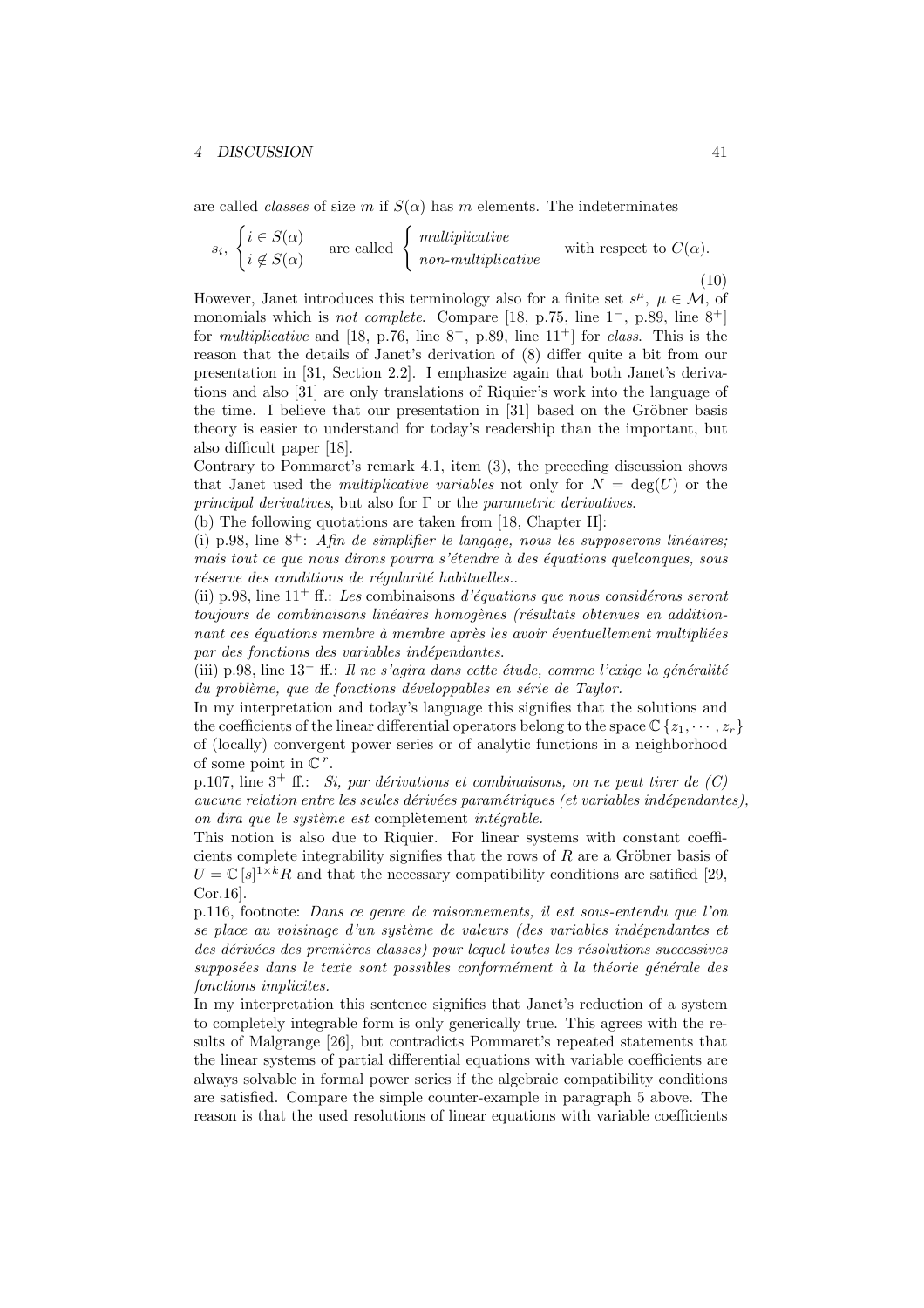#### REFERENCES 42

for the highest derivative require a division in general, and the resulting meromorphic coefficients are analytic only in the complement of an analytic set. The implicit function theorem is used if a *non-linear* equation is solved for the highest derivative.

(c) In [18, Ch. II, §13] Janet applies his theory to the polynomial algebra  $(\mathbb{C}[s_1,\dots,s_r])$  in my talk) or to linear differential operators with *constant* coefficients in a short discussion. Like Hilbert he considers forms or homogeneous polynomials and ideals only and not arbitrary finitely generated polynomial modules as in Theorem  $1.2(=\text{Th. } 2.3)$ . The main result is Hilbert's syzygy theorem.

The Hilbert polynomial (compare  $[18, p.121, \text{line } 1^+]$ ), but not the whole Hilbert function as in Th. 1.2 is considered in [18, Ch.I, §14 on p.91 and Ch.II, pp.121- 122], but no closed formulas as in Th. 1.2 are exhibited. Paragraph §14 on p.121 describes the highest term of the Hilbert polynomial of the homogeneous ideal. With the notations of the more general theorem 1.2 it is shown that

$$
HP_M = \frac{\mu}{d!} t^d + \cdots, \ d = \dim(M) = \max_{\alpha \in \Delta} | S(\alpha) |,
$$
  

$$
\mu = \text{number of } S(\alpha) \text{ with } | S(\alpha) | = d.
$$
 (11)

The natural numbers  $d$  resp.  $\mu$  are interpreted as the *dimension* of the associated variety resp. its multiplicity. It is again surprising that Macaulay's treatise [24] is not mentioned in context with these considerations.

### References

- [1] J. Apel, The Theory of Involutive Divisions and an Application to Hilbert Function Computations, J.Symb.Computation 25(1998), 683-704
- [2] J. Apel, On a conjecture of R.P. Stanley II: Quotients modulo monomial ideals, J.Algebr.Comb. 17(2003), 57-74
- [3] J.-E. Björk, *Rings of Differential Operators*, North-Holland, Amsterdam, 1979
- [4] V.D. Blondel, A. Megretski (Editors), Unsolved Problems in Mathematical Systems and Control Theory, Princeton University Press, 2004
- [5] Y.V.Egorov, M.A. Shubin (Y.V.Egorov, M.A. Shubin Editors), Partial Differential Equations I, Springer-Verlag, Berlin, 1992
- [6] Y.V.Egorov, M.A. Shubin (Editors), Partial Differential Equations III, Springer-Verlag, Berlin, 1991
- [7] L Ehrenpreis, Fourier Analysis in Several Complex Variables, Wiley-Interscience, New York, 1970
- [8] S. Fröhler, U. Oberst, Continuous time-varying linear systems, Systems and Control Letters 35 (1998), 97-110
- [9] I.M. Gelfand, G.E. Shilov, Generalized Functions III. Theory of Differential Equations , Academic Press, New York, 1967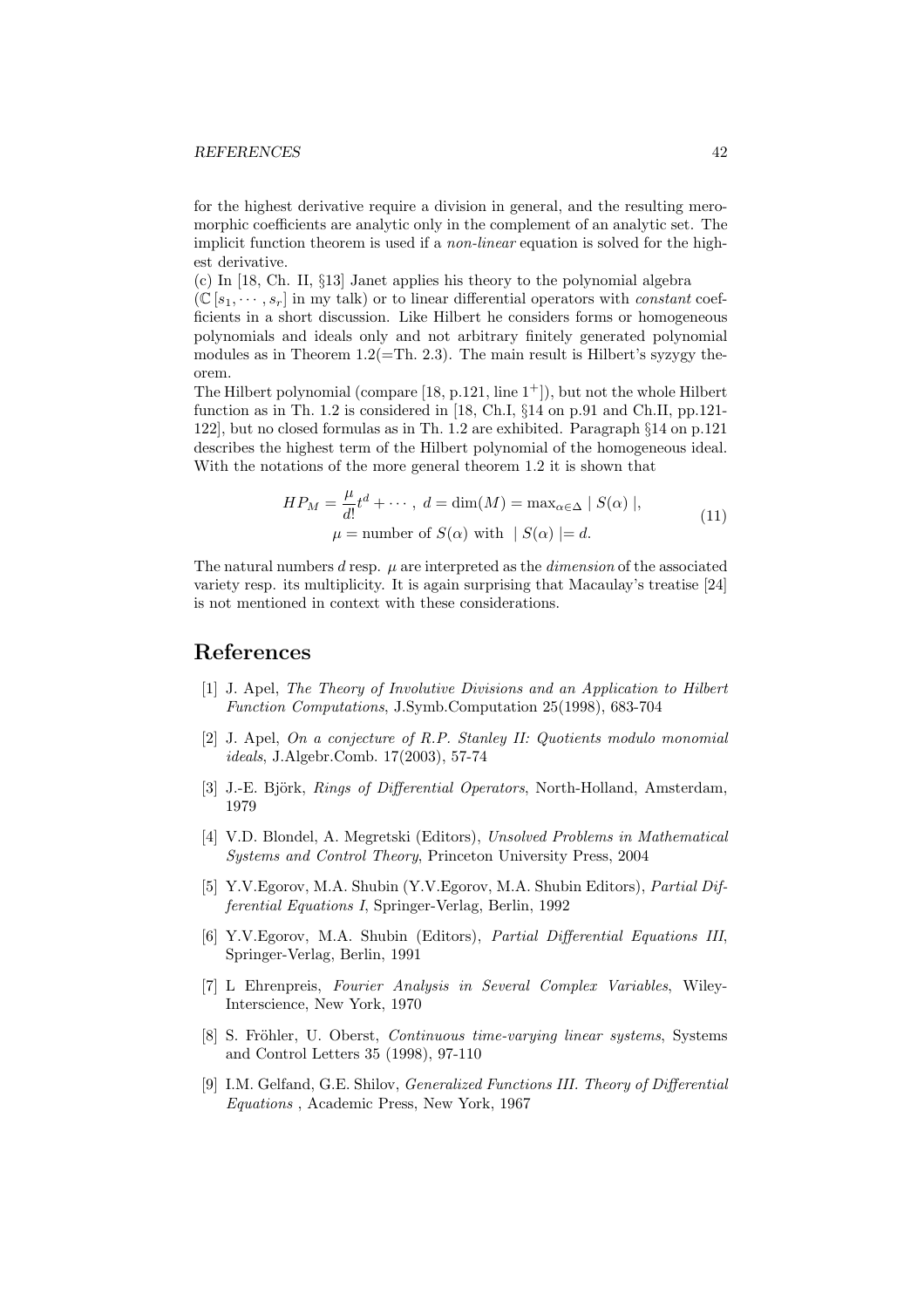- [10] S.I. Gelfand, Y.I. Manin (A.I. Kostrikin, I.R. Shafarevic Editors) Homological Algebra, Springer, Berlin, 1994
- [11] S.G. Gindikin, A.N. Belozersky, *The Cauchy Problem*, 1-86 in [6]
- [12] H. Gluesing-Luerssen, Linear Delay-Differential Systems with Commensurate Delays: An Algebraic Approach, Lecture Notes in Mathematics 1770, Springer-Verlag, Berlin, 2002
- [13] W. Gröbner, Über die algebraischen Eigenschaften der Integrale von linearen Differentialgleichungen mit konstanten Koeffizienten , Monatsh. Math. Phys. 47 (1939), 247-284
- [14] W. Gröbner, *Algebraische Geometrie II*, BI-Taschenbuchverlag, Mannheim 1970
- [15] L. Hörmander, An Introduction to Complex Analysis in Several Variables, North-Holland, Amsterdam, 1966
- [16] L. Hörmander, The Analysis of Linear Partial Differential Operators I, Springer-Verlag, Berlin, 1983
- [17] L. Hörmander, The Analysis of Linear Partial Differential Operators II, Springer-Verlag, Berlin, 1983
- [18] M. Janet, Sur les Systèmes d'Équations aux Dérivées Partielles, J. de Mathématiques Pures et Appliquées 8(1920), 65-151
- [19] T. Kailath, Linear Systems, Prentice-Hall, Englewood Cliffs, N.J., 1980
- [20] R.E. Kalman,Mathematical description of linear dynamical systems, SIAM Journal on Control 1(1963), 152-192
- [21] M. Kashiwara, T. Kawai, T. Kimura, Foundations of Algebraic Analysis, Princeton University Press, Princeton, 1986
- [22] M. Kreuzer, L. Robbiano, Computational Commutative Algebra 1, Springer-Verlag, Berlin, 2000
- [23] P. Lu, M. Liu, U. Oberst, Linear Recurring Arrays, Linear Systems and Multidimensional Cyclic Codes over Quasi-Frobenius Rings, Acta Appl. Math. 80(2004), 175-198
- [24] F.S. Macaulay, The Algebraic Theory of Modular Systems, Cambridge University Press, Cambridge, 1916
- $[25]$  B. Malgrange, *Systèmes différentiels* à *coefficients constants*, Séminaire Bourbaki 1962/1963, 246.01-246.11
- [26] B. Malgrange, Systèmes Différentiels Involutifs, Prépublication 636, Institut Fourier Grenoble, 2004
- [27] U. Oberst, Multidimensional Constant Linear Systems, Acta Appl. Math. 20(1990), 1 - 175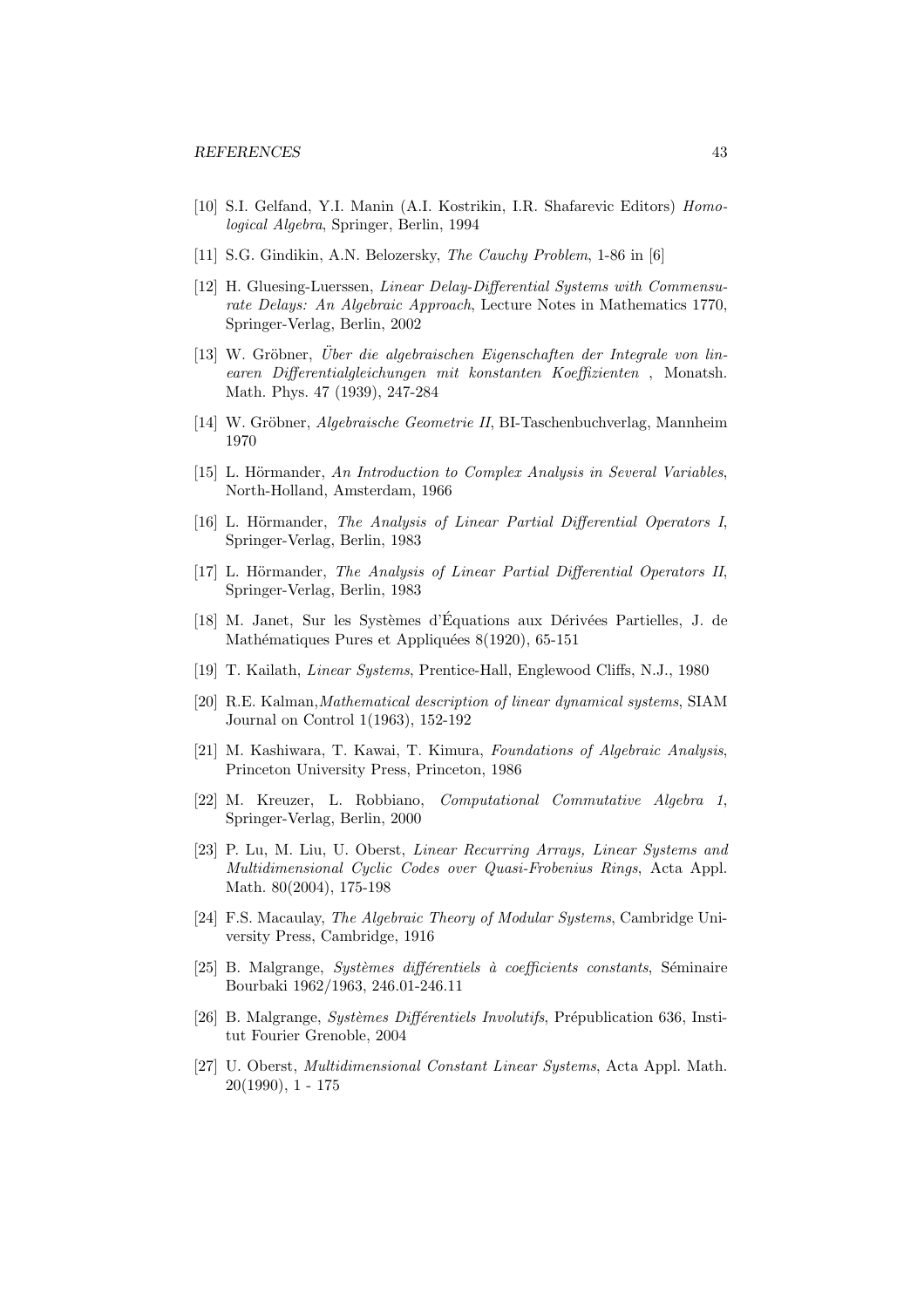#### REFERENCES 44

- [28] U. Oberst, Variations on the Fundamental Principle for Linear Systems of Partial Differential and Difference Equations with Constant Coefficients, AAECC 6(1995), 211-243
- [29] U. Oberst, The Constructive Solution of Linear Systems of Partial Difference and Differential Equations with Constant Coefficients, 32 pages, Proc. of the IMA Conference in Amsterdam in November 2000, (surprisingly) to appear soon
- [30] U. Oberst, Canonical State Representations and Hilbert Functions of Multidimensional Systems, submitted to Acta Appl. Math., June 2005
- [31] U. Oberst, F. Pauer, The Constructive Solution of Linear Systems of Partial Difference and Differential Equations with Constant Coefficients, Multidimensional Systems and Signal Processing 12(2001), 253-308
- [32] V.P. Palamodov, *Linear Differential Operators*, Springer-Verlag, Berlin, 1970
- [33] W. Plesken, D. Robertz, Janet's approach to presentations and resolutions for polynomials and linear PDEs, Archiv der Mathematik 84(2005), 22-37
- [34] J.W. Polderman, J.C. Willems, *Introduction to Mathematical Systems The*ory, Springer-Verlag, New York, 1998
- [35] J.-F. Pommaret, Systems of Partial Differential Equations and Lie Pseudogroups, Gordon and Breach, New York, 1978
- [36] J.-F. Pommaret, Differential Galois Theory, Kluwer, Dordrecht, 1983
- [37] J.-F. Pommaret, New perspectives in control theory for partial differential equations, IMA J. Math. Control and Information 9(1992), 305-330
- [38] J.-F. Pommaret, *Partial Differential Equations and Group Theory*, Kluwer, Dordrecht, 1994
- [39] J.-F. Pommaret, Partial Differential Control Theory, VolumeI: Mathematical Tools, Volume II: Control Systems, Kluwer Academic Publishers, Dordrecht, 2001
- [40] J.-F. Pommaret, Localization and Transfer Matrix Computation for Linear Multidimensional Control Systems, Proceedings MTNS 2004
- [41] J.-F. Pommaret, Lecture Notes of the mini-course on Algebraic Analysis of Control Systems defined by Partial Differential Equations, pp. 1-45, Gröbner Semester Linz, Sections D2 and D3, RISC, Hagenberg, and RICAM, Linz, May 2006
- [42] P. Rapisarda, J.C. Willems, *State Maps for Linear Systems*, SIAM J. Control Optim. 35(1997), 1053-1091
- [43] C. Riquier, Les Systèmes d'Équations aux Dérivées Partielles, Gauthiers -Villars, Paris, 1910
- [44] D. Robertz, Implementation of Involutive Bases in MAPLE and  $C_{++}$ , homepage of Gröbner-Semester, Conference D2, Linz, 2006